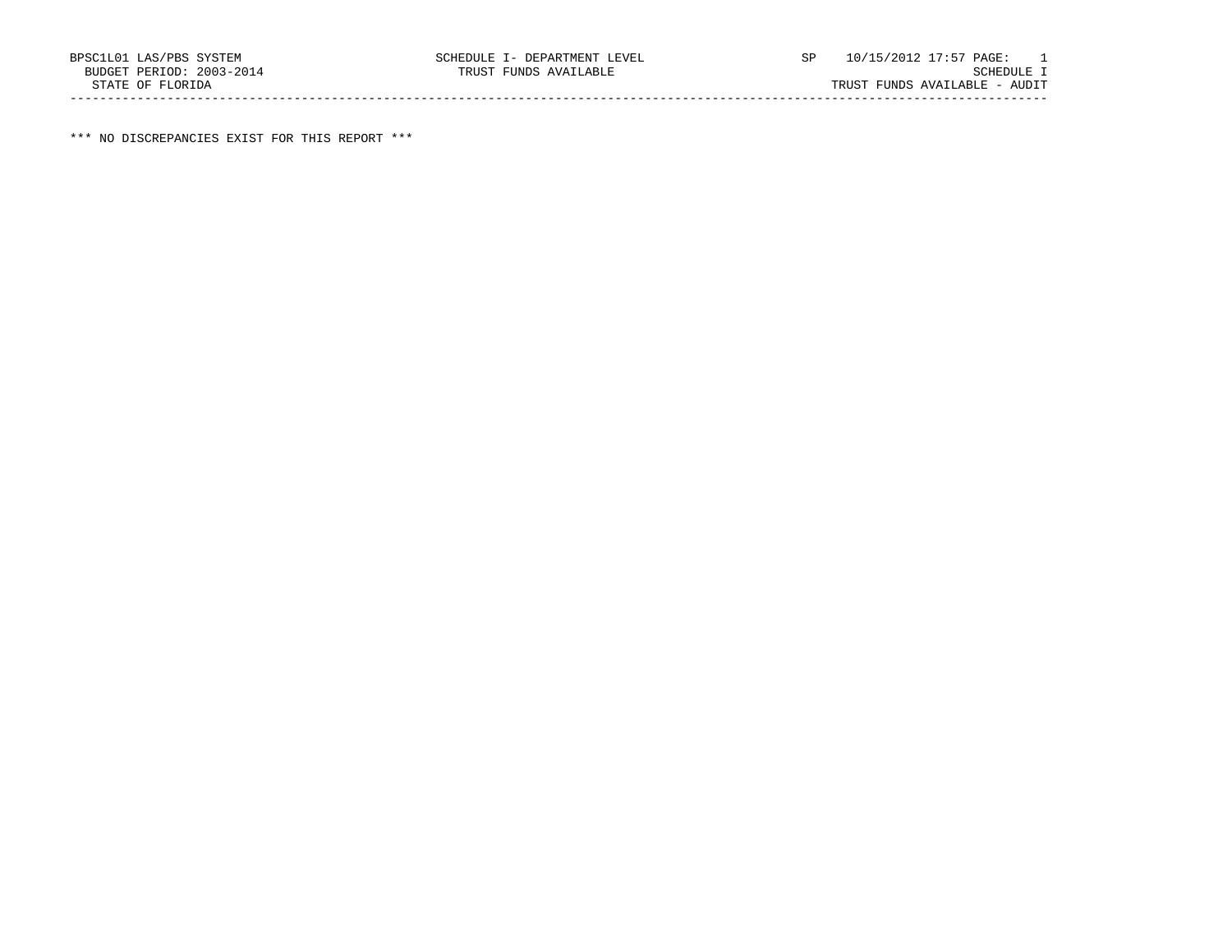| STATE OF FLORIDA                                                                                                                                                                                                                                                     |                                                                                                                                    |                                                                                                                                                                   |                                              |                    |                                                           |                                                                                                                                                                                                                                                                              |                                     | TRUST FUNDS AVAILABLE |
|----------------------------------------------------------------------------------------------------------------------------------------------------------------------------------------------------------------------------------------------------------------------|------------------------------------------------------------------------------------------------------------------------------------|-------------------------------------------------------------------------------------------------------------------------------------------------------------------|----------------------------------------------|--------------------|-----------------------------------------------------------|------------------------------------------------------------------------------------------------------------------------------------------------------------------------------------------------------------------------------------------------------------------------------|-------------------------------------|-----------------------|
|                                                                                                                                                                                                                                                                      |                                                                                                                                    |                                                                                                                                                                   |                                              |                    |                                                           | COL A01 COL A02 COL A03<br>ACT PR YR     CURR YR EST    AGY REQUEST<br>EXP 2011-12 EXP 2012-13 FY 2013-14 FY 2013-14                                                                                                                                                         | CURR YR EST AGY REQUEST AGY REQ N/R | COL A04               |
| FISH/WILDLIFE CONSERV COMM 77000000                                                                                                                                                                                                                                  |                                                                                                                                    |                                                                                                                                                                   |                                              |                    |                                                           |                                                                                                                                                                                                                                                                              |                                     |                       |
| FUND: ADMINISTRATIVE TRUST FUND                                                                                                                                                                                                                                      | 2021                                                                                                                               |                                                                                                                                                                   |                                              |                    |                                                           |                                                                                                                                                                                                                                                                              |                                     |                       |
| SECTION I: DETAIL OF REVENUES                                                                                                                                                                                                                                        | REVENUE CAP SVC AUTH MATCHING %<br>CODE                                                                                            | CHG % ST I/C LOC I/C                                                                                                                                              |                                              | <b>CFDA</b><br>NO. |                                                           |                                                                                                                                                                                                                                                                              |                                     |                       |
| 01 TRANSFER FROM FGTF-FED<br>03 TRANSFER FROM FPRMTF<br>04 TRANSFER FROM LATF<br>05 TRANSFER FROM MRCTF<br>06 TRANSFER FROM NWTF<br>07 TRANSFER FROM STMTF<br>08 TRANSFER FROM SGTF 001500 NO 0.0<br>09 TRANSFER FROM CARLTF 001500 NO 0.0<br>10 TRANSFER FROM IPCTF | 001599 NO 0.0<br>001500 NO<br>0.0<br>001500 NO<br>0.0<br>001500 NO<br>0.0<br>001500 NO<br>0.0<br>001500 NO<br>0.0<br>001500 NO 0.0 | 379.201 0.00<br>379.201 0.00<br>379.201 0.00<br>379.201 0.00<br>379.201 0.00<br>379.201  0.00  0.00<br>379.201  0.00  0.00<br>379.201  0.00  0.00<br>379.201 0.00 | 0.00<br>0.00<br>0.00<br>0.00<br>0.00<br>0.00 | 15.605             | 77,493<br>204,608<br>5,353,408                            | 2,267,950 2,525,277 2,186,821<br>120,113<br>155,776<br>5,115,784<br>415, 914<br>415, 333<br>525, 516<br>293, 305<br>249, 663<br>271, 933<br>3, 347, 017<br>3, 283, 534<br>3, 418, 706<br>1, 174, 249<br>969, 614<br>2, 751, 721<br>1, 561, 000<br>2, 885, 648<br>2, 760, 836 | 92,165<br>167,204<br>5,448,670      |                       |
| TOTAL TO LINE B IN SECTION IV                                                                                                                                                                                                                                        |                                                                                                                                    |                                                                                                                                                                   |                                              |                    |                                                           | 14,714,944 15,720,742 15,823,572                                                                                                                                                                                                                                             |                                     |                       |
| SECTION II: DETAIL OF NONOPERATING EXPENDITURES                                                                                                                                                                                                                      |                                                                                                                                    | CODE                                                                                                                                                              | OBJECT TRANSFER CFDA<br>TO BE                | NO.                |                                                           |                                                                                                                                                                                                                                                                              |                                     |                       |
| 02 TRANSFER TO GENERAL REVENUE - SWACAP<br>04 BUDGET AMENDMENT EOG B0125                                                                                                                                                                                             |                                                                                                                                    | 880000 77100700<br>810000                                                                                                                                         |                                              |                    |                                                           | 168,105 100,000 100,000<br>283,240                                                                                                                                                                                                                                           |                                     |                       |
| TOTAL TO LINE E IN SECTION IV                                                                                                                                                                                                                                        |                                                                                                                                    |                                                                                                                                                                   |                                              |                    | 168,105                                                   | 383,240                                                                                                                                                                                                                                                                      | 100,000                             |                       |
| SECTION III: ADJUSTMENTS                                                                                                                                                                                                                                             |                                                                                                                                    | OBJECT<br>CODE                                                                                                                                                    |                                              |                    |                                                           |                                                                                                                                                                                                                                                                              |                                     |                       |
| 01 10-11 PAYABLES NOT CERTIFIED FWD 11-12<br>02 COMPENSATED ABSENCES<br>03 POST CLOSING SWFS ADJUSTING ENTRIES<br>04 6/30 PY ENCUMBRANCES<br>06 9/30 REVERSIONS<br>07 ADJUSTING ENTRIES<br>08 ROUNDING                                                               |                                                                                                                                    | 991000<br>991000<br>991000<br>991000<br>991000<br>991000<br>991000                                                                                                |                                              |                    | 129,651<br>66,307<br>141,765<br>26,251-<br>$16,315-$<br>1 | 126                                                                                                                                                                                                                                                                          |                                     |                       |
| TOTAL TO LINE H IN SECTION IV                                                                                                                                                                                                                                        |                                                                                                                                    |                                                                                                                                                                   |                                              |                    | 295,158                                                   | 126                                                                                                                                                                                                                                                                          |                                     |                       |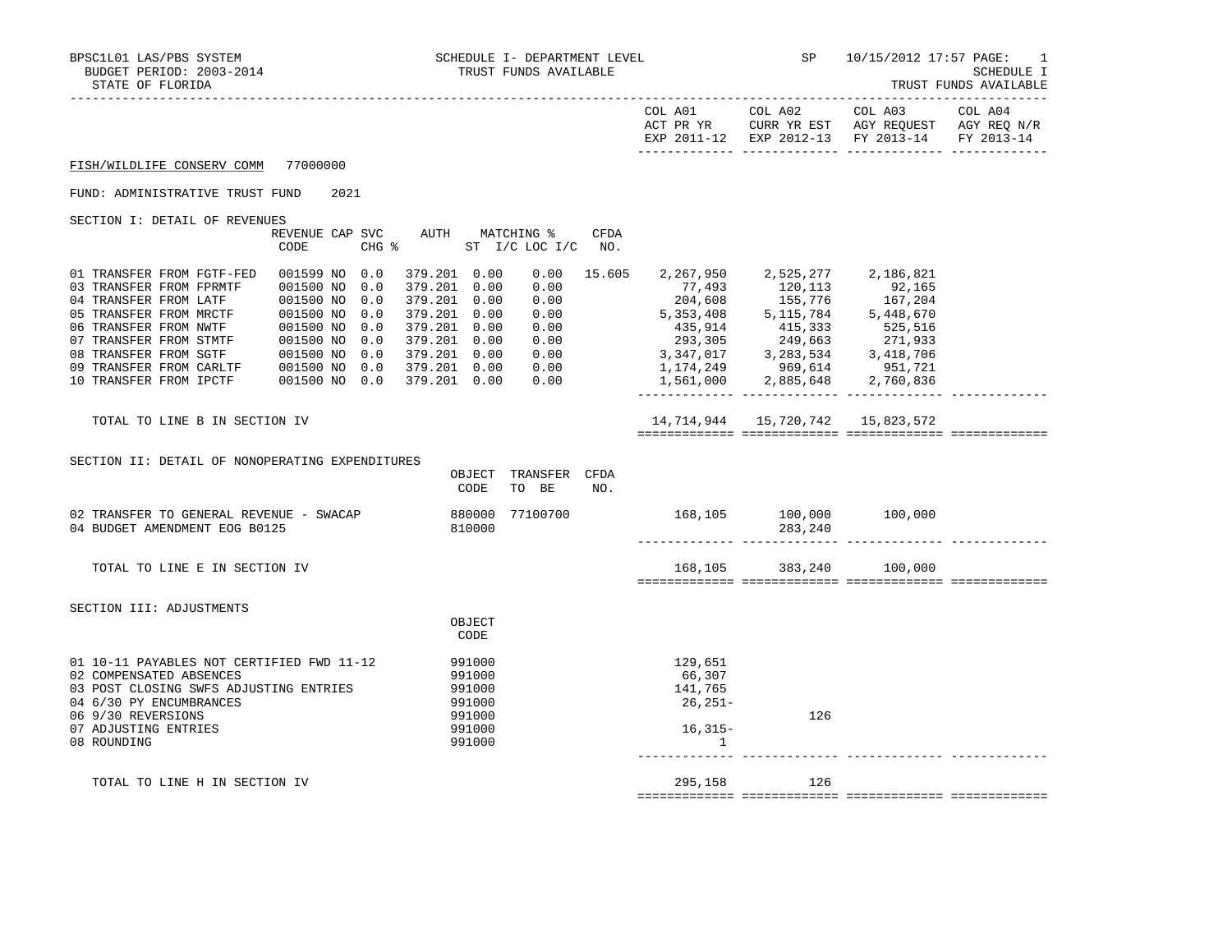| BPSC1L01 LAS/PBS SYSTEM<br>BUDGET PERIOD: 2003-2014<br>STATE OF FLORIDA | SCHEDULE I- DEPARTMENT LEVEL $SP$ $10/15/2012$ 17:57 PAGE: 2<br>TRUST FUNDS AVAILABLE |                      |                                      | SCHEDULE I<br>TRUST FUNDS AVAILABLE                                                                 |  |
|-------------------------------------------------------------------------|---------------------------------------------------------------------------------------|----------------------|--------------------------------------|-----------------------------------------------------------------------------------------------------|--|
|                                                                         |                                                                                       | COL A01<br>ACT PR YR | CURR YR EST                          | COL A02 COL A03 COL A04<br>AGY REQUEST AGY REQ N/R<br>EXP 2011-12 EXP 2012-13 FY 2013-14 FY 2013-14 |  |
| FISH/WILDLIFE CONSERV COMM 77000000                                     |                                                                                       |                      |                                      |                                                                                                     |  |
| 2021<br>FUND: ADMINISTRATIVE TRUST FUND                                 |                                                                                       |                      |                                      |                                                                                                     |  |
| SECTION IV: SUMMARY                                                     |                                                                                       |                      |                                      |                                                                                                     |  |
| (A)<br>UNRESERVED FUND BALANCE - JULY 1                                 |                                                                                       |                      |                                      | 243,553 243,679                                                                                     |  |
| ADD: REVENUES (FROM SECTION I)                                          | (B)                                                                                   | 14,714,944           | 15,720,742                           | 15,823,572                                                                                          |  |
| TOTAL FUNDS AVAILABLE (LINE A + LINE B) $(C)$                           |                                                                                       | 14,714,944           | 15,964,295                           | 16,067,251                                                                                          |  |
| LESS: OPERATING EXPENDITURES                                            | (D)                                                                                   |                      | 14,598,444   15,337,502   15,723,572 |                                                                                                     |  |
| LESS: NONOPERATING EXPENDITURES (SECTION II)                            | (E)                                                                                   |                      | 168,105 383,240 100,000              |                                                                                                     |  |
| LESS: FIXED CAPITAL OUTLAY (TOTAL ONLY)                                 | (F)                                                                                   |                      |                                      |                                                                                                     |  |
| UNRESERVED FUND BALANCE - JUNE 30 - BEFORE ADJ                          | (G)                                                                                   |                      | 51,605 - 243,553                     | 243,679                                                                                             |  |
| NET ADJUSTMENTS (FROM SECTION III)                                      | (H)                                                                                   |                      | 295,158 126                          |                                                                                                     |  |
| ADJUSTED UNRESERVED FUND BALANCE - JUNE 30                              | (I)                                                                                   |                      | 243,553 243,679                      | 243,679                                                                                             |  |

TOTAL UNRESERVED FUND BALANCE FROM STATEWIDE CFO FILE: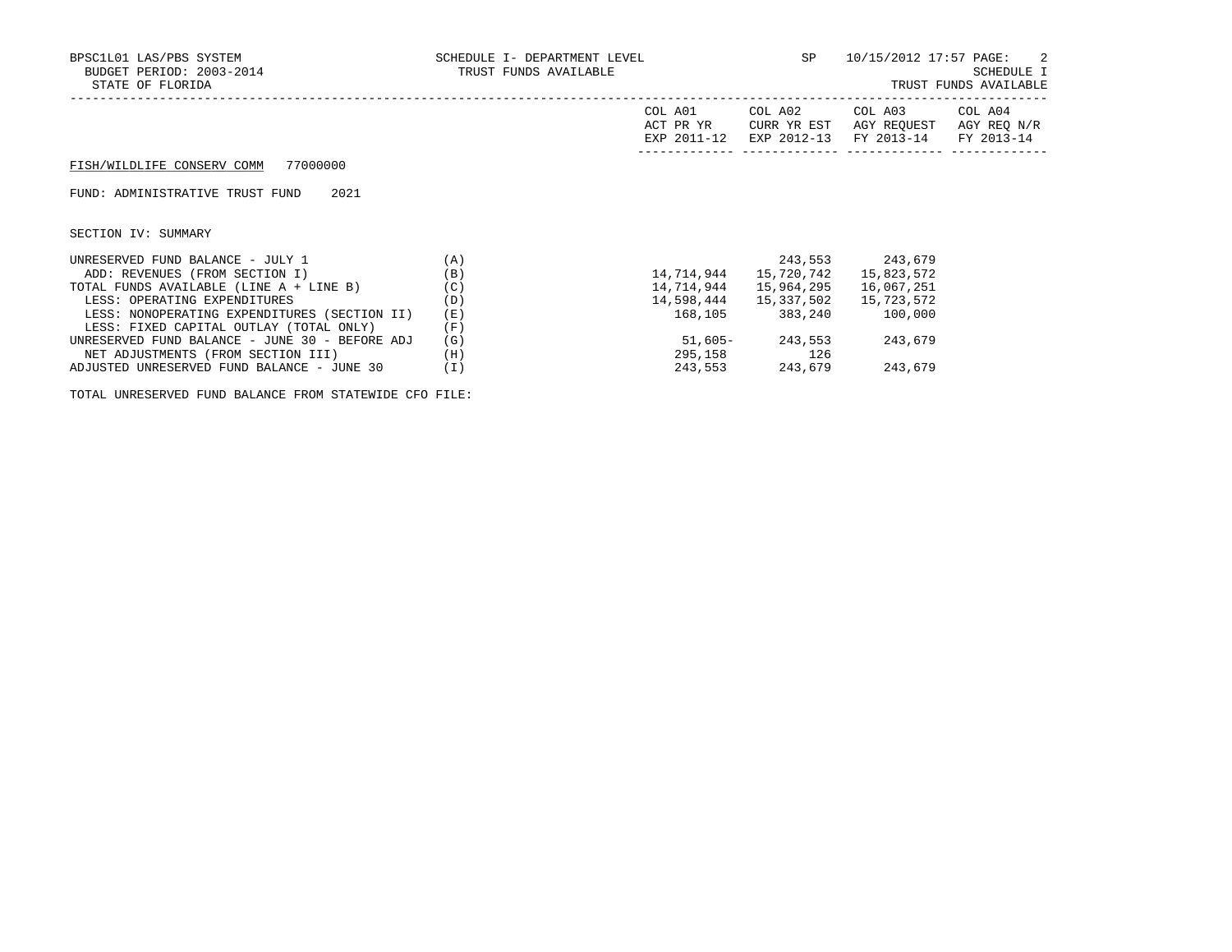| BPSC1L01 LAS/PBS SYSTEM<br>BUDGET PERIOD: 2003-2014<br>STATE OF FLORIDA                                                                                                                                            |                                            | SCHEDULE I- DEPARTMENT LEVEL<br>TRUST FUNDS AVAILABLE                                                                                 |                                                                               | SP                                                                                | 10/15/2012 17:57 PAGE:<br>3<br>SCHEDULE I<br>TRUST FUNDS AVAILABLE<br>-----------                                 |  |  |
|--------------------------------------------------------------------------------------------------------------------------------------------------------------------------------------------------------------------|--------------------------------------------|---------------------------------------------------------------------------------------------------------------------------------------|-------------------------------------------------------------------------------|-----------------------------------------------------------------------------------|-------------------------------------------------------------------------------------------------------------------|--|--|
|                                                                                                                                                                                                                    |                                            |                                                                                                                                       | COL A01 COL A02                                                               |                                                                                   | COL A03 COL A04<br>ACT PR YR CURR YR EST AGY REQUEST AGY REQ N/R<br>EXP 2011-12 EXP 2012-13 FY 2013-14 FY 2013-14 |  |  |
| FISH/WILDLIFE CONSERV COMM                                                                                                                                                                                         | 77000000                                   |                                                                                                                                       |                                                                               |                                                                                   |                                                                                                                   |  |  |
| FUND: INVASIVE PLANT CONTROL TF                                                                                                                                                                                    | 2030                                       |                                                                                                                                       |                                                                               |                                                                                   |                                                                                                                   |  |  |
| SECTION I: DETAIL OF REVENUES                                                                                                                                                                                      | REVENUE CAP SVC<br>$CHG$ $\approx$<br>CODE | AUTH MATCHING %<br>CFDA<br>ST I/C LOC I/C NO.                                                                                         |                                                                               |                                                                                   |                                                                                                                   |  |  |
| 01 \$2 BOAT REGISTRATION TR 001600 NO 8.0<br>02 40% COMMERCIAL BOAT RE  001600 NO 8.0<br>03 DOC STAMPS - TRANS DOR  001600 NO  0.0<br>04 FUEL TAX - TRANS DOR<br>05 INTEREST<br>06 CONTRACT REVENUES 001500 NO 0.0 | 001600 NO 0.0<br>000502 NO 8.0             | 328.76 0.00<br>0.00<br>328.76<br>0.00 0.00<br>201.15  0.00  0.00<br>206.606  0.00  0.00<br>0.00 0.00<br>17.61<br>369.252 0.00<br>0.00 | $26,300,548$ $29,400,000$ $31,300,000$<br>796,197                             | 372,539 364,976 357,567<br>$6,300,000$ $6,300,000$ $6,300,000$<br>136,613 138,000 | 140,000                                                                                                           |  |  |
| TOTAL TO LINE B IN SECTION IV                                                                                                                                                                                      |                                            |                                                                                                                                       |                                                                               | 35, 291, 021 37, 619, 826 39, 539, 250                                            |                                                                                                                   |  |  |
| SECTION II: DETAIL OF NONOPERATING EXPENDITURES                                                                                                                                                                    |                                            | OBJECT TRANSFER CFDA<br>CODE<br>TO BE<br>NO.                                                                                          |                                                                               |                                                                                   |                                                                                                                   |  |  |
| 01 TRANSFER TO ADMINISTRATIVE TRUST FUND<br>02 SERVICE CHARGE TO GR<br>03 5% RESERVE CALCULATION<br>04 TRANSFER TO GR - S.215.32(2)(B)4.A., FS                                                                     |                                            | 810000 77100700<br>880000 77100700<br>999000<br>810000 77100700                                                                       | 1,561,000 2,885,648 2,760,836<br>$171,673$ $153,586$ $155,140$<br>$1,684,990$ | $6,500,000$ $6,500,000$                                                           |                                                                                                                   |  |  |
| TOTAL TO LINE E IN SECTION IV                                                                                                                                                                                      |                                            |                                                                                                                                       |                                                                               | 8, 232, 673 9, 539, 234 4, 600, 966                                               |                                                                                                                   |  |  |
| SECTION III: ADJUSTMENTS                                                                                                                                                                                           |                                            | OBJECT<br>CODE                                                                                                                        |                                                                               |                                                                                   |                                                                                                                   |  |  |
| 01 SWFS ADJUSTING ENTRIES<br>02 COMPENSATED ABSENCES<br>03 PRIOR YEAR PAYABLES NOT CERT FWD PAID CY<br>04 ADJUSTING ENTRIES<br>05 9/30 REVERSIONS<br>08 6/30/12 CF ENCUMBRANCES                                    |                                            | 991000<br>991000<br>991000<br>991000<br>991000<br>991000                                                                              | $4,204-$<br>14,137<br>57,016<br>97,782<br>353,708<br>1,047,523-               | 624,825                                                                           |                                                                                                                   |  |  |
| TOTAL TO LINE H IN SECTION IV                                                                                                                                                                                      |                                            |                                                                                                                                       | $529,084-$                                                                    | 624,825                                                                           |                                                                                                                   |  |  |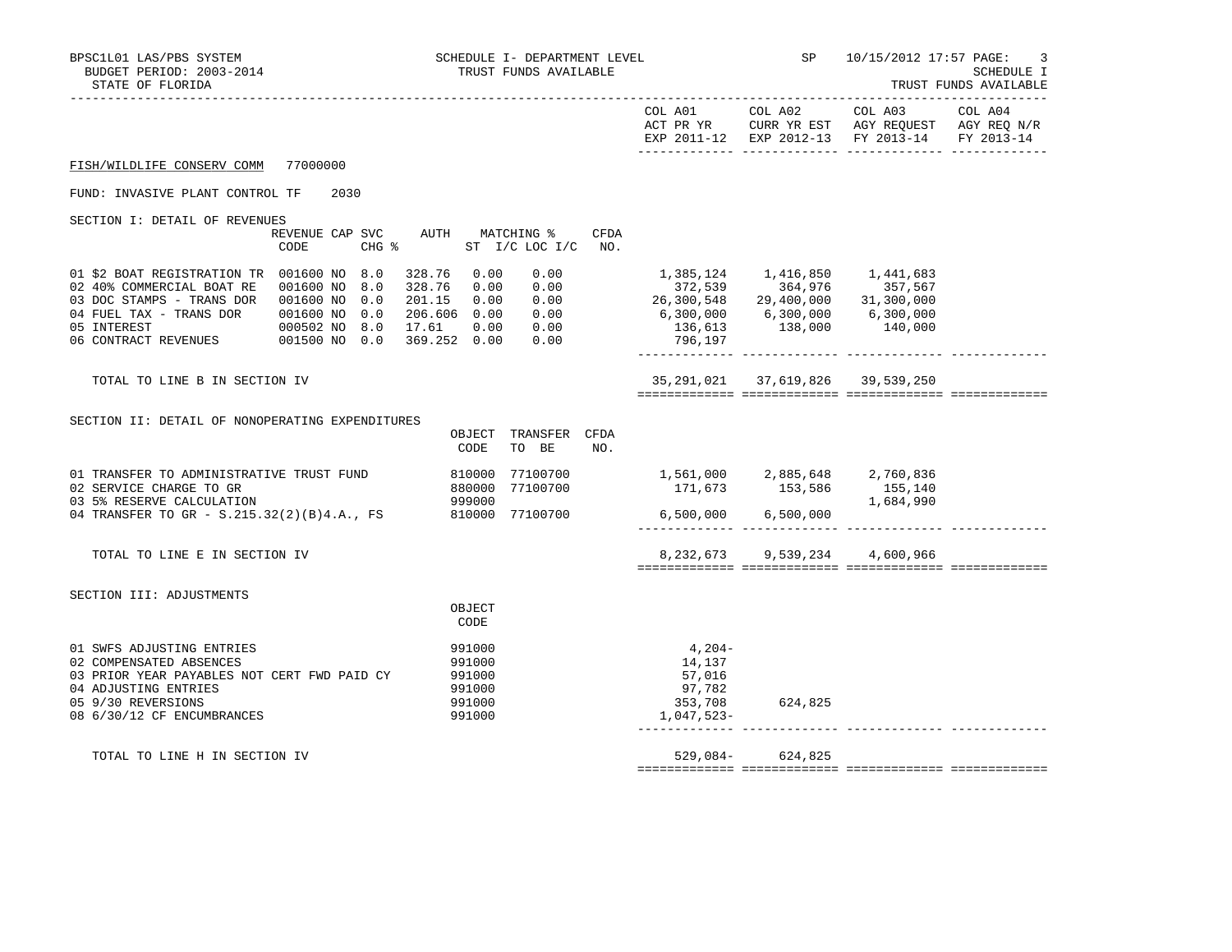| BPSC1L01 LAS/PBS SYSTEM<br>BUDGET PERIOD: 2003-2014<br>STATE OF FLORIDA                                                                                                                       | SCHEDULE I- DEPARTMENT LEVEL<br>TRUST FUNDS AVAILABLE |                                                     | <b>SP</b>                                                                            | 10/15/2012 17:57 PAGE:                              | 4<br>SCHEDULE I<br>TRUST FUNDS AVAILABLE |
|-----------------------------------------------------------------------------------------------------------------------------------------------------------------------------------------------|-------------------------------------------------------|-----------------------------------------------------|--------------------------------------------------------------------------------------|-----------------------------------------------------|------------------------------------------|
|                                                                                                                                                                                               |                                                       | COL A01<br>ACT PR YR<br>EXP 2011-12                 | COL A02<br>CURR YR EST<br>EXP 2012-13                                                | COL A03<br>AGY REOUEST<br>FY 2013-14                | COL A04<br>AGY REQ N/R<br>FY 2013-14     |
| 77000000<br>FISH/WILDLIFE CONSERV COMM                                                                                                                                                        |                                                       |                                                     |                                                                                      |                                                     |                                          |
| FUND: INVASIVE PLANT CONTROL TF<br>2030                                                                                                                                                       |                                                       |                                                     |                                                                                      |                                                     |                                          |
| SECTION IV: SUMMARY                                                                                                                                                                           |                                                       |                                                     |                                                                                      |                                                     |                                          |
| UNRESERVED FUND BALANCE - JULY 1<br>ADD: REVENUES (FROM SECTION I)<br>TOTAL FUNDS AVAILABLE (LINE A + LINE B)<br>LESS: OPERATING EXPENDITURES<br>LESS: NONOPERATING EXPENDITURES (SECTION II) | (A)<br>(B)<br>(C)<br>(D)<br>(E)                       | 35,291,021<br>38,937,455<br>27,467,811<br>8,232,673 | 3,646,434 2,707,887 3,604,040<br>37,619,826<br>40,327,713<br>27,809,264<br>9,539,234 | 39,539,250<br>43,143,290<br>36,360,964<br>4,600,966 |                                          |
| LESS: FIXED CAPITAL OUTLAY (TOTAL ONLY)<br>UNRESERVED FUND BALANCE - JUNE 30 - BEFORE ADJ<br>NET ADJUSTMENTS (FROM SECTION III)<br>ADJUSTED UNRESERVED FUND BALANCE - JUNE 30                 | (F)<br>(G)<br>(H)<br>$(\bot)$                         | 529,084-                                            | 3, 236, 971 2, 979, 215 2, 106, 360<br>624,825<br>2,707,887 3,604,040                | 75,000<br>2,106,360                                 | 75,000                                   |

TOTAL UNRESERVED FUND BALANCE FROM STATEWIDE CFO FILE: 3,646,434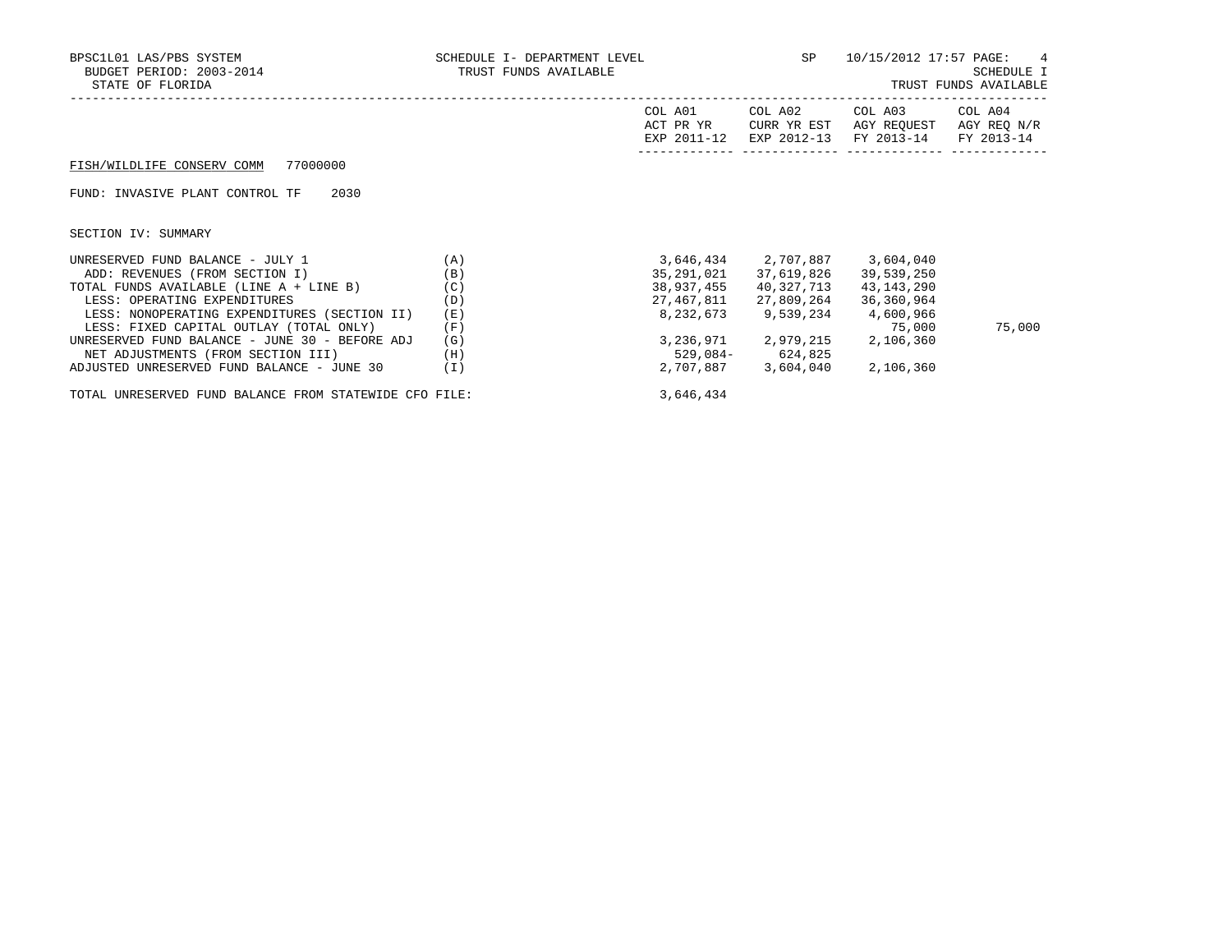| BPSC1L01 LAS/PBS SYSTEM<br>BUDGET PERIOD: 2003-2014<br>STATE OF FLORIDA                                                                                                                                                             |      | <b>SP</b><br>10/15/2012 17:57 PAGE:<br>5<br>SCHEDULE I<br>TRUST FUNDS AVAILABLE |                                                                                                                                                                                                                  |                                                                                                                                              |                                                                                                                                                            |  |
|-------------------------------------------------------------------------------------------------------------------------------------------------------------------------------------------------------------------------------------|------|---------------------------------------------------------------------------------|------------------------------------------------------------------------------------------------------------------------------------------------------------------------------------------------------------------|----------------------------------------------------------------------------------------------------------------------------------------------|------------------------------------------------------------------------------------------------------------------------------------------------------------|--|
|                                                                                                                                                                                                                                     |      |                                                                                 |                                                                                                                                                                                                                  |                                                                                                                                              | COL A01 COL A02 COL A03 COL A04<br>ACT PR YR $\,$ CURR YR EST $\,$ AGY REQUEST $\,$ AGY REQ $\,$ N/R $\,$<br>EXP 2011-12 EXP 2012-13 FY 2013-14 FY 2013-14 |  |
| FISH/WILDLIFE CONSERV COMM 77000000                                                                                                                                                                                                 |      |                                                                                 |                                                                                                                                                                                                                  |                                                                                                                                              |                                                                                                                                                            |  |
| FUND: DEDICATED LICENSE TF                                                                                                                                                                                                          | 2158 |                                                                                 |                                                                                                                                                                                                                  |                                                                                                                                              |                                                                                                                                                            |  |
| SECTION I: DETAIL OF REVENUES<br>CODE                                                                                                                                                                                               |      | REVENUE CAP SVC AUTH MATCHING % CFDA<br>CHG % ST I/C LOC I/C NO.                |                                                                                                                                                                                                                  |                                                                                                                                              |                                                                                                                                                            |  |
| 01 5 YEAR FRESHWATER FISH  000200 YES 0.0  379.354  0.00  0.00<br>02 5 YEAR LIC-HUNT 000200 YES 0.0 379.354 0.00 0.00<br>03 INTEREST 000502 NO 0.0 379.354 0.00 0.00<br>06 5 YEAR SALTWATER PERMIT 000200 YES 0.0 379.354 0.00 0.00 |      |                                                                                 | $\begin{array}{cccc} 314\,, 805 & 272\,, 172 & 274\,, 879 \\ 136\,, 790 & 128\,, 459 & 133\,, 609 \\ 130\,, 285 & 130\,, 000 & 130\,, 000 \\ 1\,, 739\,, 888 & 1\,, 729\,, 430 & 1\,, 738\,, 041 \\ \end{array}$ |                                                                                                                                              |                                                                                                                                                            |  |
| TOTAL TO LINE B IN SECTION IV                                                                                                                                                                                                       |      |                                                                                 |                                                                                                                                                                                                                  | 2,321,768 2,260,061 2,276,529                                                                                                                |                                                                                                                                                            |  |
| SECTION II: DETAIL OF NONOPERATING EXPENDITURES                                                                                                                                                                                     |      | OBJECT TRANSFER CFDA<br>CODE<br>TO BE NO.                                       |                                                                                                                                                                                                                  |                                                                                                                                              |                                                                                                                                                            |  |
| 03 TRANSFER TO MARINE RESOURCES CONSV TF<br>04 TRANSFER TO SGTF - FISHING                                                                                                                                                           |      | 810000 77100700<br>810000 77100700                                              |                                                                                                                                                                                                                  |                                                                                                                                              |                                                                                                                                                            |  |
| TOTAL TO LINE E IN SECTION IV                                                                                                                                                                                                       |      |                                                                                 |                                                                                                                                                                                                                  | 2,084,617 2,241,859 2,279,699                                                                                                                |                                                                                                                                                            |  |
| SECTION III: ADJUSTMENTS                                                                                                                                                                                                            |      | OBJECT<br>CODE                                                                  |                                                                                                                                                                                                                  |                                                                                                                                              |                                                                                                                                                            |  |
| 01 SWFS POST CLOSING ADJUSTING ENTRIES<br>02 ADJUSTING ENTRIES                                                                                                                                                                      |      | 991000<br>991000                                                                | 127,840<br>127,929-                                                                                                                                                                                              |                                                                                                                                              |                                                                                                                                                            |  |
| TOTAL TO LINE H IN SECTION IV                                                                                                                                                                                                       |      |                                                                                 | $89 -$                                                                                                                                                                                                           |                                                                                                                                              |                                                                                                                                                            |  |
| SECTION IV: SUMMARY                                                                                                                                                                                                                 |      |                                                                                 |                                                                                                                                                                                                                  |                                                                                                                                              |                                                                                                                                                            |  |
| UNRESERVED FUND BALANCE - JULY 1<br>ADD: REVENUES (FROM SECTION I)<br>TOTAL FUNDS AVAILABLE (LINE A + LINE B)<br>LESS: OPERATING EXPENDITURES<br>LESS: NONOPERATING EXPENDITURES (SECTION II)                                       |      | (A)<br>(B)<br>(C)<br>(D)<br>( E )                                               |                                                                                                                                                                                                                  | 4,596,952 4,834,014 4,852,216<br>2, 321, 768 2, 260, 061 2, 276, 529<br>6, 918, 720 7, 094, 075 7, 128, 745<br>2,084,617 2,241,859 2,279,699 |                                                                                                                                                            |  |
| LESS: FIXED CAPITAL OUTLAY (TOTAL ONLY)<br>UNRESERVED FUND BALANCE - JUNE 30 - BEFORE ADJ $(G)$<br>NET ADJUSTMENTS (FROM SECTION III)                                                                                               |      | (F)<br>(H)                                                                      | 4,834,103<br>$89-$                                                                                                                                                                                               | 4,852,216 4,849,046                                                                                                                          |                                                                                                                                                            |  |
| ADJUSTED UNRESERVED FUND BALANCE - JUNE 30                                                                                                                                                                                          |      | ( I )                                                                           | 4,834,014                                                                                                                                                                                                        | 4,852,216                                                                                                                                    | 4,849,046                                                                                                                                                  |  |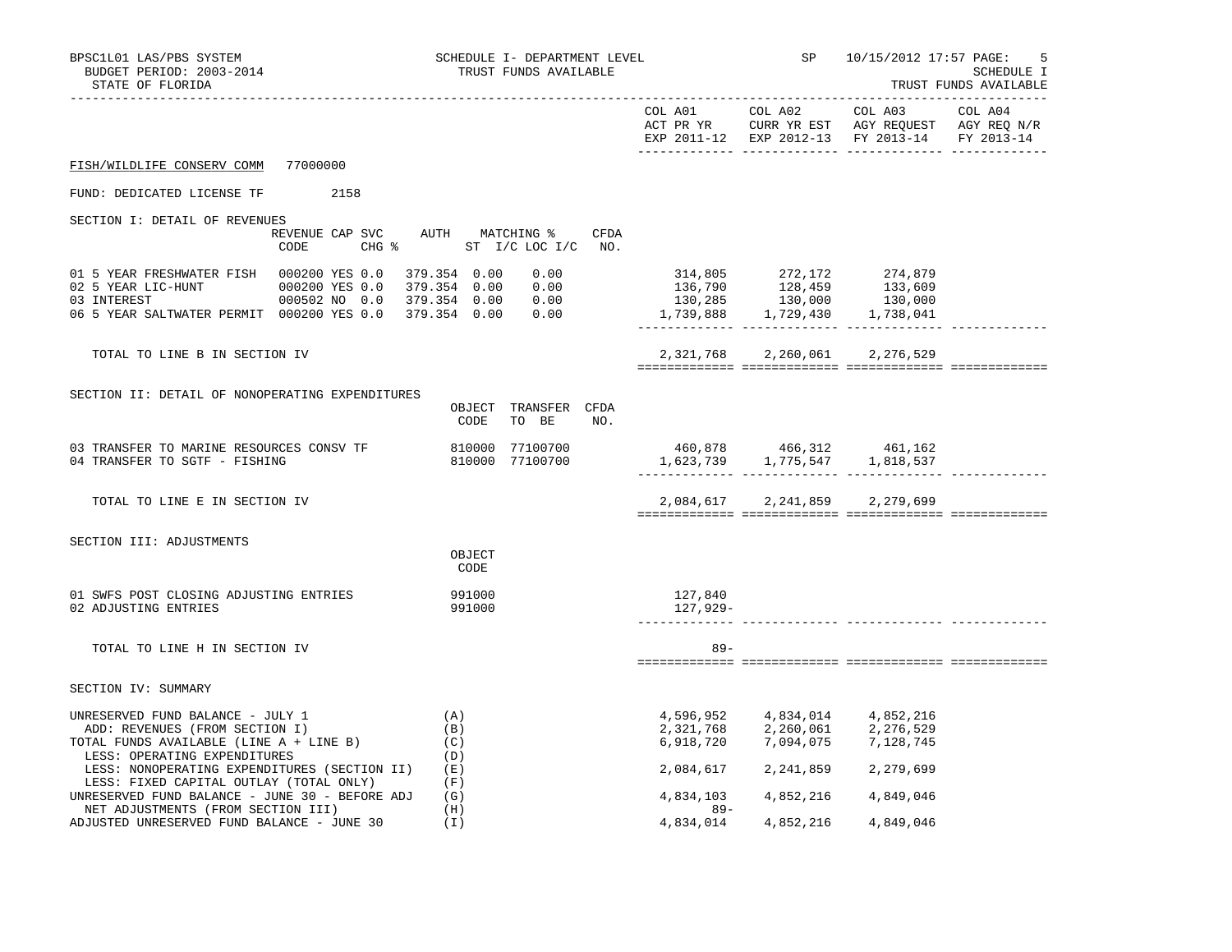| BPSC1L01 LAS/PBS SYSTEM<br>BUDGET PERIOD: 2003-2014<br>STATE OF FLORIDA | SCHEDULE I- DEPARTMENT LEVEL<br>TRUST FUNDS AVAILABLE |           |                               | SP 10/15/2012 17:57 PAGE: 6                                                                                               | <b>SCHEDULE I</b><br>TRUST FUNDS AVAILABLE |
|-------------------------------------------------------------------------|-------------------------------------------------------|-----------|-------------------------------|---------------------------------------------------------------------------------------------------------------------------|--------------------------------------------|
|                                                                         |                                                       | COL A01   |                               | COL A02 COL A03 COL A04<br>ACT PR YR CURR YR EST AGY REOUEST AGY REO N/R<br>EXP 2011-12 EXP 2012-13 FY 2013-14 FY 2013-14 |                                            |
| FISH/WILDLIFE CONSERV COMM 77000000                                     |                                                       |           |                               |                                                                                                                           |                                            |
| FUND: DEDICATED LICENSE TF<br>2158                                      |                                                       |           |                               |                                                                                                                           |                                            |
| SECTION IV: SUMMARY                                                     |                                                       |           |                               |                                                                                                                           |                                            |
| TOTAL UNRESERVED FUND BALANCE FROM STATEWIDE CFO FILE:                  |                                                       | 4,596,952 |                               |                                                                                                                           |                                            |
| SCHEDULE IB: DETAIL OF UNRESERVED FUND BALANCE                          | FUNDING SOURCE<br>STATE (S)<br>NONSTATE (N)           |           |                               |                                                                                                                           |                                            |
| 01 RESTRICTED - LICENSE AND PERMIT FEES                                 | S                                                     |           | ._______  ______________  ___ | 4,834,014 4,852,216 4,849,046                                                                                             |                                            |
| ADJUSTED UNRESERVED FUND BALANCE - JUNE 30                              |                                                       |           |                               | 4,834,014 4,852,216 4,849,046                                                                                             |                                            |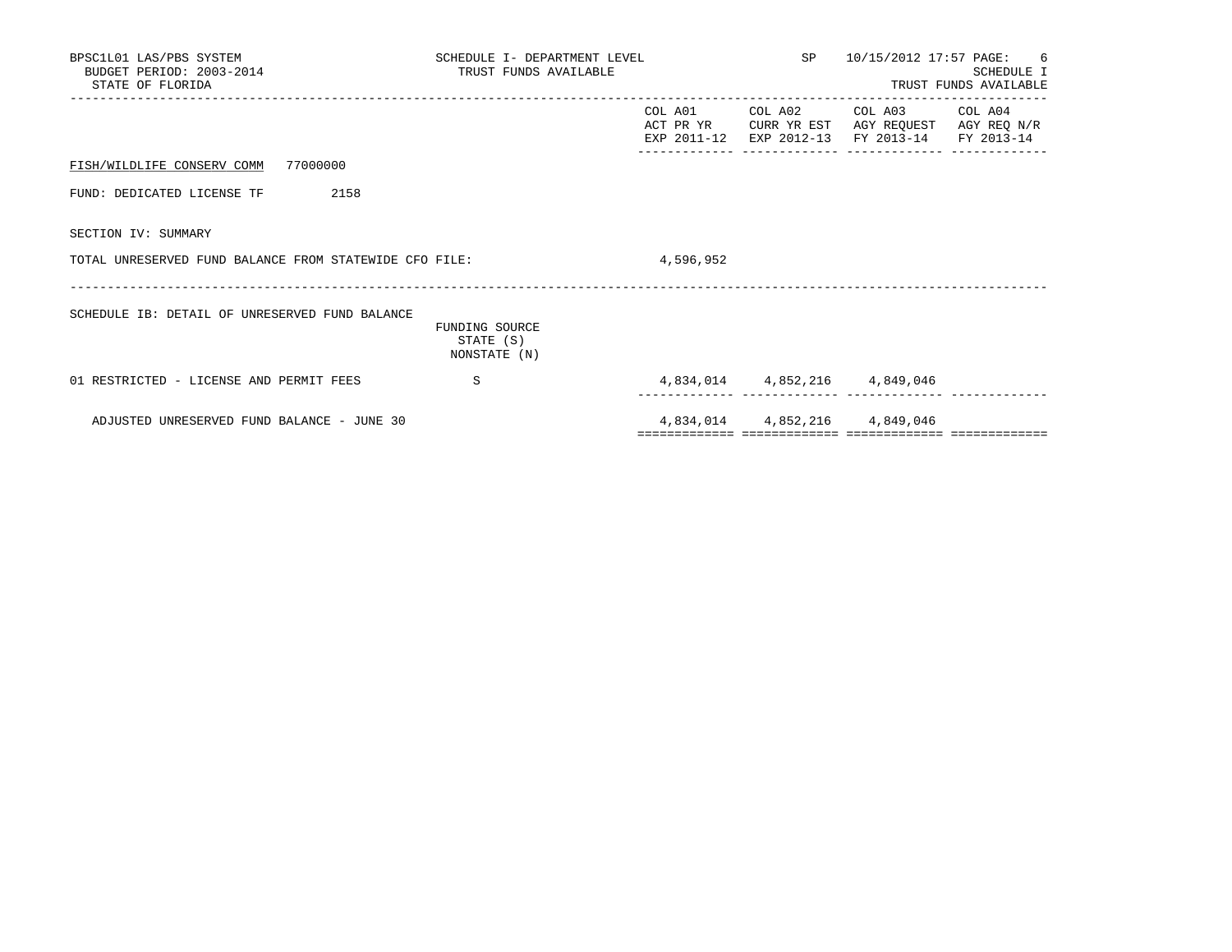| COL A01<br>ACT PR YR | COL A02<br>CURR YR EST            | COL A03<br>AGY REOUEST | COL A04<br>AGY REO N/R |
|----------------------|-----------------------------------|------------------------|------------------------|
| EXP 2011-12          | EXP 2012-13 FY 2013-14 FY 2013-14 |                        |                        |

### FUND: FEDERAL GRANTS TRUST FUND 2261

| DECITON I: DEIAID OF REVENUED                  |                 |       |              |      |                   |             |                                    |                                                                       |                      |           |
|------------------------------------------------|-----------------|-------|--------------|------|-------------------|-------------|------------------------------------|-----------------------------------------------------------------------|----------------------|-----------|
|                                                | REVENUE CAP SVC |       | <b>AUTH</b>  |      | <b>MATCHING %</b> | <b>CFDA</b> |                                    |                                                                       |                      |           |
|                                                | CODE            | CHG % |              |      | ST I/C LOC I/C    | NO.         |                                    |                                                                       |                      |           |
|                                                |                 |       |              |      |                   |             |                                    |                                                                       |                      |           |
| AA FWRI CONTRACTS-DIRECT                       | 001970 YES 0.0  |       | 379.204 0.00 |      | 0.00              | 97.013      | 6,884                              |                                                                       |                      |           |
| AB FWRI CONTRACTS-DIRECT                       | 001010 NO       | 0.0   | 379.204 0.00 |      | 0.00              |             | 11,082                             |                                                                       |                      |           |
| AC FWRI GRANTS-DIRECT                          | 000700 NO       | 0.0   | 379.204      | 0.00 | 0.00              | 11.011      | 11,571                             | 8,100                                                                 | 8,100                |           |
| AD FWRI GRANTS-INDIRECT                        | 000799 NO       | 0.0   | 379.204      | 0.00 | 0.00              | 11.011      | 3,414                              | 2,389                                                                 | 2,389                |           |
| AE FWRI CONTRACTS-INDIRECT                     | 000799 NO       | 0.0   | 379.204      | 0.00 | 0.00              | 11.463      |                                    | 19,705                                                                | 19,705               |           |
| AF FWRI CONTRACTS-DIRECT                       | 000700 NO       | 0.0   | 379.204      | 0.00 | 0.00              | 11.470      | 52,171                             | 50,000                                                                | 48,980               |           |
| AG FWRI CONTRACTS-INDIRECT                     | 000799 NO       | 0.0   | 379.204      | 0.00 | 0.00              | 11.470      | 13,043                             | 11,423                                                                | 11,423               |           |
| AH FWRI GRANTS-DIRECT                          | 000700 NO       | 0.0   | 379.204      | 0.00 | 0.00              | 11.474      |                                    | 25,000                                                                | 32,244               |           |
| AI FWRI GRANTS-INDIRECT                        | 000799 NO       | 0.0   | 379.204      | 0.00 | 0.00              | 11.474      |                                    | 5,000                                                                 | 8,061                |           |
| AJ FWRI GRANTS-DIRECT                          | 000700 NO       | 0.0   | 379.204      | 0.00 | 0.00              | 15.808      | 5,187                              | 20,000                                                                | 17,144               |           |
| AK FWRI GRANTS-INDIRECT                        | 000799 NO       | 0.0   | 379.204      | 0.00 | 0.00              | 15.808      | 2,813                              | 3,000                                                                 |                      |           |
| AL FWRI GRANTS-DIRECT                          | 000700 NO       | 0.0   | 379.204      | 0.00 | 0.00              | 20.005      | 79,231                             | 150,000                                                               | 174,569              |           |
| AM FWRI GRANTS-INDIRECT                        | 000799 NO       | 0.0   | 379.204      | 0.00 | 0.00              | 20.005      |                                    |                                                                       | 24,931               |           |
| AN FWRI GRANTS-DIRECT                          | 000700 NO       | 0.0   | 379.204      | 0.00 | 0.00              | 47.050      |                                    |                                                                       | 9,849                |           |
| AO FWRI CONTRACTS-INDIRECT                     | 001970 YES 0.0  |       | 379.204      | 0.00 | 0.00              | 47.050      | $34, -2$<br>3,641<br>3,98<br>9,898 |                                                                       | 2,905                |           |
| AP FWRI GRANTS-DIRECT                          | 000700 NO       | 0.0   | 379.204      | 0.00 | 0.00              | 11.454      | 87,193                             |                                                                       | 104,762              |           |
| AO FWRI GRANTS-INDIRECT                        | 000799 NO       | 0.0   | 379.204      | 0.00 | 0.00              | 11.454      | 87,193<br>4,358                    |                                                                       | 5,238                |           |
| CD HSC GRANTS-DIRECT                           | 001970 YES 0.0  |       | 379.204      | 0.00 | 0.00              | 99.999      |                                    | $20,000$<br>$5,000$<br>$17,000$<br>$90,000$<br>$4,000$<br>$1,391,414$ | 1,426,149            |           |
| CD LAW CONTRACTS-DIRECT                        | 001970 YES 0.0  |       | 379.204      | 0.00 | 0.00              |             | $92,924$<br>131,641                |                                                                       |                      |           |
| CI LAW CONTRACTS-INDIRECT                      | 001970 YES 0.0  |       | 379.204      | 0.00 | 0.00              |             |                                    |                                                                       | 5,479,329<br>147,040 |           |
|                                                |                 |       |              |      |                   |             |                                    | $4,933,2$<br>147,040<br>245 825                                       | 264,906              |           |
| 01 HGM GRANT-DIRECT                            | 000700 NO       | 0.0   | 379.204      | 0.00 | 0.00              | 15.626      | 302,053                            | $246, 825$<br>60,000<br>4,800                                         |                      |           |
| 01 FWRI GRANTS-DIRECT                          | 000700 NO       | 0.0   | 379.204      | 0.00 | 0.00              | 10.025      | 42,335<br>$\frac{12}{2}$ , 168     |                                                                       | 70,130               |           |
| 02 FWRI GRANTS-INDIRECT                        | 000799 NO       | 0.0   | 379.204      | 0.00 | 0.00              | 10.025      |                                    |                                                                       | 4,870                |           |
| 02 LAW GRANTS-DIRECT                           | 000700 NO       | 0.0   | 379.204      | 0.00 | 0.00              | 97.012      |                                    | 12,120,276                                                            | 12,120,276           | 3,300,000 |
| 02 HSC GRANTS-DIRECT<br>03 HSC GRANTS-INDIRECT | 000700 NO       | 0.0   | 379.204      | 0.00 | 0.00              | 10.902      | 95,382                             | $350,000$<br>$26,400$<br>$50,000$                                     | 350,000              |           |
|                                                | 000799 NO       | 0.0   | 379.204      | 0.00 | 0.00              | 10.902      | 4,336                              |                                                                       | 26,400               |           |
| 03 FWRI GRANTS-DIRECT                          | 000700 NO       | 0.0   | 379.204      | 0.00 | 0.00              | 10.028      | 13,257                             |                                                                       | 1,024                |           |
| 03 LAW GRANTS-INDIRECT                         | 000799 NO       | 0.0   | 379.204      | 0.00 | 0.00              | 15.615      | 851                                |                                                                       |                      |           |
| 04 LAW GRANTS-DIRECT                           | 000750 NO       | 0.0   | 379.204      | 0.00 | 0.00              | 16.810      | 55,027                             |                                                                       |                      |           |
| 04 FWRI GRANTS-INDIRECT                        | 000799 NO       | 0.0   | 379.204      | 0.00 | 0.00              | 10.028      | 1,297                              | 4,800                                                                 |                      |           |
| 04 INTEREST                                    | 000502 NO       | 0.0   | 379.204      | 0.00 | 0.00              |             | 232,801                            | 175,000                                                               | 175,000              |           |
| 04 HSC GRANTS-DIRECT                           | 000700 NO 0.0   |       | 379.204      | 0.00 | 0.00              | 15.916      | 21,274                             | $84,191$<br>$112,500$<br>$21,000$                                     | 84,191               |           |
| 05 IRON RANGERS                                | 000100 YES 0.0  |       | 379.204      | 0.00 | 0.00              | 15.611      | $\frac{128,202}{21,514}$           |                                                                       | 112,500              |           |
| 05 TENOROC FEES                                | 000100 YES 0.0  |       | 379.204      | 0.00 | 0.00              | 15.605      |                                    |                                                                       | 21,000               |           |
| 05 DOMESTIC SECURITY GRANT                     | 001510 NO 0.0   |       | 379.204      | 0.00 | 0.00              | 97.067      | 274,299                            |                                                                       |                      |           |
| 05 OUTDOOR WOMAN                               | 000100 YES 8.0  |       | 379.204      | 0.00 | 0.00              |             | 25,658                             |                                                                       | 10,000               |           |
| 06 OCALA YOUTH CAMP                            | 000100 YES 8.0  |       | 379.204      | 0.00 | 0.00              |             | 102,782                            | $10,000$<br>$84,000$<br>5,180,251<br>100,000                          | 84,000               |           |
| 06 FW FISH GRANTS-DIRECT                       | 000700 NO 0.0   |       | 379.204      | 0.00 | 0.00              | 15.605      | 4,135,658                          |                                                                       | 5, 211, 356          |           |
| 06 FWRI GRANTS-DIRECT                          | 000700 NO 0.0   |       | 379.204      | 0.00 | 0.00              | 11.407      | 45,423                             |                                                                       | 68,645               |           |
| 06 GRAZING LEASES                              | 000100 YES 0.0  |       | 379.204      | 0.00 | 0.00              | 15.611      | 42,803                             | $100,000$<br>302,250<br>302,250                                       | 302,250              |           |
| 06 SALE-SURPLUS PROPERTY                       | 002900 NO       | 0.0   | 273.055      | 0.00 | 0.00              |             | 1,827                              |                                                                       |                      |           |
| 07 TIMBER HARVESTING                           | 000115 NO 0.0   |       | 379.204      | 0.00 | 0.00              | 15.611      | 2,302,977                          | 1,192,500                                                             | 1,192,500            |           |
|                                                |                 |       |              |      |                   |             |                                    |                                                                       |                      |           |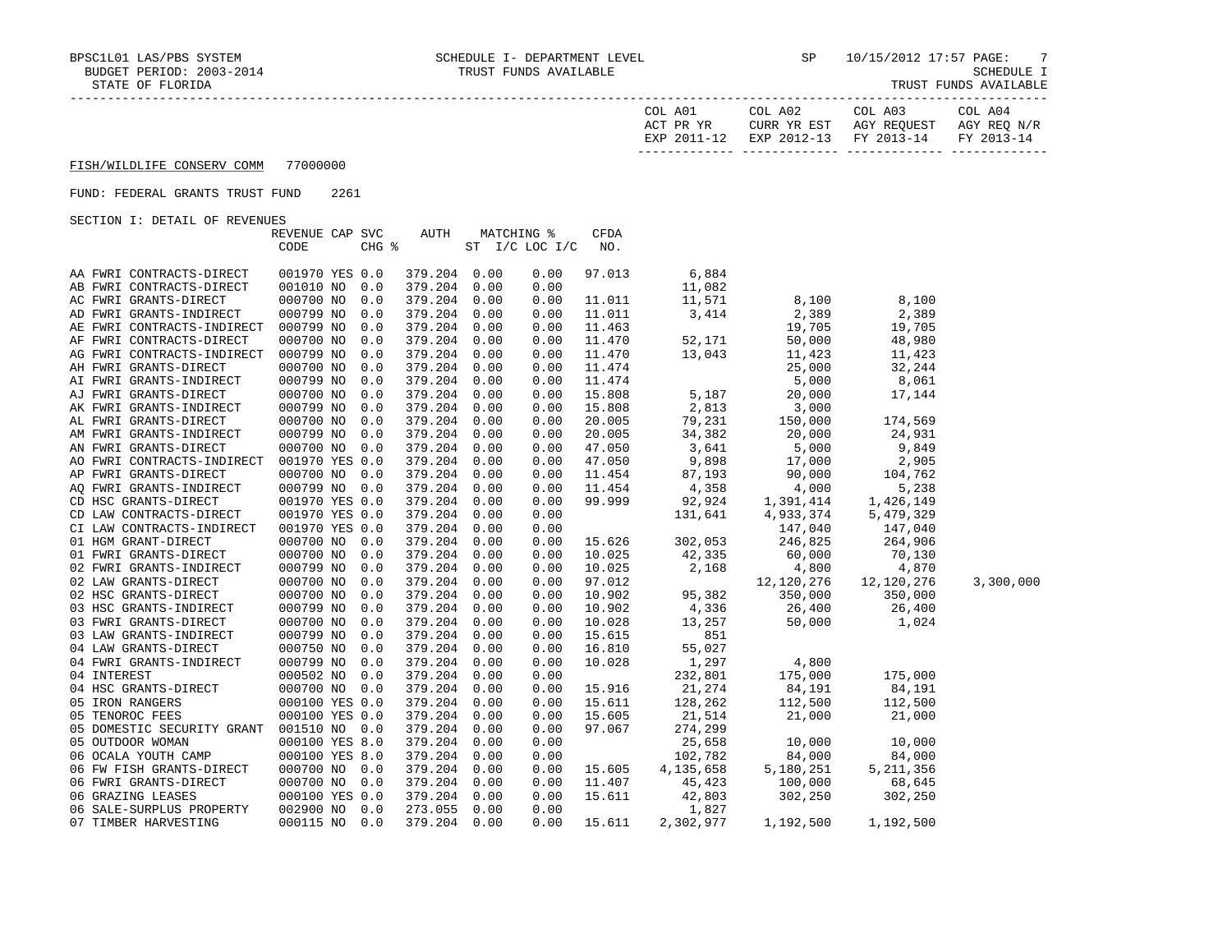| COL A01<br>PR YR<br>ACT    | COL A02<br>VD<br>EST<br>CURR | COL A03<br>AGY REOUEST | COL A04<br>AGY REO N/R   |
|----------------------------|------------------------------|------------------------|--------------------------|
| 2011<br>$\sqrt{10}$<br>FYD | $2012 - 13$<br>EXP           | $2013 - 14$<br>ਸ਼ਾ     | $2013 - 14$<br><b>DV</b> |
|                            |                              |                        |                          |

### FUND: FEDERAL GRANTS TRUST FUND 2261

|                            | REVENUE CAP SVC |       | <b>AUTH</b>  |      | MATCHING %     | $\mathtt{CFDA}$ |            |             |             |           |
|----------------------------|-----------------|-------|--------------|------|----------------|-----------------|------------|-------------|-------------|-----------|
|                            | CODE            | CHG % |              |      | ST I/C LOC I/C | NO.             |            |             |             |           |
|                            |                 |       |              |      |                |                 |            |             |             |           |
| 07 FWRI GRANTS-INDIRECT    | 000799 NO       | 0.0   | 379.204 0.00 |      | 0.00           | 11.407          | 10,183     | 23,611      |             |           |
| 07 FW FISH GRANTS-INDIRECT | 000799 NO       | 0.0   | 379.204      | 0.00 | 0.00           | 15.605          | 526,472    | 327,300     | 327,300     |           |
| 07 HGM GRANT-DIRECT        | 000799 NO       | 0.0   | 379.204      | 0.00 | 0.00           | 15.626          | 138        |             |             |           |
| 08 MFM GRANTS-DIRECT       | 000700 NO       | 0.0   | 379.204      | 0.00 | 0.00           | 15.605          | 1,442,523  | 2,882,879   | 2,888,224   | 500,000   |
| 08 APIARY CONTRACTS        | 002101 NO       | 0.0   | 379.204      | 0.00 | 0.00           | 15.611          | 1,590      | 1,391       | 1,391       |           |
| 09 PERQUISITES             | 001905 YES 0.0  |       | 379.204      | 0.00 | 0.00           | 15.611          | 4,662      | 9,000       | 9,000       |           |
| 09 MFM GRANTS-INDIRECT     | 000799 NO       | 0.0   | 379.204      | 0.00 | 0.00           | 15.605          | 49,834     | 45,390      | 45,390      |           |
| 09 OED GRANTS - DIRECT     | 000700 NO       | 0.0   | 379.204      | 0.00 | 0.00           | 20.205          |            | 390,000     | 390,000     |           |
| 10 LAW GRANTS-INDIRECT     | 000799 NO       | 0.0   | 379.204      | 0.00 | 0.00           | 97.012          | 150,138    | 212,200     | 212,200     |           |
| 10 FWRI GRANTS-DIRECT      | 000700 NO       | 0.0   | 379.204      | 0.00 | 0.00           | 11.419          | 124,297    | 444,000     | 373,968     |           |
| 11 FWRI GRANTS-INDIRECT    | 000799 NO       | 0.0   | 379.204      | 0.00 | 0.00           | 11.419          | 17,115     | 21,000      | 18,796      |           |
| 11 LAW GRANTS-DIRECT       | 000700 NO       | 0.0   | 379.204      | 0.00 | 0.00           | 15.605          | 12,230,746 | 2,841,250   | 2,841,250   |           |
| 11 HGM GRANTS-INDIRECT     | 000799 NO       | 0.0   | 379.204      | 0.00 | 0.00           | 15.611          | 84,108     | 90,000      | 90,000      |           |
| 12 LAW GRANTS-INDIRECT     | 000799 NO       | 0.0   | 379.204      | 0.00 | 0.00           | 15.605          | 45,287     | 33,935      | 33,935      |           |
| 12 FWRI GRANTS-DIRECT      | 000700 NO       | 0.0   | 379.204      | 0.00 | 0.00           | 11.429          | 175,368    | 80,000      | 109,320     |           |
| 13 FWRI GRANTS-INDIRECT    | 000799 NO       | 0.0   | 379.204      | 0.00 | 0.00           | 11.429          | 16,561     | 16,000      | 15,319      |           |
| 13 HGM GRANTS-DIRECT       | 000700 NO       | 0.0   | 379.204      | 0.00 | 0.00           | 15.611          | 1,048,339  | 1,574,689   | 2,662,728   | 1,400,000 |
| 13 HSC GRANTS-DIRECT       | 000700 NO       | 0.0   | 379.204      | 0.00 | 0.00           | 15.608          |            | 29,487      | 29,487      |           |
| 14 FWRI GRANTS-DIRECT      | 000700 NO       | 0.0   | 379.204      | 0.00 | 0.00           | 11.433          | 96,474     | 210,000     | 202,233     |           |
| 15 FWRI GRANTS-INDIRECT    | 000799 NO       | 0.0   | 379.204      | 0.00 | 0.00           | 11.433          | 23,066     | 40,000      | 48,906      |           |
| 16 FWRI GRANTS-DIRECT      | 000700 NO       | 0.0   | 379.204      | 0.00 | 0.00           | 11.434          | 2,362,127  | 2, 175, 112 | 2,186,826   |           |
| 16 HSC GRANTS-DIRECT       | 000700 NO       | 0.0   | 379.204      | 0.00 | 0.00           | 15.614          | 135,002    | 1,270,000   | 1,270,000   |           |
| 16 LAW GRANTS-DIRECT       | 000700 NO       | 0.0   | 379.204      | 0.00 | 0.00           | 97.067          |            | 250,000     |             |           |
| 17 FWRI GRANTS-INDIRECT    | 000799 NO       | 0.0   | 379.204      | 0.00 | 0.00           | 11.434          | 549,730    | 475,000     | 471,110     |           |
| 18 FWRI GRANTS-DIRECT      | 000700 NO       | 0.0   | 379.204      | 0.00 | 0.00           | 11.435          | 539,279    | 750,000     | 829,047     |           |
| 19 FWRI GRANTS-INDIRECT    | 000799 NO       | 0.0   | 379.204      | 0.00 | 0.00           | 11.435          | 102,191    | 45,000      | 39,976      |           |
| 20 FWRI GRANTS-DIRECT      | 000700 NO       | 0.0   | 379.204      | 0.00 | 0.00           | 11.439          | 1,298,742  | 25,000      |             |           |
| 20 HSC GRANTS-DIRECT       | 000700 NO       | 0.0   | 379.204      | 0.00 | 0.00           | 15.611          | 3,560,683  | 5, 217, 741 | 5, 217, 741 |           |
| 21 FWRI GRANTS-INDIRECT    | 000799 NO       | 0.0   | 379.204      | 0.00 | 0.00           | 11.439          | 242,463    | 5,000       |             |           |
| 22 FWRI GRANTS-DIRECT      | 000700 NO       | 0.0   | 379.204      | 0.00 | 0.00           | 11.454          |            | 663,564     | 665,751     |           |
| 23 FWRI GRANTS-INDIRECT    | 000799 NO       | 0.0   | 379.204      | 0.00 | 0.00           | 11.454          |            | 111,402     | 89,723      |           |
| 24 FWRI GRANTS-DIRECT      | 000700 NO       | 0.0   | 379.204      | 0.00 | 0.00           | 11.463          |            | 200,000     | 217,668     |           |
| 24 HSC GRANTS INDIRECT     | 000799 NO       | 0.0   | 379.204      | 0.00 | 0.00           | 15.611          | 273,631    | 259,845     | 259,845     |           |
| 26 HSC GRANTS-DIRECT       | 000700 NO       | 0.0   | 379.204      | 0.00 | 0.00           | 15.615          | 1,121,370  | 5,335,064   | 5,335,064   |           |
| 26 FWRI GRANTS-DIRECT      | 000700 NO       | 0.0   | 379.204      | 0.00 | 0.00           | 11.472          | 2,401,357  | 3,150,000   | 3,653,547   |           |
| 27 FWRI GRANTS-INDIRECT    | 000799 NO       | 0.0   | 379.204      | 0.00 | 0.00           | 11.472          | 233,737    | 290,512     | 345,088     |           |
| 27 HSC GRANTS-INDIRECT     | 000799 NO       | 0.0   | 379.204      | 0.00 | 0.00           | 15.615          | 23,770     | 9,869       | 9,869       |           |
| 28 HSC GRANTS-DIRECT       | 000700 NO       | 0.0   | 379.204      | 0.00 | 0.00           | 15.631          | 6,980      | 155,751     | 155,751     |           |
| 28 FWRI GRANTS-DIRECT      | 000700 NO       | 0.0   | 379.204      | 0.00 | 0.00           | 11.473          | 16,739     | 50,000      | 17,560      |           |
| 29 FWRI GRANTS-DIRECT      | 000700 NO       | 0.0   | 379.204      | 0.00 | 0.00           | 11.474          | 189,835    | 250,000     | 290,807     |           |
| 30 FWRI GRANTS-INDIRECT    | 000799 NO       | 0.0   | 379.204      | 0.00 | 0.00           | 11.474          | 54,568     | 76,000      | 81,714      |           |
| 31 FWRI GRANTS-DIRECT      | 000700 NO       | 0.0   | 379.204      | 0.00 | 0.00           | 11.478          | 480,915    | 1,075,000   | 572,576     |           |
|                            |                 |       |              |      |                |                 |            |             |             |           |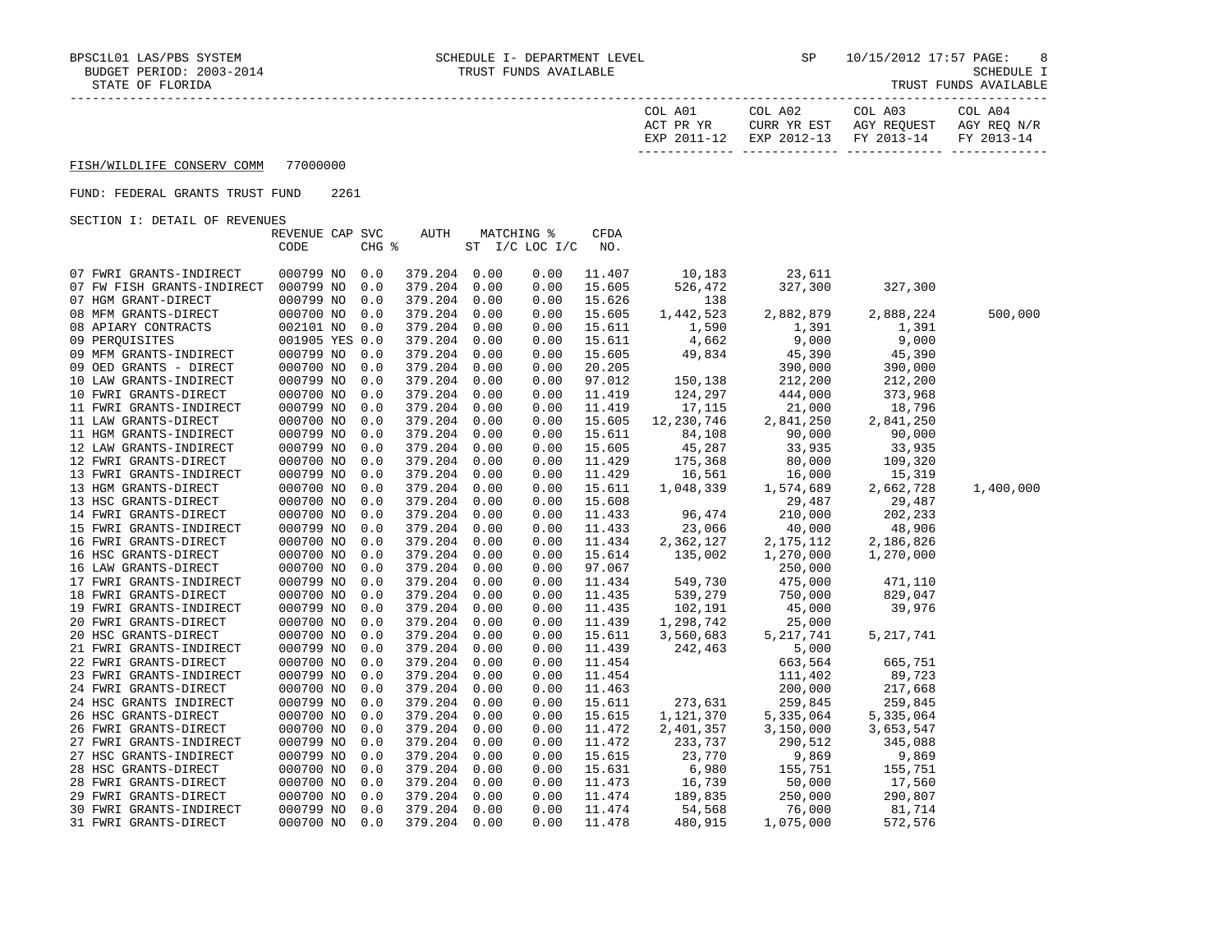| A01<br>COL.<br>PR YR<br>አ ጦ<br>$2011$<br>FYE | COL A02<br>CURR YR EST<br>$2012 - 13$<br>FYD | COL A03<br>AGY REQUEST<br>$2013 - 14$<br><b>FV</b> | COL A04<br>AGY REQ<br>N/R<br><b>FV</b> |
|----------------------------------------------|----------------------------------------------|----------------------------------------------------|----------------------------------------|
|                                              |                                              |                                                    |                                        |

### FUND: FEDERAL GRANTS TRUST FUND 2261

|                            | REVENUE CAP SVC |       | AUTH         |      | MATCHING %     | <b>CFDA</b> |           |             |             |
|----------------------------|-----------------|-------|--------------|------|----------------|-------------|-----------|-------------|-------------|
|                            | CODE            | CHG % |              |      | ST I/C LOC I/C | NO.         |           |             |             |
|                            |                 |       |              |      |                |             |           |             |             |
| 32 FWRI GRANTS-INDIRECT    | 000799 NO       | 0.0   | 379.204 0.00 |      | 0.00           | 11.478      | 40,659    | 34,000      | 65,639      |
| 32 HSC GRANTS-DIRECT       | 000700 NO       | 0.0   | 379.204      | 0.00 | 0.00           | 15.633      | 95,455    | 667,580     | 667,580     |
| 33 HSC GRANTS-INDIRECT     | 000799 NO       | 0.0   | 379.204      | 0.00 | 0.00           | 15.633      | 2,209     |             |             |
| 34 HSC GRANTS-DIRECT       | 000700 NO       | 0.0   | 379.204      | 0.00 | 0.00           | 15.634      | 2,358,625 | 4, 124, 134 | 4,124,134   |
| 35 HSC GRANTS-INDIRECT     | 000799 NO       | 0.0   | 379.204      | 0.00 | 0.00           | 15.634      | $7,000-$  | 30,010      | 30,010      |
| 35 FWRI GRANTS-DIRECT      | 000700 NO       | 0.0   | 379.204      | 0.00 | 0.00           | 15.605      | 4,435,719 | 4,915,241   | 5, 412, 317 |
| 36 FWRI GRANTS-INDIRECT    | 000799 NO       | 0.0   | 379.204      | 0.00 | 0.00           | 15.605      | 985,494   | 1,362,295   | 1,360,217   |
| 39 BILLBOARD LEASES        | 002100 NO       | 0.0   | 379.204      | 0.00 | 0.00           | 15.611      | 12,153    | 14,250      | 14,250      |
| 40 CITRUS HARVEST CONTRACT | 000100 YES 0.0  |       | 379.204      | 0.00 | 0.00           | 15.611      | 9,759     | 116,250     | 116,250     |
| 40 FWRI GRANTS-DIRECT      | 000700 NO       | 0.0   | 379.204      | 0.00 | 0.00           | 15.615      | 15,067    | 80,000      | 81,662      |
| 41 FWRI GRANTS-INDIRECT    | 000799 NO       | 0.0   | 379.204      | 0.00 | 0.00           | 15.615      | 13,987    | 15,000      | 16,168      |
| 42 FWRI GRANTS-DIRECT      | 000700 NO       | 0.0   | 379.204      | 0.00 | 0.00           | 15.630      | 5,716     | 10,000      | 11,021      |
| 42 EVERGLADES HOLIDAY PARK | 002102 NO       | 0.0   | 379.204      | 0.00 | 0.00           | 15.611      | 233,024   |             |             |
| 43 FIELD TRIAL RENTALS     | 002101 NO       | 0.0   | 379.204      | 0.00 | 0.00           | 15.611      | 1,184     | 1,275       | 1,275       |
| 44 HSC GRANTS-INDIRECT     | 000799 NO       | 0.0   | 379.204      | 0.00 | 0.00           | 15.916      | 997       |             |             |
| 45 HSC GRANTS-DIRECT       | 000799 NO       | 0.0   | 379.204      | 0.00 | 0.00           | 20.205      | 62,037    | 139,200     | 139,200     |
| 46 HSC GRANTS-INDIRECT     | 000799 NO       | 0.0   | 379.204      | 0.00 | 0.00           | 20.205      | 5,780     |             |             |
| 46 FWRI GRANTS-DIRECT      | 000700 NO       | 0.0   | 379.204      | 0.00 | 0.00           | 15.916      | 120,319   | 75,000      | 131,020     |
| 47 FWRI GRANTS-INDIRECT    | 000799 NO       | 0.0   | 379.204      | 0.00 | 0.00           | 15.916      | 6,016     | 4,000       | 6,539       |
| 48 FWRI GRANTS-DIRECT      | 000700 NO       | 0.0   | 379.204      | 0.00 | 0.00           | 66.436      |           | 40,000      |             |
| 49 FWRI GRANTS-INDIRECT    | 000799 NO       | 0.0   | 379.204      | 0.00 | 0.00           | 66.436      |           | 2,000       |             |
| 50 FWRI GRANTS-DIRECT      | 000700 NO       | 0.0   | 379.204 0.00 |      | 0.00           | 66.475      | 60,738    | 155,000     | 73,189      |
| 51 FWRI GRANTS-INDIRECT    | 000799 NO       | 0.0   | 379.204 0.00 |      | 0.00           | 66.475      | 17,498    | 36,000      | 19,019      |
| 56 FWRI GRANT-INDIRECT     | 000799 NO       | 0.0   | 379.204      | 0.00 | 0.00           | 11.473      | 2,511     | 8,000       | 2,634       |
| 58 FWRI GRANT-INDIRECT     | 000799 NO       | 0.0   | 379.204      | 0.00 | 0.00           | 15.630      | 1,406     | 1,500       | 2,403       |
| 59 FWRI GRANT-INDIRECT     | 000799 NO       | 0.0   | 379.204      | 0.00 | 0.00           | 15.655      | 568       | 6,000       | 1,867       |
| 60 FWRI GRANT-INDIRECT     | 000799 NO       | 0.0   | 379.204      | 0.00 | 0.00           | 66.454      | 20,086    | 25,000      | 22,629      |
| 62 FWRI GRANTS-DIRECT      | 000700 NO       | 0.0   | 379.204      | 0.00 | 0.00           | 15.645      |           | 35,000      | 12,549      |
| 64 FWRI GRANTS-DIRECT      | 000700 NO       | 0.0   | 379.204      | 0.00 | 0.00           | 15.655      | $5,713-$  | 85,000      | 29,127      |
| 65 FWRI GRANTS-DIRECT      | 000700 NO       | 0.0   | 379.204      | 0.00 | 0.00           | 15.657      | 34,626    |             | 109,989     |
| 66 FWRI GRANTS-DIRECT      | 000700 NO       | 0.0   | 379.204      | 0.00 | 0.00           | 43.002      | 191,305   | 250,000     | 332,715     |
| 67 FWRI GRANTS-DIRECT      | 000700 NO       | 0.0   | 379.204      | 0.00 | 0.00           | 66.454      | 56,234    | 400,000     | 350,570     |
| 68 FWRI GRANTS-DIRECT      | 000700 NO       | 0.0   | 379.204      | 0.00 | 0.00           | 66.480      |           | 5,000       | 7,056       |
| 69 FWRI CONTRACTS-INDIRECT | 001970 YES 0.0  |       | 379.204      | 0.00 | 0.00           | 11.426      | 4,762     | 6,000       | 7,682       |
| 70 FWRI CONTRACTS-DIRECT   | 001970 YES 0.0  |       | 379.204      | 0.00 | 0.00           | 11.426      | 81,074    | 100,000     | 153,631     |
| 71 FWRI CONTRACTS-INDIRECT | 001970 YES 0.0  |       | 379.204      | 0.00 | 0.00           | 11.439      |           | 180,065     | 114,676     |
| 72 FWRI CONTRACTS-DIRECT   | 001970 YES 0.0  |       | 379.204      | 0.00 | 0.00           | 11.439      |           | 1,000,000   | 1,104,052   |
| 73 FWRI CONTRACTS-INDIRECT | 001970 YES 0.0  |       | 379.204      | 0.00 | 0.00           | 11.441      | 10,226    | 6,598       | 14,477      |
| 74 FWRI CONTRACTS-DIRECT   | 001970 YES 0.0  |       | 379.204      | 0.00 | 0.00           | 11.441      | 47,555    | 24,296      | 70,231      |
| 75 FWRI CONTRACTS-INDIRECT | 001970 YES 0.0  |       | 379.204      | 0.00 | 0.00           | 11.454      | 65,610    | 12,000      |             |
| 76 FWRI CONTRACTS-DIRECT   | 001970 YES 0.0  |       | 379.204      | 0.00 | 0.00           | 11.454      | 484,358   | 350,000     |             |
| 77 FWRI CONTRACTS-INDIRECT | 001970 YES 0.0  |       | 379.204      | 0.00 | 0.00           | 11.463      | 12,400    | 1,000       |             |
|                            |                 |       |              |      |                |             |           |             |             |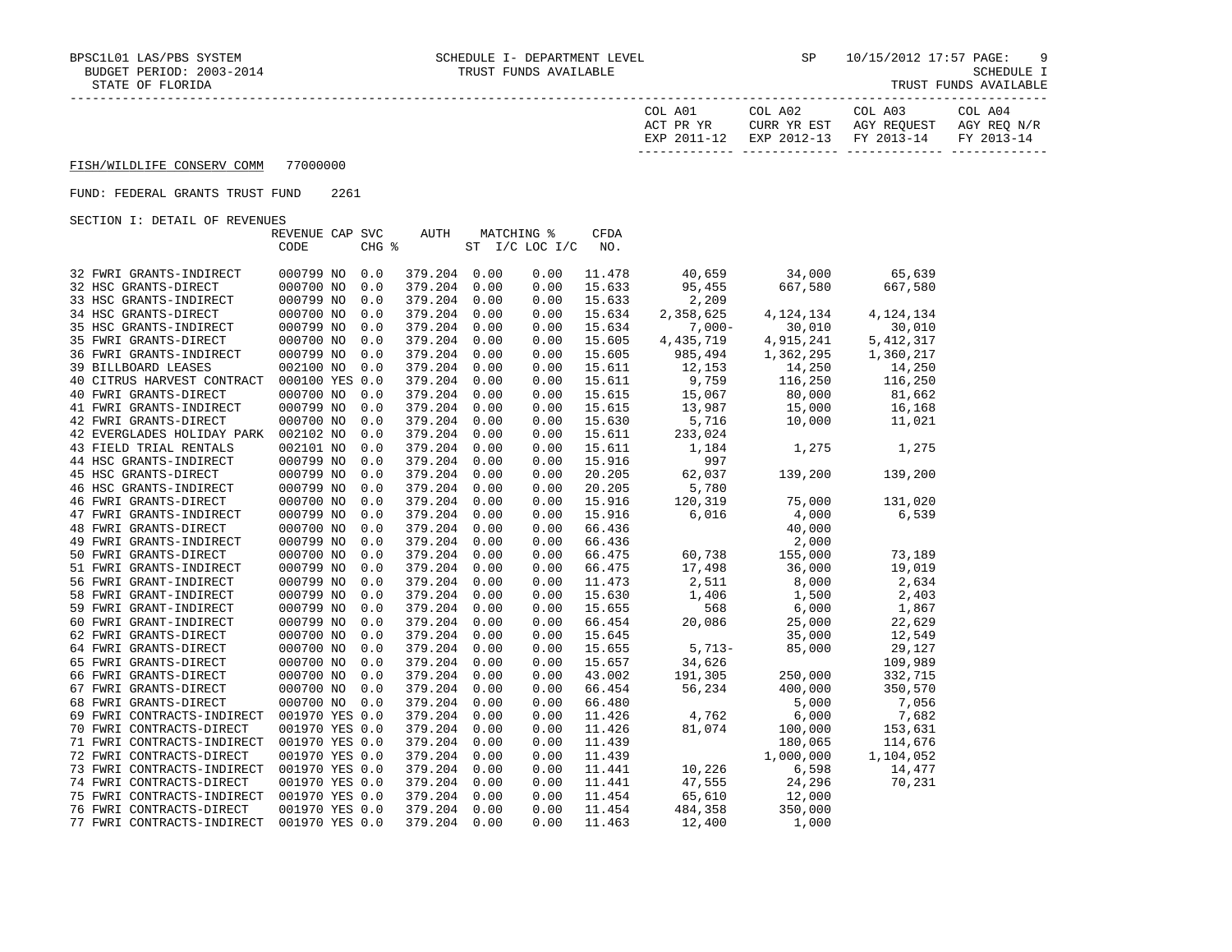| : LURIDA<br><u>.</u> | LKU D<br>פעמע<br>781 DADIR |
|----------------------|----------------------------|
|                      |                            |

|                                                        |                                  |      |       |                              |        |                              |                  | COL A01<br>ACT PR YR | COL A02<br>CURR YR EST<br>EXP 2011-12 EXP 2012-13 | COL A03<br>AGY REQUEST<br>FY 2013-14 | COL A04<br>AGY REQ N/R<br>FY 2013-14 |
|--------------------------------------------------------|----------------------------------|------|-------|------------------------------|--------|------------------------------|------------------|----------------------|---------------------------------------------------|--------------------------------------|--------------------------------------|
| FISH/WILDLIFE CONSERV COMM                             | 77000000                         |      |       |                              |        |                              |                  |                      |                                                   |                                      |                                      |
| FUND: FEDERAL GRANTS TRUST FUND                        |                                  | 2261 |       |                              |        |                              |                  |                      |                                                   |                                      |                                      |
| SECTION I: DETAIL OF REVENUES                          |                                  |      |       |                              |        |                              |                  |                      |                                                   |                                      |                                      |
|                                                        | REVENUE CAP SVC<br>CODE          |      | CHG % | AUTH                         |        | MATCHING %<br>ST I/C LOC I/C | CFDA<br>NO.      |                      |                                                   |                                      |                                      |
| 78 FWRI CONTRACTS-DIRECT                               | 001970 YES 0.0                   |      |       | 379.204 0.00                 |        | 0.00                         | 11.463           |                      | 314,827<br>20,000                                 |                                      |                                      |
| 79 FWRI CONTRACTS-DIRECT                               | 001970 YES 0.0                   |      |       | 379.204 0.00                 |        | 0.00                         | 12.400           | 41,025               | 60,000                                            | 51,472                               |                                      |
| 80 FWRI CONTRACTS-INDIRECT                             | 001970 YES 0.0                   |      |       | 379.204 0.00                 |        | 0.00                         | 97.012           |                      | 27,000                                            |                                      |                                      |
| 81 FWRI CONTRACTS-DIRECT                               | 001970 YES 0.0                   |      |       | 379.204 0.00                 |        | 0.00                         | 97.012           |                      | 100,000                                           |                                      |                                      |
| 82 FWRI CONTRACTS-INDIRECT                             | 001970 YES 0.0                   |      |       | 379.204 0.00                 |        | 0.00                         | 43.002           | 42,227               | 45,000                                            | 50,674                               |                                      |
| 83 FWRI CONTRACTS-INDIRECT                             | 001970 YES 0.0<br>001970 YES 0.0 |      |       | 379.204 0.00                 |        | 0.00                         | 66.456           | 20,884<br>14,901     | 3,000                                             | 2,585                                |                                      |
| 84 FWRI CONTRACTS-DIRECT<br>85 FWRI CONTRACTS-INDIRECT | 001970 YES 0.0                   |      |       | 379.204 0.00<br>379.204 0.00 |        | 0.00<br>0.00                 | 66.456<br>66.480 |                      | 65,000<br>1,000                                   | 51,707<br>706                        |                                      |
| 86 FWRI CONTRACTS-DIRECT                               | 001970 YES 0.0                   |      |       | 379.204 0.00                 |        | 0.00                         |                  |                      | 135,000                                           |                                      |                                      |
| 87 FWRI CONTRACTS-INDIRECT                             | 001970 YES 0.0                   |      |       | 379.204 0.00                 |        | 0.00                         |                  |                      | 7,000                                             |                                      |                                      |
| 88 FWRI CONTRACTS-INDIRECT                             | 001970 YES 0.0                   |      |       | 379.204 0.00                 |        | 0.00                         |                  |                      | 6,000                                             |                                      |                                      |
| 89 FWRI CONTRACTS-DIRECT                               | 001970 YES 0.0                   |      |       | 379.204 0.00                 |        | 0.00                         |                  |                      | 50,000                                            |                                      |                                      |
| 92 LAW GRANTS-DIRECT                                   | 000700 NO                        |      | 0.0   | 379.204 0.00                 |        | 0.00                         | 97.067           |                      | 7,601,209                                         | 7,601,209                            |                                      |
| 93 LAW GRANTS-DIRECT                                   | 000700 NO                        |      | 0.0   | 379.204 0.00                 |        | 0.00                         | 15.615           | 148,495              | 290,000                                           | 290,000                              |                                      |
| 99 LAW GRANTS - DIRECT                                 | 000700 NO                        |      | 0.0   | 379.204 0.00                 |        | 0.00                         | 15.622           | 1,492,880            | 2,000,000                                         | 1,600,000                            |                                      |
| 99 ESTIMATED REVENUES                                  | 000700 NO 0.0                    |      |       | 379.204 0.00                 |        | 0.00                         | 15.605           | 9,791,170            |                                                   |                                      |                                      |
| TOTAL TO LINE B IN SECTION IV                          |                                  |      |       |                              |        |                              |                  |                      | 59,390,290 82,866,133 83,885,107                  |                                      | 5,200,000                            |
|                                                        |                                  |      |       |                              |        |                              |                  |                      |                                                   |                                      |                                      |
| SECTION II: DETAIL OF NONOPERATING EXPENDITURES        |                                  |      |       |                              | OBJECT | TRANSFER                     | CFDA             |                      |                                                   |                                      |                                      |
|                                                        |                                  |      |       |                              | CODE   | TO BE                        | NO.              |                      |                                                   |                                      |                                      |
| 01 TRANSFER TO ADMIN TF                                |                                  |      |       |                              | 810000 | 77100700                     |                  | 779,817              | 2,525,277                                         | 2,186,821                            |                                      |
| 02 TRANSFER TO SGTF                                    |                                  |      |       |                              | 880000 | 77100700                     |                  | 411,899              | 87,500                                            | 87,500                               |                                      |
| 03 TRANSFER TO MRCTF                                   |                                  |      |       |                              | 880000 | 77100700                     |                  |                      | 1,728,312                                         | 1,960,737                            |                                      |
| 15 BA EOG#00005 HOMELAND SECURITY                      |                                  |      |       |                              | 810000 |                              |                  |                      | 250,000                                           |                                      |                                      |
| 16 BA EOG#0081 FUND SHIFT TO MRCTF                     |                                  |      |       |                              | 810000 |                              |                  |                      | $254, 259 -$                                      |                                      |                                      |
| TOTAL TO LINE E IN SECTION IV                          |                                  |      |       |                              |        |                              |                  | 1,191,716            | 4,336,830                                         | 4,235,058                            |                                      |

SECTION III: ADJUSTMENTS

|                                             | OBJECT      |            |
|---------------------------------------------|-------------|------------|
|                                             | <b>CODE</b> |            |
| 01 PRIOR YEAR PAYABLES NOT CERT FWD PAID CY | 991000      | 777.757    |
| 03 POST CLOSING SWFS ADJUSTING ENTRIES      | 991000      | 2,073,268- |
| 05 PRIOR YEAR ADJUSTING ENTRIES             | 991000      | 172,984-   |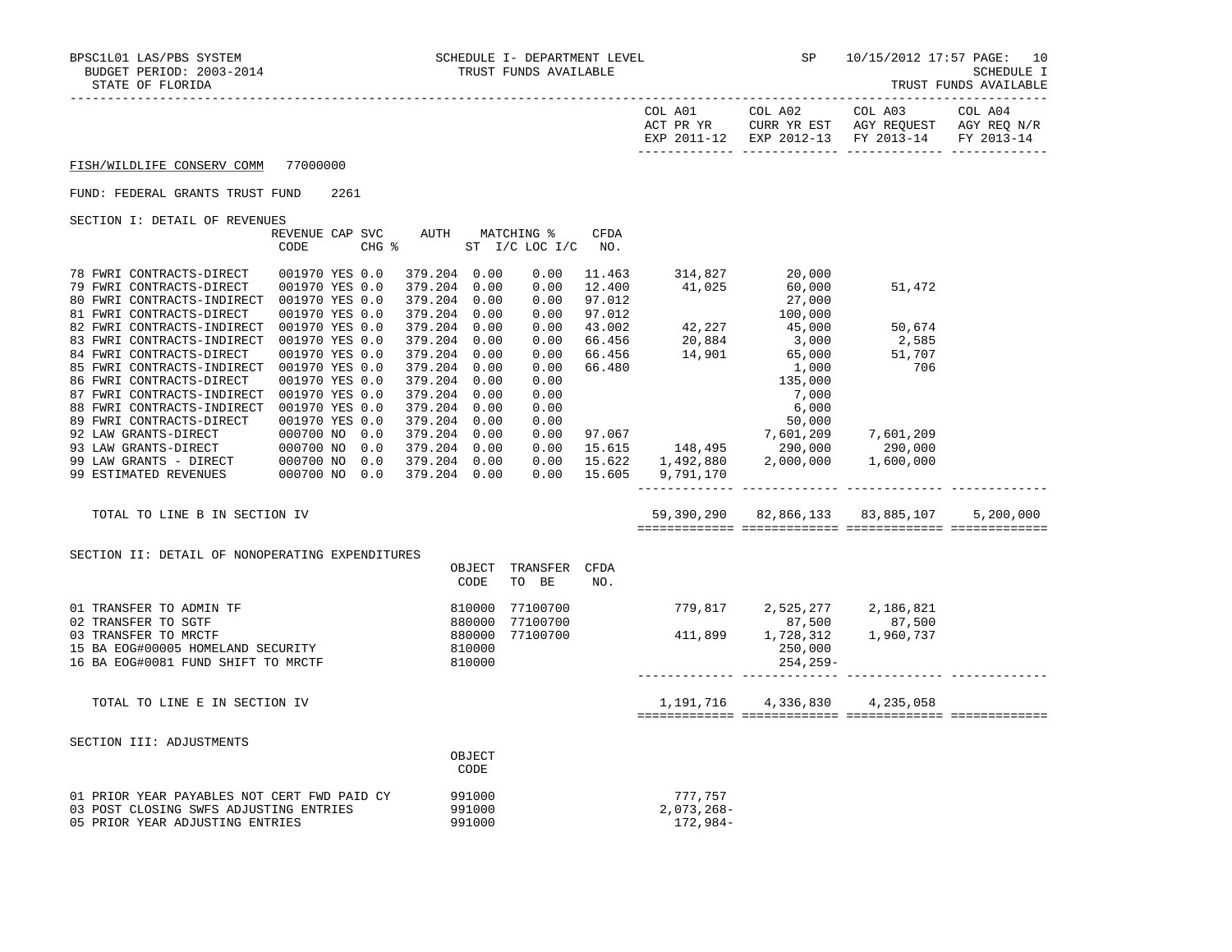| BPSC1L01 LAS/PBS SYSTEM<br>BUDGET PERIOD: 2003-2014<br>STATE OF FLORIDA | SCHEDULE I- DEPARTMENT LEVEL<br>TRUST FUNDS AVAILABLE |              | SP         | 10/15/2012 17:57 PAGE: 11                                                                                         | <b>SCHEDULE I</b><br>TRUST FUNDS AVAILABLE |
|-------------------------------------------------------------------------|-------------------------------------------------------|--------------|------------|-------------------------------------------------------------------------------------------------------------------|--------------------------------------------|
|                                                                         |                                                       | COL A01      |            | COL A02 COL A03<br>ACT PR YR CURR YR EST AGY REQUEST AGY REQ N/R<br>EXP 2011-12 EXP 2012-13 FY 2013-14 FY 2013-14 | COL A04                                    |
| FISH/WILDLIFE CONSERV COMM<br>77000000                                  |                                                       |              |            |                                                                                                                   |                                            |
| FUND: FEDERAL GRANTS TRUST FUND<br>2261                                 |                                                       |              |            |                                                                                                                   |                                            |
| SECTION III: ADJUSTMENTS                                                |                                                       |              |            |                                                                                                                   |                                            |
|                                                                         | OBJECT<br>CODE                                        |              |            |                                                                                                                   |                                            |
| 07 COMPENSATED ABSENCES                                                 | 991000                                                | 55,018       |            |                                                                                                                   |                                            |
| 08 PRIOR YEARS FCO                                                      | 991000                                                | $9,446,462-$ |            |                                                                                                                   |                                            |
| 09 ROUNDING                                                             | 991000                                                | 2            |            |                                                                                                                   |                                            |
| 11 FEB FCO REVERSION                                                    | 991000                                                | 2,089,670    |            |                                                                                                                   |                                            |
| TOTAL TO LINE H IN SECTION IV                                           |                                                       | $8,770,267-$ |            |                                                                                                                   |                                            |
| SECTION IV: SUMMARY                                                     |                                                       |              |            |                                                                                                                   |                                            |
| UNRESERVED FUND BALANCE - JULY 1                                        | (A)                                                   | 12,000,000   | 12,498,906 | 12,498,906                                                                                                        |                                            |
| ADD: REVENUES (FROM SECTION I)                                          | (B)                                                   | 59,390,290   | 82,866,133 | 83,885,107                                                                                                        | 5,200,000                                  |
| TOTAL FUNDS AVAILABLE (LINE A + LINE B)                                 | (C)                                                   | 71,390,290   | 95,365,039 | 96,384,013                                                                                                        | 5,200,000                                  |
| LESS: OPERATING EXPENDITURES                                            | (D)                                                   | 44,832,026   | 74,529,303 | 74,450,049                                                                                                        |                                            |
| LESS: NONOPERATING EXPENDITURES (SECTION II)                            | (E)                                                   | 1,191,716    | 4,336,830  | 4,235,058                                                                                                         |                                            |
| LESS: FIXED CAPITAL OUTLAY (TOTAL ONLY)                                 | (F)                                                   | 4,097,375    | 4,000,000  | 5,200,000                                                                                                         | 5,200,000                                  |
| UNRESERVED FUND BALANCE - JUNE 30 - BEFORE ADJ                          | (G)                                                   | 21,269,173   | 12,498,906 | 12,498,906                                                                                                        |                                            |
| NET ADJUSTMENTS (FROM SECTION III)                                      | (H)                                                   | 8,770,267-   |            |                                                                                                                   |                                            |
| ADJUSTED UNRESERVED FUND BALANCE - JUNE 30                              | (I)                                                   | 12,498,906   | 12,498,906 | 12,498,906                                                                                                        |                                            |
| TOTAL UNRESERVED FUND BALANCE FROM STATEWIDE CFO FILE:                  |                                                       | 12,000,000   |            |                                                                                                                   |                                            |
| SCHEDULE IB: DETAIL OF UNRESERVED FUND BALANCE                          |                                                       |              |            |                                                                                                                   |                                            |
|                                                                         | FUNDING SOURCE<br>STATE (S)<br>NONSTATE (N)           |              |            |                                                                                                                   |                                            |
| 01 RESTRICTED-LICENSE AND PERMIT FEES                                   | S                                                     |              |            | 12,498,906  12,498,906  12,498,906                                                                                |                                            |
| ADJUSTED UNRESERVED FUND BALANCE - JUNE 30                              |                                                       |              |            | 12,498,906  12,498,906  12,498,906                                                                                |                                            |
|                                                                         |                                                       |              |            |                                                                                                                   |                                            |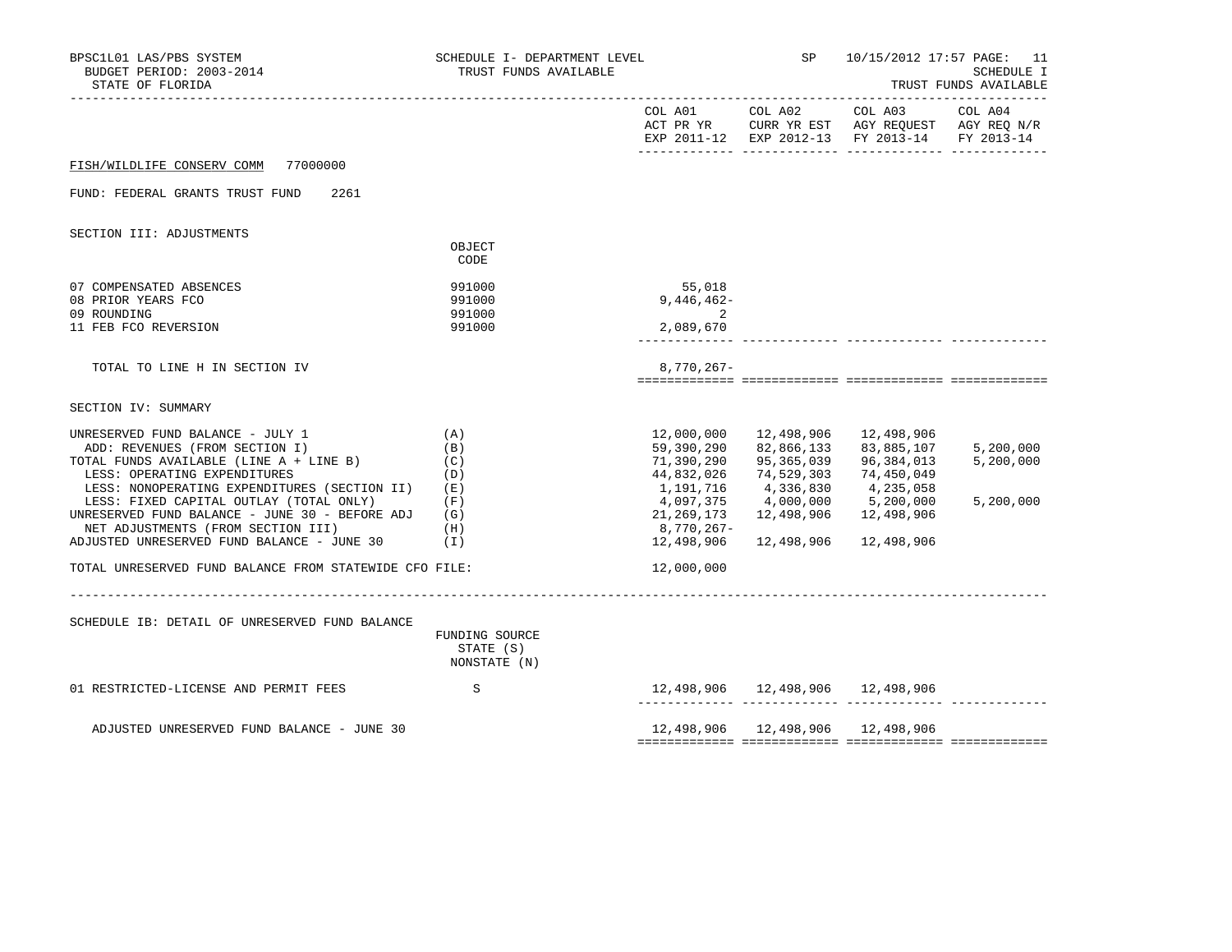| BPSC1L01 LAS/PBS SYSTEM<br>BUDGET PERIOD: 2003-2014<br>STATE OF FLORIDA                                                           | SCHEDULE I- DEPARTMENT LEVEL<br>TRUST FUNDS AVAILABLE                           |                                           |                 | SP 10/15/2012 17:57 PAGE: 12<br>SCHEDULE I<br>TRUST FUNDS AVAILABLE                                                                    |  |
|-----------------------------------------------------------------------------------------------------------------------------------|---------------------------------------------------------------------------------|-------------------------------------------|-----------------|----------------------------------------------------------------------------------------------------------------------------------------|--|
|                                                                                                                                   |                                                                                 |                                           | COL A01 COL A02 | COL A03 COL A04<br>ACT PR YR $\,$ CURR YR EST $\,$ AGY REQUEST $\,$ AGY REQ $\rm N/R$<br>EXP 2011-12 EXP 2012-13 FY 2013-14 FY 2013-14 |  |
| FISH/WILDLIFE CONSERV COMM 77000000                                                                                               |                                                                                 |                                           |                 |                                                                                                                                        |  |
| FUND: FL.PANTHER RESCH & MAN TF 2299                                                                                              |                                                                                 |                                           |                 |                                                                                                                                        |  |
| SECTION I: DETAIL OF REVENUES<br>CODE                                                                                             | REVENUE CAP SVC AUTH MATCHING %<br>CFDA<br>CHG $\frac{1}{2}$ ST I/C LOC I/C NO. |                                           |                 |                                                                                                                                        |  |
| 001620 NO 8.0 320.080 0.00 0.00<br>1INGS 000502 NO 8.0 17.61 0.00 0.00<br>01 PANTHER TAGS<br>02 INTEREST EARNINGS<br>03 DONATION  | 0.00<br>001100 NO 8.0 379.205 0.00 0.00                                         | 1,025                                     |                 | 1, 193, 220 1, 428, 764 1, 411, 740<br>59,870 56,877 54,033                                                                            |  |
| TOTAL TO LINE B IN SECTION IV                                                                                                     |                                                                                 |                                           |                 | 1, 254, 115 1, 485, 641 1, 465, 773                                                                                                    |  |
| SECTION II: DETAIL OF NONOPERATING EXPENDITURES                                                                                   | OBJECT TRANSFER CFDA<br>CODE<br>TO BE<br>NO.                                    |                                           |                 |                                                                                                                                        |  |
| 01 SERVICE CHARGE TO GENERAL REVENUE GR<br>02 TRANSFER ADMINISTRATIVE TF OVERHEAD<br>05 5% RESERVE                                | 880000<br>810000 77100700<br>999000                                             |                                           |                 | 105,843 118,851 117,262<br>77,493 120,113 92,165<br>61,501                                                                             |  |
| TOTAL TO LINE E IN SECTION IV                                                                                                     |                                                                                 |                                           |                 | 183,336 238,964 270,928                                                                                                                |  |
| SECTION III: ADJUSTMENTS                                                                                                          | OBJECT<br>CODE                                                                  |                                           |                 |                                                                                                                                        |  |
| 01 PRIOR YEAR PAYABLES NOT CERT FWD PD CY<br>02 COMPENSATED ABSENCES<br>03 ADJUSTING ENTRIES<br>04 REFUNDS<br>06 SWFS ADJUSTMENTS | 991000<br>991000<br>991000<br>991000<br>991000                                  | 10,511<br>3,163<br>$262-$<br>200<br>5,513 |                 |                                                                                                                                        |  |
| TOTAL TO LINE H IN SECTION IV                                                                                                     |                                                                                 | 19,125                                    |                 |                                                                                                                                        |  |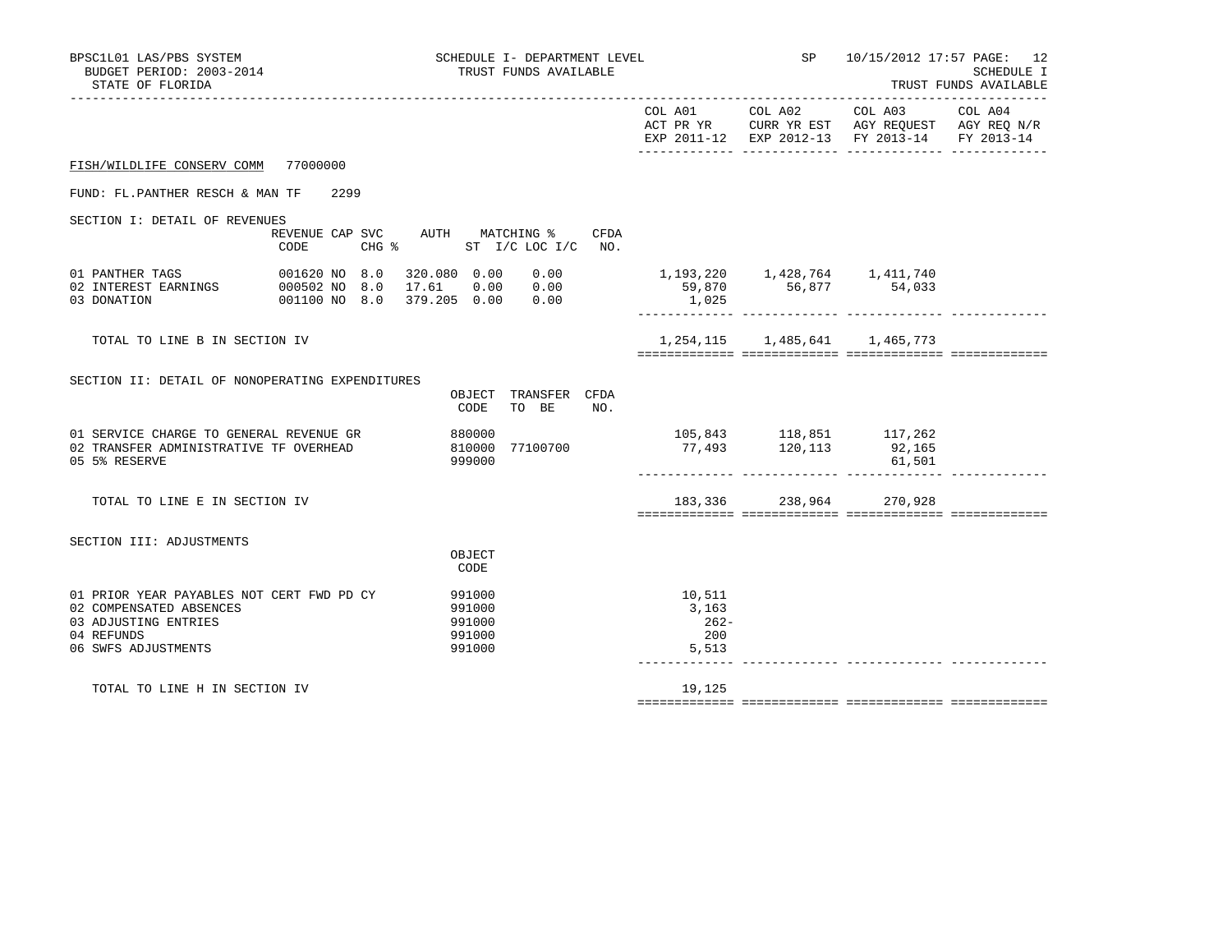| BPSC1L01 LAS/PBS SYSTEM<br>BUDGET PERIOD: 2003-2014<br>STATE OF FLORIDA                                                                                                                                                                                                                                                          | SCHEDULE I- DEPARTMENT LEVEL<br>TRUST FUNDS AVAILABLE |                                             | SP                                                                                                                                               | 10/15/2012 17:57 PAGE: 13            | <b>SCHEDULE I</b><br>TRUST FUNDS AVAILABLE |
|----------------------------------------------------------------------------------------------------------------------------------------------------------------------------------------------------------------------------------------------------------------------------------------------------------------------------------|-------------------------------------------------------|---------------------------------------------|--------------------------------------------------------------------------------------------------------------------------------------------------|--------------------------------------|--------------------------------------------|
|                                                                                                                                                                                                                                                                                                                                  |                                                       | COL A01<br>ACT PR YR<br>EXP 2011-12         | COL A02<br>CURR YR EST<br>EXP 2012-13                                                                                                            | COL A03<br>AGY REQUEST<br>FY 2013-14 | COL A04<br>AGY REQ N/R<br>FY 2013-14       |
| 77000000<br>FISH/WILDLIFE CONSERV COMM                                                                                                                                                                                                                                                                                           |                                                       |                                             |                                                                                                                                                  |                                      |                                            |
| 2299<br>FUND: FL.PANTHER RESCH & MAN TF                                                                                                                                                                                                                                                                                          |                                                       |                                             |                                                                                                                                                  |                                      |                                            |
| SECTION IV: SUMMARY                                                                                                                                                                                                                                                                                                              |                                                       |                                             |                                                                                                                                                  |                                      |                                            |
| UNRESERVED FUND BALANCE - JULY 1<br>ADD: REVENUES (FROM SECTION I)<br>TOTAL FUNDS AVAILABLE (LINE A + LINE B)<br>LESS: OPERATING EXPENDITURES<br>LESS: NONOPERATING EXPENDITURES (SECTION II)<br>LESS: FIXED CAPITAL OUTLAY (TOTAL ONLY)<br>UNRESERVED FUND BALANCE - JUNE 30 - BEFORE ADJ<br>NET ADJUSTMENTS (FROM SECTION III) | (A)<br>(B)<br>(C)<br>(D)<br>(E)<br>(F)<br>(G)<br>(H)  | 2,400,942<br>183,336<br>2,626,989<br>19,125 | 2,646,114<br>1, 254, 115 1, 485, 641 1, 465, 773<br>3,655,057 4,131,755 3,750,339<br>844,732 1,608,225 1,213,845<br>238,964 270,928<br>2,284,566 | 2,284,566<br>2,265,566               |                                            |
| ADJUSTED UNRESERVED FUND BALANCE - JUNE 30                                                                                                                                                                                                                                                                                       | (I)                                                   | 2,646,114                                   | 2,284,566 2,265,566                                                                                                                              |                                      |                                            |

TOTAL UNRESERVED FUND BALANCE FROM STATEWIDE CFO FILE: 2,400,942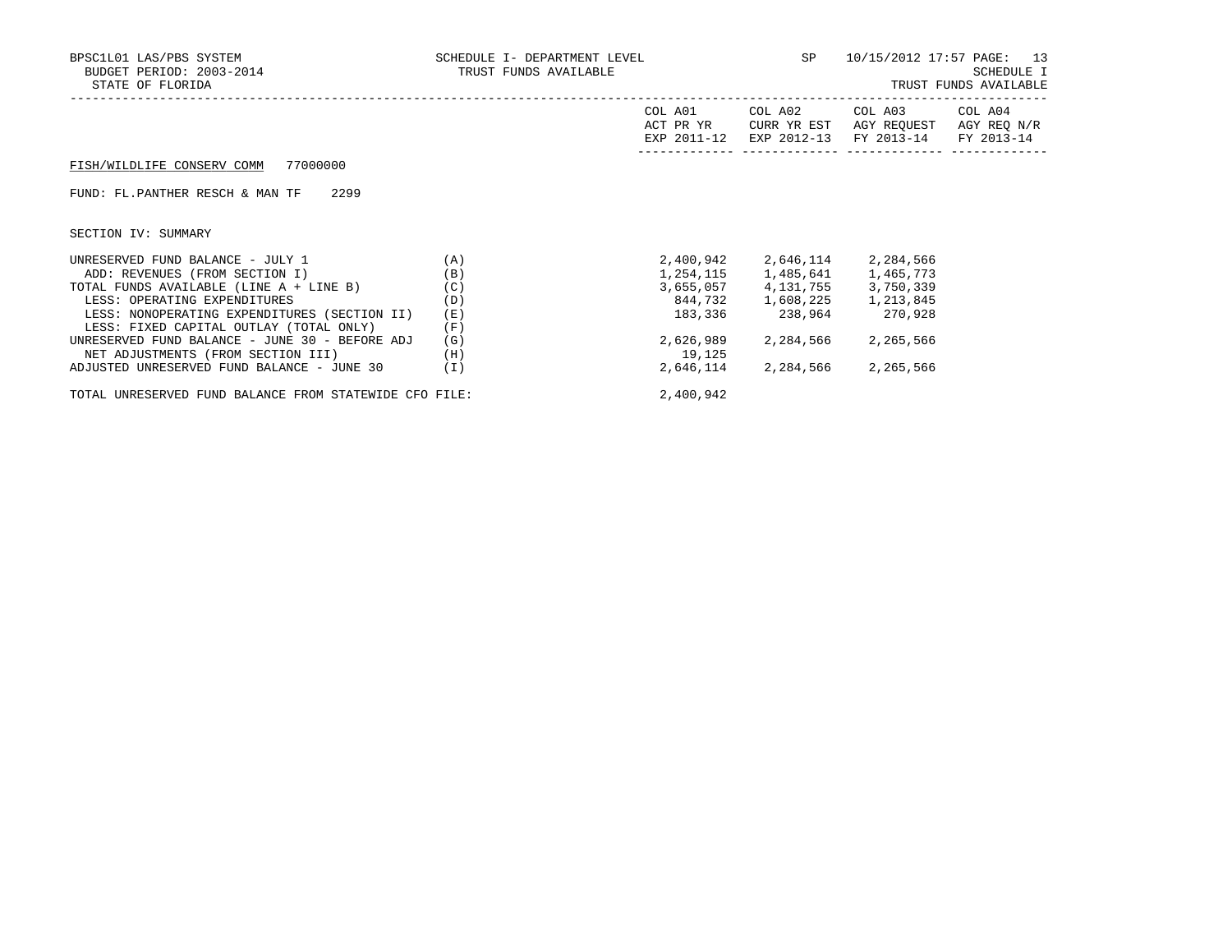| BPSC1L01 LAS/PBS SYSTEM<br>BUDGET PERIOD: 2003-2014<br>STATE OF FLORIDA                                                                                                                                                                                             |                                                 |     | SCHEDULE I- DEPARTMENT LEVEL<br>TRUST FUNDS AVAILABLE        |                  |                                                                            | <b>SP</b> SP | 10/15/2012 17:57 PAGE: 14<br><b>SCHEDULE I</b><br>TRUST FUNDS AVAILABLE |                    |                                                                   |  |
|---------------------------------------------------------------------------------------------------------------------------------------------------------------------------------------------------------------------------------------------------------------------|-------------------------------------------------|-----|--------------------------------------------------------------|------------------|----------------------------------------------------------------------------|--------------|-------------------------------------------------------------------------|--------------------|-------------------------------------------------------------------|--|
|                                                                                                                                                                                                                                                                     |                                                 |     |                                                              |                  |                                                                            |              |                                                                         |                    | EXP 2011-12 EXP 2012-13 FY 2013-14 FY 2013-14                     |  |
| FISH/WILDLIFE CONSERV COMM 77000000                                                                                                                                                                                                                                 |                                                 |     |                                                              |                  |                                                                            |              |                                                                         |                    |                                                                   |  |
| FUND: GRANTS AND DONATIONS TF 2339                                                                                                                                                                                                                                  |                                                 |     |                                                              |                  |                                                                            |              |                                                                         |                    |                                                                   |  |
| SECTION I: DETAIL OF REVENUES                                                                                                                                                                                                                                       | CODE                                            |     |                                                              |                  | REVENUE CAP SVC AUTH MATCHING %<br>CHG % ST I/C LOC I/C NO.                | CFDA         |                                                                         |                    |                                                                   |  |
| 01 OED GRANTS - DIRECT 001100 NO 8.0<br>02 FWRI GRANTS - DIRECT 001100 NO 8.0<br>03 HSC GRANTS - DIRECT 001100 NO<br>05 HGM GRANTS - DIRECT<br>06 MFM GRANTS - DIRECT<br>07 INTEREST ON INVESTMENTS  000502 NO 8.0  379.206  0.00  0.00<br>13 TRANSFERS FROM AGY TF | 001100 NO 8.0<br>001100 NO 8.0<br>002900 NO 0.0 | 8.0 | 379.206 0.00<br>379.206 0.00<br>379.206 0.00<br>379.206 0.00 |                  | 0.00<br>0.00<br>0.00<br>0.00<br>379.206  0.00  0.00<br>379.206  0.00  0.00 |              | 150,000 75,000<br>124,011- 660,472 660,472<br>175,253 563,233 513,233   | 250,000            | $129,450$<br>$16,978$<br>$5,040$<br>$2,500$<br>$2,500$<br>$2,500$ |  |
| TOTAL TO LINE B IN SECTION IV                                                                                                                                                                                                                                       |                                                 |     |                                                              |                  |                                                                            |              |                                                                         |                    | 73,260 1,805,655 1,430,655                                        |  |
| SECTION II: DETAIL OF NONOPERATING EXPENDITURES                                                                                                                                                                                                                     |                                                 |     |                                                              | OBJECT<br>CODE   | TRANSFER CFDA<br>TO BE                                                     | NO.          |                                                                         |                    |                                                                   |  |
| 03 TRANSFER CASH BALANCE TO SGTF<br>04 SERVICE CHARGE TO GENERAL REVENUE<br>06 INTEREST TRANSFER TO SGTF<br>07 INTEREST TRANSFER TO NWTF                                                                                                                            |                                                 |     |                                                              | 810000<br>880000 | 810000 77100700<br>810000 77100700                                         |              | 5,175                                                                   |                    | 200<br>2,300 2,300                                                |  |
| TOTAL TO LINE E IN SECTION IV                                                                                                                                                                                                                                       |                                                 |     |                                                              |                  |                                                                            |              |                                                                         | $33,102 - 502,500$ | 2,500                                                             |  |
| SECTION III: ADJUSTMENTS                                                                                                                                                                                                                                            |                                                 |     |                                                              | OBJECT<br>CODE   |                                                                            |              |                                                                         |                    |                                                                   |  |

|                                              | UDU LU 1<br>CODE |         |  |
|----------------------------------------------|------------------|---------|--|
| 01 09-10 OPERATING PAYABLE NOT CF PAID 10-11 | 991000           | 5,562   |  |
| 03 POST CLOSING SWFS ADJUSTING ENTRIES       | 991000           | 253,382 |  |
| 04 COMPENSATED ABSENCES                      | 991000           | 35      |  |
| 05 ADJUSTMENT ENTRIES                        | 991000           | $18 -$  |  |
|                                              |                  |         |  |
|                                              |                  |         |  |
| TOTAL TO LINE H IN SECTION IV                |                  | 258,961 |  |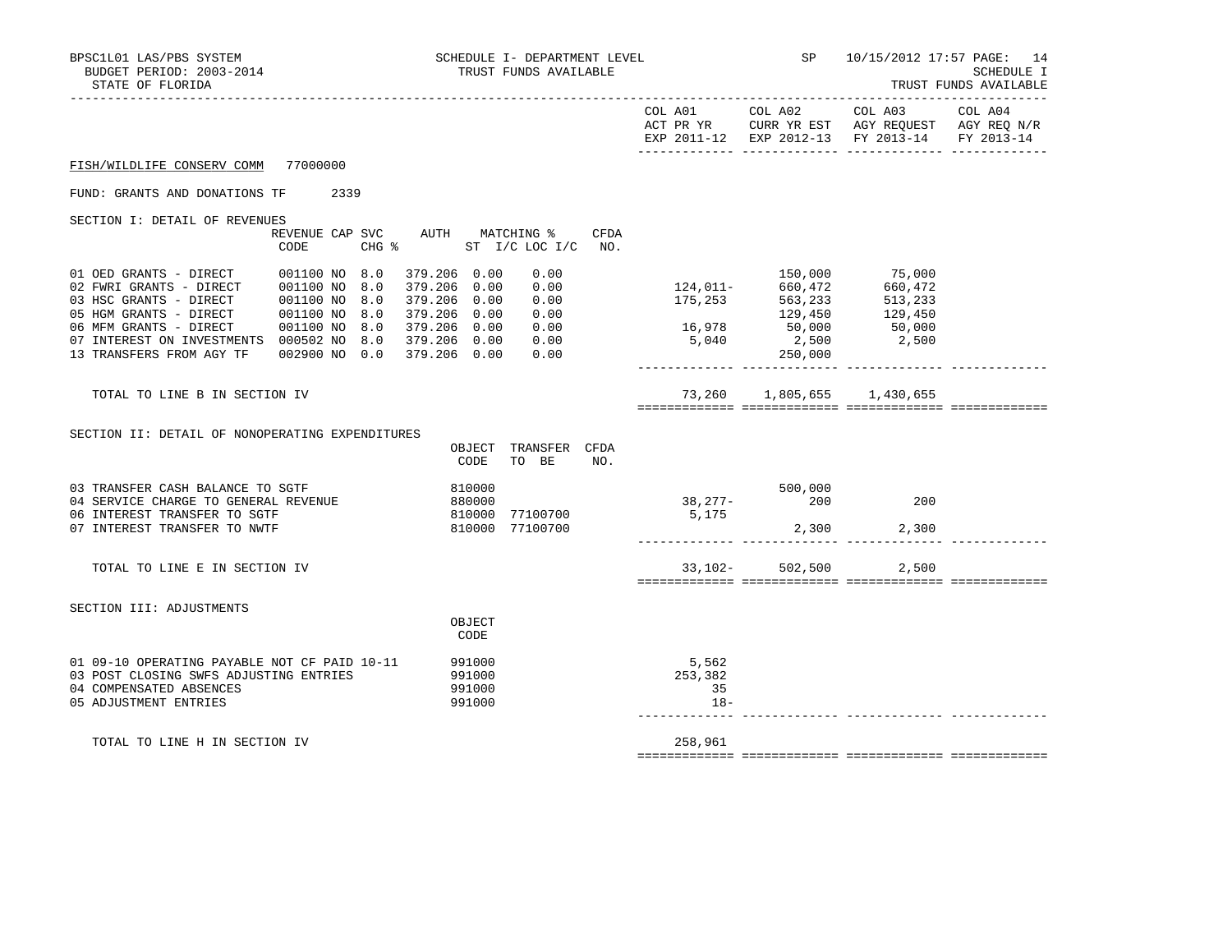| BPSC1L01 LAS/PBS SYSTEM<br>BUDGET PERIOD: 2003-2014<br>STATE OF FLORIDA                                                                                                                                                                                                                                                                                                                                                                            | SCHEDULE I- DEPARTMENT LEVEL<br>TRUST FUNDS AVAILABLE    |                                         |                                                                                                                                                                                   | SP 10/15/2012 17:57 PAGE: 15                                                                           | SCHEDULE I<br>TRUST FUNDS AVAILABLE |
|----------------------------------------------------------------------------------------------------------------------------------------------------------------------------------------------------------------------------------------------------------------------------------------------------------------------------------------------------------------------------------------------------------------------------------------------------|----------------------------------------------------------|-----------------------------------------|-----------------------------------------------------------------------------------------------------------------------------------------------------------------------------------|--------------------------------------------------------------------------------------------------------|-------------------------------------|
|                                                                                                                                                                                                                                                                                                                                                                                                                                                    |                                                          | COL A01                                 | COL A02                                                                                                                                                                           | COL A03 COL A04<br>ACT PR YR CURR YR EST AGY REQUEST AGY REQ N/R<br>EXP 2011-12 EXP 2012-13 FY 2013-14 | FY 2013-14                          |
| FISH/WILDLIFE CONSERV COMM 77000000                                                                                                                                                                                                                                                                                                                                                                                                                |                                                          |                                         |                                                                                                                                                                                   |                                                                                                        |                                     |
| FUND: GRANTS AND DONATIONS TF 2339                                                                                                                                                                                                                                                                                                                                                                                                                 |                                                          |                                         |                                                                                                                                                                                   |                                                                                                        |                                     |
| SECTION IV: SUMMARY                                                                                                                                                                                                                                                                                                                                                                                                                                |                                                          |                                         |                                                                                                                                                                                   |                                                                                                        |                                     |
| UNRESERVED FUND BALANCE - JULY 1<br>ADD: REVENUES (FROM SECTION I)<br>TOTAL FUNDS AVAILABLE (LINE A + LINE B) (C)<br>LESS: OPERATING EXPENDITURES<br>LESS: NONOPERATING EXPENDITURES (SECTION II)<br>LESS: FIXED CAPITAL OUTLAY (TOTAL ONLY)<br>UNRESERVED FUND BALANCE - JUNE 30 - BEFORE ADJ<br>NET ADJUSTMENTS (FROM SECTION III)<br>ADJUSTED UNRESERVED FUND BALANCE - JUNE $30$ (I)<br>TOTAL UNRESERVED FUND BALANCE FROM STATEWIDE CFO FILE: | (A)<br>(B)<br>(D)<br>(E)<br>$(\mathbf{F})$<br>(G)<br>(H) | 73,260<br>258,961<br>510,108<br>500,000 | 500,000 510,108 260,108<br>1,805,655 1,430,655<br>573,260 2,315,763 1,690,763<br>355, 215 1, 553, 155 1, 428, 155<br>33,102-502,500<br>251,147 260,108 260,108<br>260,108 260,108 | 2,500                                                                                                  |                                     |
| SCHEDULE IB: DETAIL OF UNRESERVED FUND BALANCE                                                                                                                                                                                                                                                                                                                                                                                                     | FUNDING SOURCE<br>STATE (S)<br>NONSTATE (N)              |                                         |                                                                                                                                                                                   |                                                                                                        |                                     |
| 01 RECREATIONAL HUNT & FISH LIC & PERMIT FEE S                                                                                                                                                                                                                                                                                                                                                                                                     |                                                          | 510,108                                 |                                                                                                                                                                                   |                                                                                                        |                                     |
| ADJUSTED UNRESERVED FUND BALANCE - JUNE 30                                                                                                                                                                                                                                                                                                                                                                                                         |                                                          | 510,108                                 |                                                                                                                                                                                   |                                                                                                        |                                     |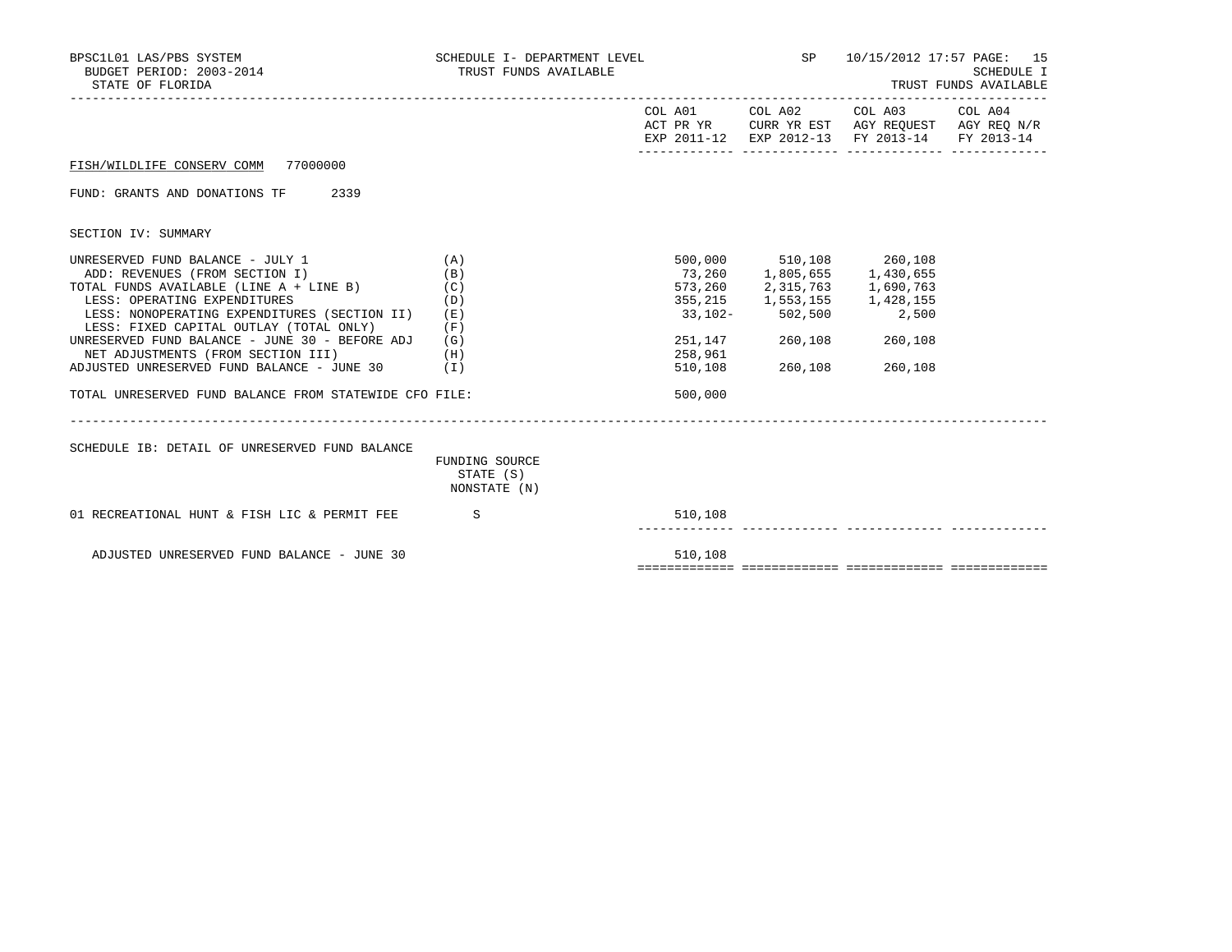| BPSC1L01 LAS/PBS SYSTEM<br>BUDGET PERIOD: 2003-2014<br>STATE OF FLORIDA                                                                                                                       |                                              | SCHEDULE I- DEPARTMENT LEVEL<br>TRUST FUNDS AVAILABLE |                                      |  | SP and the set of the set of the set of the set of the set of the set of the set of the set of the set of the set of the set of the set of the set of the set of the set of the set of the set of the set of the set of the se |  | 10/15/2012 17:57 PAGE: 16<br>SCHEDULE I<br>TRUST FUNDS AVAILABLE                                                                                                                                                                                                                           |  |  |
|-----------------------------------------------------------------------------------------------------------------------------------------------------------------------------------------------|----------------------------------------------|-------------------------------------------------------|--------------------------------------|--|--------------------------------------------------------------------------------------------------------------------------------------------------------------------------------------------------------------------------------|--|--------------------------------------------------------------------------------------------------------------------------------------------------------------------------------------------------------------------------------------------------------------------------------------------|--|--|
|                                                                                                                                                                                               |                                              |                                                       |                                      |  |                                                                                                                                                                                                                                |  | $\begin{tabular}{lllllllllll} \multicolumn{2}{l}{{\text{COL A01}}} & \multicolumn{2}{c}{{\text{COL A03}}} & \multicolumn{2}{c}{{\text{COL A04}}} \end{tabular}$<br>ACT PR YR $\,$ CURR YR EST $\,$ AGY REQUEST $\,$ AGY REQ $\,$ N/R $\,$<br>EXP 2011-12 EXP 2012-13 FY 2013-14 FY 2013-14 |  |  |
| FISH/WILDLIFE CONSERV COMM 77000000                                                                                                                                                           |                                              |                                                       |                                      |  |                                                                                                                                                                                                                                |  |                                                                                                                                                                                                                                                                                            |  |  |
| FUND: FL FOREVER PROGRAM TF                                                                                                                                                                   | 2349                                         |                                                       |                                      |  |                                                                                                                                                                                                                                |  |                                                                                                                                                                                                                                                                                            |  |  |
| SECTION I: DETAIL OF REVENUES                                                                                                                                                                 | REVENUE CAP SVC AUTH MATCHING % CFDA<br>CODE |                                                       | CHG $\frac{1}{6}$ ST I/C LOC I/C NO. |  |                                                                                                                                                                                                                                |  |                                                                                                                                                                                                                                                                                            |  |  |
| 01 TRANSFER FROM DEP 001600 NO 0.0<br>02 ESTIMATED BOND PROCEEDS 001600 NO 0.0                                                                                                                |                                              | 20.3315  0.00  0.00<br>20.3315  0.00  0.00            |                                      |  | 742,641<br>988,904                                                                                                                                                                                                             |  |                                                                                                                                                                                                                                                                                            |  |  |
| TOTAL TO LINE B IN SECTION IV                                                                                                                                                                 |                                              |                                                       |                                      |  | 1,731,545                                                                                                                                                                                                                      |  |                                                                                                                                                                                                                                                                                            |  |  |
| SECTION II: DETAIL OF NONOPERATING EXPENDITURES                                                                                                                                               |                                              | CODE                                                  | OBJECT TRANSFER CFDA<br>TO BE<br>NO. |  |                                                                                                                                                                                                                                |  |                                                                                                                                                                                                                                                                                            |  |  |
| TOTAL TO LINE E IN SECTION IV                                                                                                                                                                 |                                              |                                                       |                                      |  |                                                                                                                                                                                                                                |  |                                                                                                                                                                                                                                                                                            |  |  |
| SECTION III: ADJUSTMENTS                                                                                                                                                                      |                                              | OBJECT<br>CODE                                        |                                      |  |                                                                                                                                                                                                                                |  |                                                                                                                                                                                                                                                                                            |  |  |
| 01 PRIOR YEAR FCO EXPENDITURES<br>02 POST CLOSING SWFS ADJUSTMENTS<br>03 CY CERTIFIED FORWARD FCO                                                                                             |                                              | 991000<br>991000<br>991000                            |                                      |  | 345,266-<br>397,375-<br>988,904-                                                                                                                                                                                               |  |                                                                                                                                                                                                                                                                                            |  |  |
| TOTAL TO LINE H IN SECTION IV                                                                                                                                                                 |                                              |                                                       |                                      |  | 1,731,545-                                                                                                                                                                                                                     |  |                                                                                                                                                                                                                                                                                            |  |  |
| SECTION IV: SUMMARY                                                                                                                                                                           |                                              |                                                       |                                      |  |                                                                                                                                                                                                                                |  |                                                                                                                                                                                                                                                                                            |  |  |
| UNRESERVED FUND BALANCE - JULY 1<br>ADD: REVENUES (FROM SECTION I)<br>TOTAL FUNDS AVAILABLE (LINE A + LINE B)<br>LESS: OPERATING EXPENDITURES<br>LESS: NONOPERATING EXPENDITURES (SECTION II) |                                              | (A)<br>(B)<br>(C)<br>(D)<br>(E)                       |                                      |  | 1,731,545<br>1,731,545                                                                                                                                                                                                         |  |                                                                                                                                                                                                                                                                                            |  |  |
| LESS: FIXED CAPITAL OUTLAY (TOTAL ONLY)<br>UNRESERVED FUND BALANCE - JUNE 30 - BEFORE ADJ<br>NET ADJUSTMENTS (FROM SECTION III)<br>ADJUSTED UNRESERVED FUND BALANCE - JUNE 30                 |                                              | (F)<br>(G)<br>(H)<br>(I)                              |                                      |  | 1,731,545<br>1,731,545-                                                                                                                                                                                                        |  |                                                                                                                                                                                                                                                                                            |  |  |

TOTAL UNRESERVED FUND BALANCE FROM STATEWIDE CFO FILE: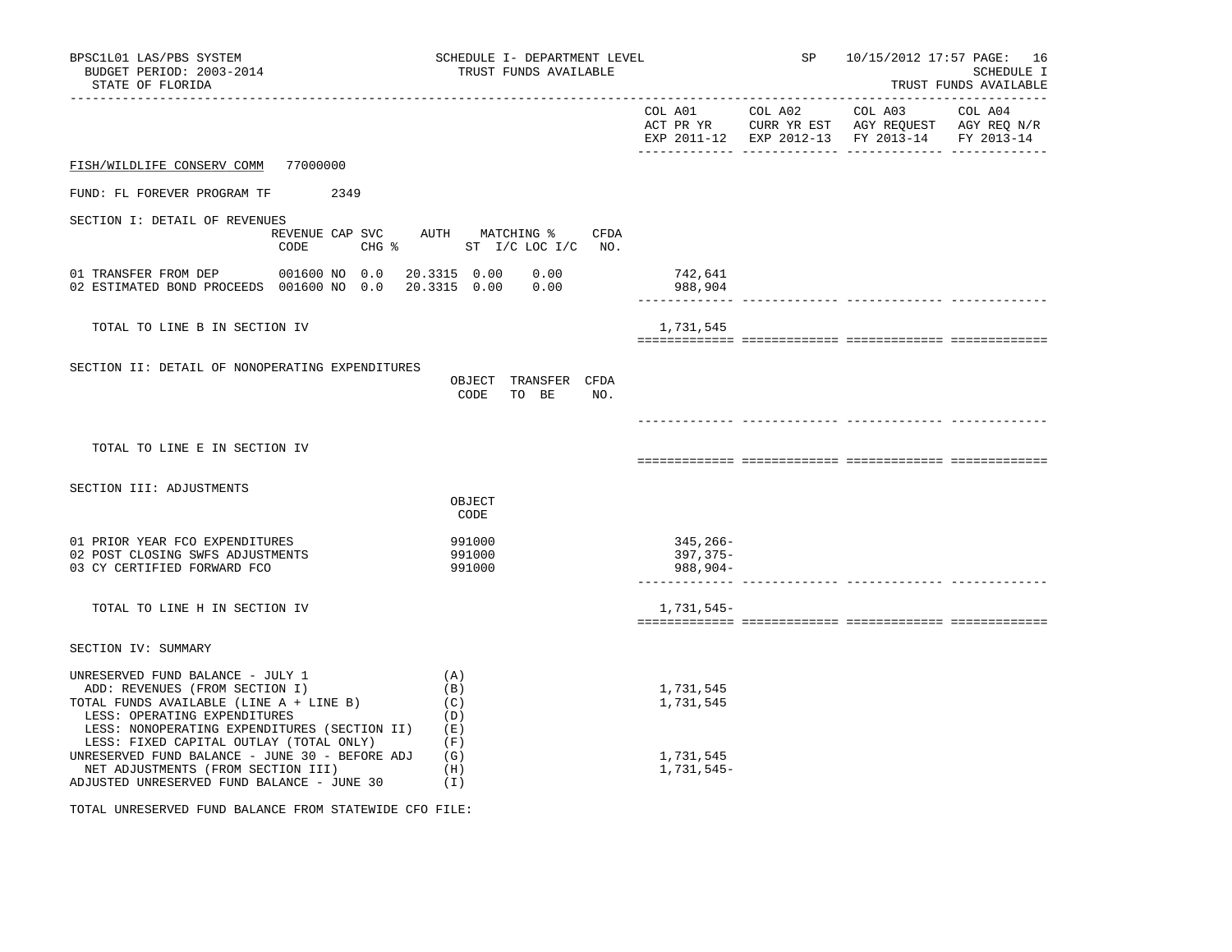| BPSC1L01 LAS/PBS SYSTEM<br>BUDGET PERIOD: 2003-2014<br>STATE OF FLORIDA                                                                                                                                                                      | SCHEDULE I- DEPARTMENT LEVEL<br>TRUST FUNDS AVAILABLE                        |                                               |                                                                                                     | SP 10/15/2012 17:57 PAGE: 17<br>SCHEDULE I<br>TRUST FUNDS AVAILABLE |  |  |
|----------------------------------------------------------------------------------------------------------------------------------------------------------------------------------------------------------------------------------------------|------------------------------------------------------------------------------|-----------------------------------------------|-----------------------------------------------------------------------------------------------------|---------------------------------------------------------------------|--|--|
|                                                                                                                                                                                                                                              |                                                                              | EXP 2011-12 EXP 2012-13 FY 2013-14 FY 2013-14 |                                                                                                     |                                                                     |  |  |
| FISH/WILDLIFE CONSERV COMM 77000000                                                                                                                                                                                                          |                                                                              |                                               |                                                                                                     |                                                                     |  |  |
| FUND: LAND ACQUISITION TF 2423                                                                                                                                                                                                               |                                                                              |                                               |                                                                                                     |                                                                     |  |  |
| SECTION I: DETAIL OF REVENUES                                                                                                                                                                                                                |                                                                              |                                               |                                                                                                     |                                                                     |  |  |
| CODE                                                                                                                                                                                                                                         | REVENUE CAP SVC AUTH MATCHING % CFDA<br>CHG $\frac{1}{6}$ ST I/C LOC I/C NO. |                                               |                                                                                                     |                                                                     |  |  |
| 02 INTEREST                                                                                                                                                                                                                                  | 000502 NO 8.0 372.074 0.00 0.00                                              |                                               |                                                                                                     |                                                                     |  |  |
| TOTAL TO LINE B IN SECTION IV                                                                                                                                                                                                                |                                                                              |                                               |                                                                                                     | 608,176 575,000 550,000                                             |  |  |
|                                                                                                                                                                                                                                              |                                                                              |                                               |                                                                                                     |                                                                     |  |  |
| SECTION II: DETAIL OF NONOPERATING EXPENDITURES                                                                                                                                                                                              | OBJECT TRANSFER CFDA<br>CODE<br>TO BE<br>NO.                                 |                                               |                                                                                                     |                                                                     |  |  |
| 01 SERVICE CHARGE TO GENERAL REVENUE<br>02 TRANSFER ADMINISTRATIVE OVERHEAD<br>03 5% TRUST FUND RESERVE                                                                                                                                      | 880000<br>810000 77100700<br>999000                                          |                                               | $48,654$ $46,000$ $44,000$<br>$204,608$ $155,776$ $167,204$                                         | 18,151                                                              |  |  |
| TOTAL TO LINE E IN SECTION IV                                                                                                                                                                                                                |                                                                              |                                               | 253, 262 201, 776 229, 355                                                                          |                                                                     |  |  |
|                                                                                                                                                                                                                                              |                                                                              |                                               |                                                                                                     |                                                                     |  |  |
| SECTION III: ADJUSTMENTS                                                                                                                                                                                                                     | OBJECT<br>CODE                                                               |                                               |                                                                                                     |                                                                     |  |  |
| 02 PRIOR YR PAYABLES NOT CERT FWD PAY CY<br>03 COMPENSATED ABSENCES<br>04 ADJUSTING ENTRIES<br>05 POST CLOSING SWFS ADJUSTMENTS                                                                                                              | 991000<br>991000<br>991000<br>991000                                         | 29,039<br>2,652<br>3,571<br>$4,616-$          |                                                                                                     |                                                                     |  |  |
| TOTAL TO LINE H IN SECTION IV                                                                                                                                                                                                                |                                                                              | 30,646                                        |                                                                                                     |                                                                     |  |  |
| SECTION IV: SUMMARY                                                                                                                                                                                                                          |                                                                              |                                               |                                                                                                     |                                                                     |  |  |
| UNRESERVED FUND BALANCE - JULY 1<br>ADD: REVENUES (FROM SECTION I)<br>TOTAL FUNDS AVAILABLE (LINE A + LINE B)<br>LESS: OPERATING EXPENDITURES<br>LESS: NONOPERATING EXPENDITURES (SECTION II) (E)<br>LESS: FIXED CAPITAL OUTLAY (TOTAL ONLY) | (A)<br>(B)<br>(C)<br>(D)<br>(F)                                              | 27,204,708<br>608,176<br>2,125,505            | 25,464,763<br>575,000 550,000<br>27,812,884 26,039,763 22,691,209<br>3,696,778<br>253, 262 201, 776 | 22, 141, 209<br>3,702,128<br>229,355                                |  |  |
| UNRESERVED FUND BALANCE - JUNE 30 - BEFORE ADJ $(G)$<br>NET ADJUSTMENTS (FROM SECTION III)<br>ADJUSTED UNRESERVED FUND BALANCE - JUNE 30                                                                                                     | (H)<br>(I)                                                                   | 25,434,117<br>30,646<br>25, 464, 763          | 22,141,209                                                                                          | 22,141,209 18,759,726<br>18,759,726                                 |  |  |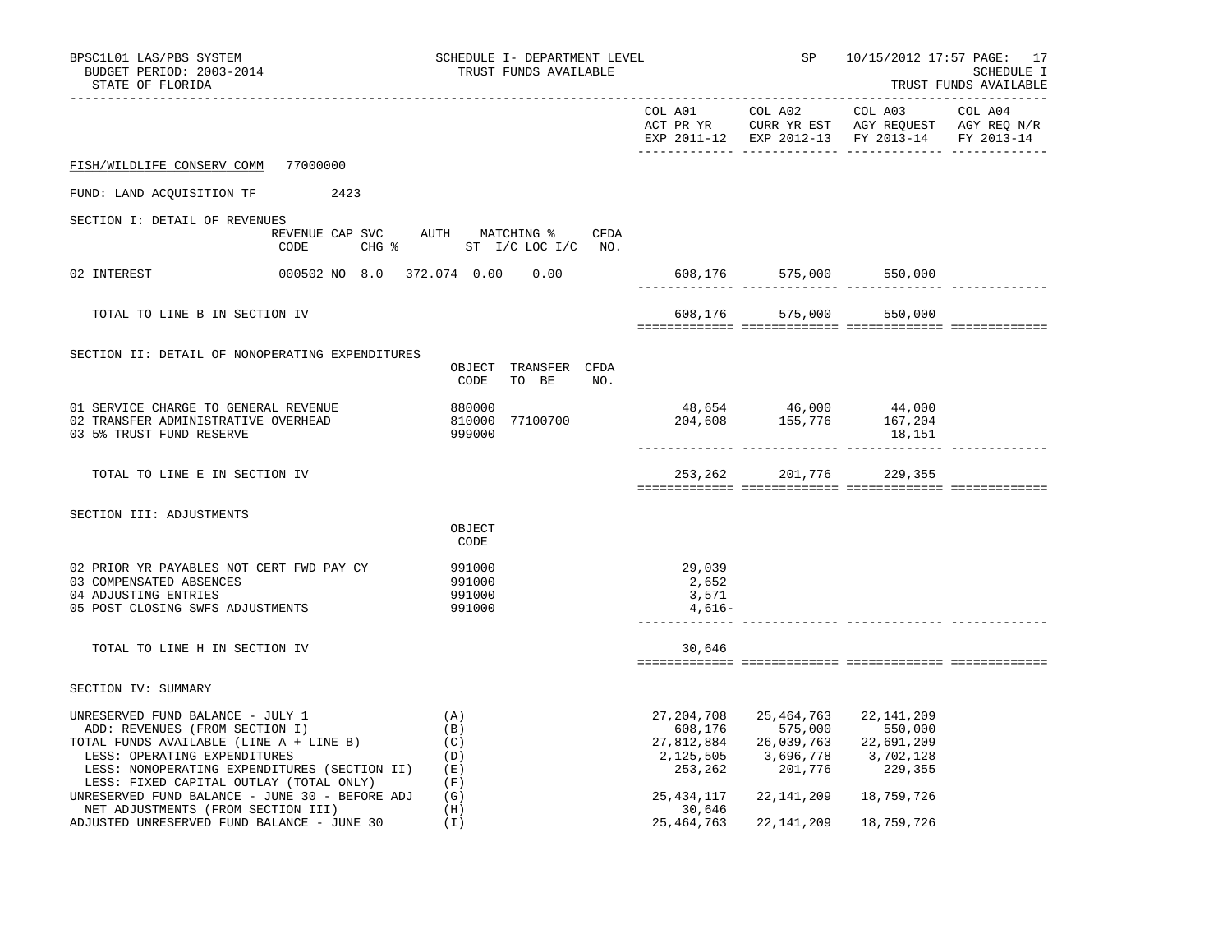| BPSC1L01 LAS/PBS SYSTEM<br>BUDGET PERIOD: 2003-2014<br>STATE OF FLORIDA |          | SCHEDULE I- DEPARTMENT LEVEL<br>TRUST FUNDS AVAILABLE |                                     | SP.                                   | 10/15/2012 17:57 PAGE: 18            | SCHEDULE I<br>TRUST FUNDS AVAILABLE  |
|-------------------------------------------------------------------------|----------|-------------------------------------------------------|-------------------------------------|---------------------------------------|--------------------------------------|--------------------------------------|
|                                                                         |          |                                                       | COL A01<br>ACT PR YR<br>EXP 2011-12 | COL A02<br>CURR YR EST<br>EXP 2012-13 | COL A03<br>AGY REOUEST<br>FY 2013-14 | COL A04<br>AGY REO N/R<br>FY 2013-14 |
| FISH/WILDLIFE CONSERV COMM                                              | 77000000 |                                                       |                                     |                                       |                                      |                                      |
| FUND: LAND ACOUISITION TF                                               | 2423     |                                                       |                                     |                                       |                                      |                                      |
| SECTION IV: SUMMARY                                                     |          |                                                       |                                     |                                       |                                      |                                      |

TOTAL UNRESERVED FUND BALANCE FROM STATEWIDE CFO FILE: 27,204,708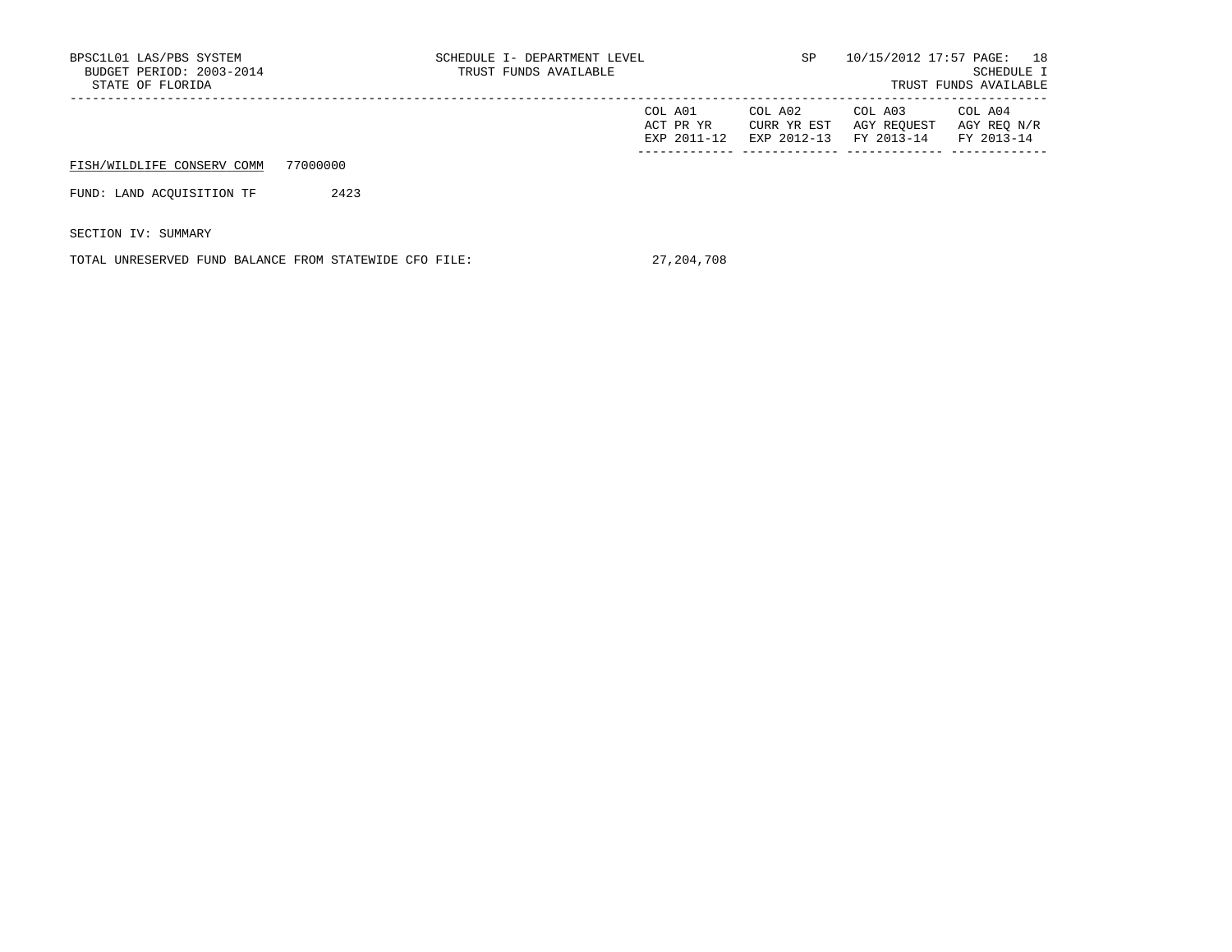| BPSC1L01 LAS/PBS SYSTEM<br>BUDGET PERIOD: 2003-2014<br>STATE OF FLORIDA                                                                       |                                         | SCHEDULE I- DEPARTMENT LEVEL<br>TRUST FUNDS AVAILABLE |      |                             |                                                                                     | SP 10/15/2012 17:57 PAGE: 19                  | SCHEDULE I<br>TRUST FUNDS AVAILABLE |
|-----------------------------------------------------------------------------------------------------------------------------------------------|-----------------------------------------|-------------------------------------------------------|------|-----------------------------|-------------------------------------------------------------------------------------|-----------------------------------------------|-------------------------------------|
|                                                                                                                                               |                                         |                                                       |      |                             |                                                                                     | EXP 2011-12 EXP 2012-13 FY 2013-14 FY 2013-14 |                                     |
| FISH/WILDLIFE CONSERV COMM 77000000                                                                                                           |                                         |                                                       |      |                             |                                                                                     |                                               |                                     |
| FUND: LIFETIME FISH & WLDLF TF                                                                                                                | 2458                                    |                                                       |      |                             |                                                                                     |                                               |                                     |
| SECTION I: DETAIL OF REVENUES                                                                                                                 |                                         |                                                       |      |                             |                                                                                     |                                               |                                     |
|                                                                                                                                               | REVENUE CAP SVC AUTH MATCHING %<br>CODE | CHG % ST I/C LOC I/C NO.                              | CFDA |                             |                                                                                     |                                               |                                     |
| 03 INTEREST<br>05 FRESHWATER FISH & HUNT  000200 YES 0.0  379.212  0.00  0.00                                                                 | $0.00502$ NO $0.0$ 379.212 $0.00$ 0.00  |                                                       |      |                             | 726,870 250,000 250,000<br>$747,530$ $812,018$ 904,673<br>$248,536$ 714,822 792,337 |                                               |                                     |
| TOTAL TO LINE B IN SECTION IV                                                                                                                 |                                         |                                                       |      |                             | 1,722,936 1,776,840 1,947,010                                                       |                                               |                                     |
| SECTION II: DETAIL OF NONOPERATING EXPENDITURES                                                                                               |                                         | OBJECT TRANSFER CFDA<br>CODE<br>TO BE                 | NO.  |                             |                                                                                     |                                               |                                     |
| 01 TRANSFER INTEREST TO STATE GAME TF<br>02 TRANSFER MARINE RESOURCES CONSRV TF 810000 77100700                                               |                                         | 810000 77100700                                       |      |                             | 190,334 117,500 117,500<br>$161,110$ $132,500$ $132,500$                            |                                               |                                     |
| TOTAL TO LINE E IN SECTION IV                                                                                                                 |                                         |                                                       |      |                             | 351,444 250,000 250,000                                                             |                                               |                                     |
| SECTION III: ADJUSTMENTS                                                                                                                      |                                         | OBJECT<br>CODE                                        |      |                             |                                                                                     |                                               |                                     |
| 01 POST CLOSING SWFS ADJUSTMENTS<br>02 ADJUSTING ENTRIES                                                                                      |                                         | 991000<br>991000                                      |      | 205,714<br>$137-$           |                                                                                     |                                               |                                     |
| 03 PRIOR YEAR PAYABLES NOT CF PAID CY                                                                                                         |                                         | 991000                                                |      | 9,898,814<br>-------------- |                                                                                     |                                               |                                     |
| TOTAL TO LINE H IN SECTION IV                                                                                                                 |                                         |                                                       |      | 10,104,391                  |                                                                                     |                                               |                                     |
| SECTION IV: SUMMARY                                                                                                                           |                                         |                                                       |      |                             |                                                                                     |                                               |                                     |
| UNRESERVED FUND BALANCE - JULY 1<br>ADD: REVENUES (FROM SECTION I)<br>TOTAL FUNDS AVAILABLE (LINE A + LINE B)<br>LESS: OPERATING EXPENDITURES |                                         | (A)<br>(B)<br>(C)<br>(D)                              |      |                             | 1,722,936 1,776,840 1,947,010<br>1,722,936 13,252,723                               | 11,475,883   13,002,723<br>14,949,733         |                                     |
| LESS: NONOPERATING EXPENDITURES (SECTION II)<br>LESS: FIXED CAPITAL OUTLAY (TOTAL ONLY)                                                       |                                         | (E)<br>(F)                                            |      |                             | 351,444 250,000                                                                     | 250,000                                       |                                     |
| UNRESERVED FUND BALANCE - JUNE 30 - BEFORE ADJ<br>NET ADJUSTMENTS (FROM SECTION III)                                                          |                                         | (G)<br>(H)                                            |      | 1,371,492<br>10,104,391     |                                                                                     | 13,002,723 14,699,733                         |                                     |
| ADJUSTED UNRESERVED FUND BALANCE - JUNE 30                                                                                                    |                                         | (T)                                                   |      | 11,475,883                  | 13,002,723                                                                          | 14,699,733                                    |                                     |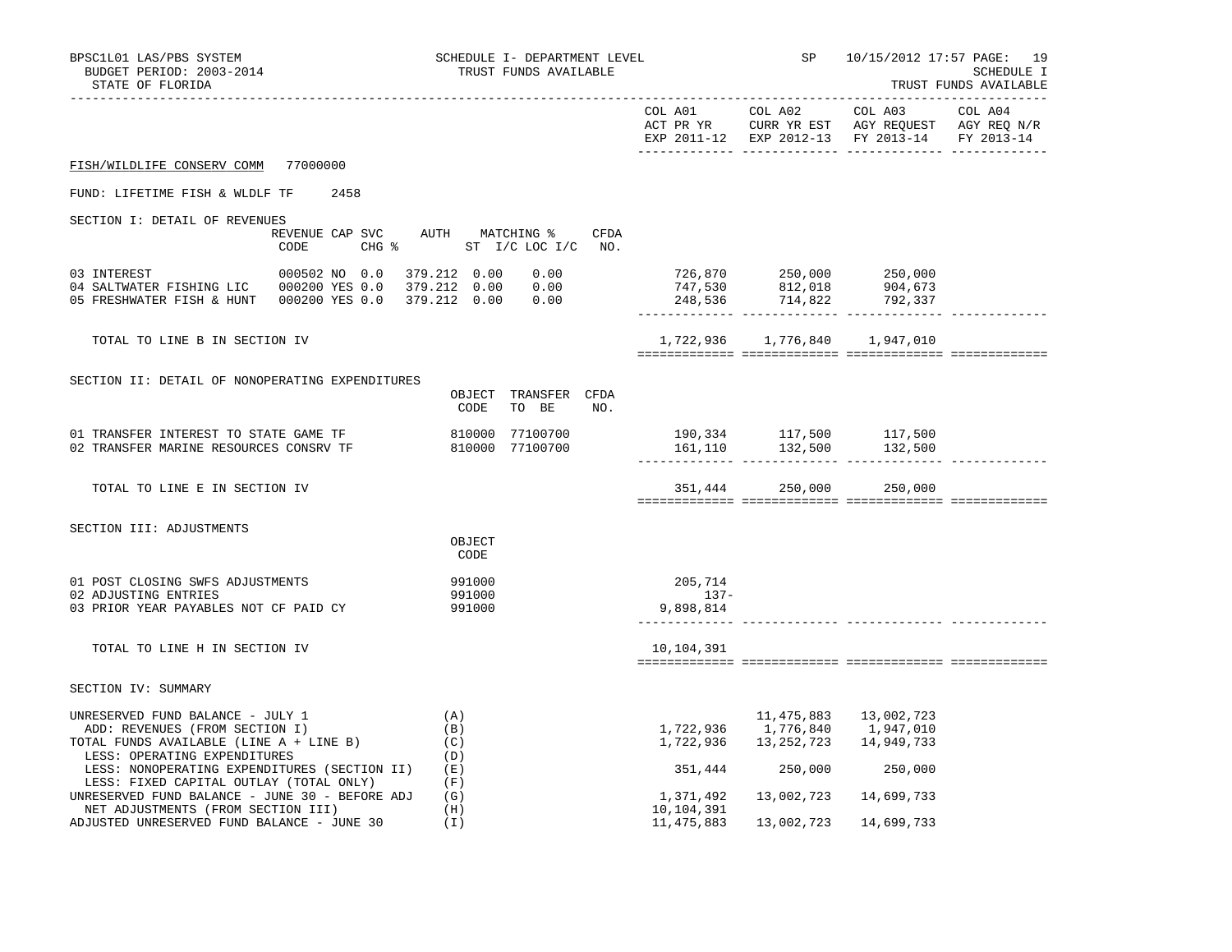| BPSC1L01 LAS/PBS SYSTEM<br>BUDGET PERIOD: 2003-2014<br>STATE OF FLORIDA | SCHEDULE I- DEPARTMENT LEVEL<br>TRUST FUNDS AVAILABLE |  |                                        | SP 10/15/2012 17:57 PAGE: 20<br>SCHEDULE I<br>TRUST FUNDS AVAILABLE                                                               |  |  |
|-------------------------------------------------------------------------|-------------------------------------------------------|--|----------------------------------------|-----------------------------------------------------------------------------------------------------------------------------------|--|--|
|                                                                         |                                                       |  |                                        | COL A01 COL A02 COL A03 COL A04<br>ACT PR YR CURR YR EST AGY REOUEST AGY REO N/R<br>EXP 2011-12 EXP 2012-13 FY 2013-14 FY 2013-14 |  |  |
| FISH/WILDLIFE CONSERV COMM 77000000                                     |                                                       |  |                                        |                                                                                                                                   |  |  |
| FUND: LIFETIME FISH & WLDLF TF 2458                                     |                                                       |  |                                        |                                                                                                                                   |  |  |
| SECTION IV: SUMMARY                                                     |                                                       |  |                                        |                                                                                                                                   |  |  |
| TOTAL UNRESERVED FUND BALANCE FROM STATEWIDE CFO FILE:                  |                                                       |  |                                        |                                                                                                                                   |  |  |
| SCHEDULE IB: DETAIL OF UNRESERVED FUND BALANCE                          | FUNDING SOURCE<br>STATE (S)<br>NONSTATE (N)           |  |                                        |                                                                                                                                   |  |  |
| 01 RESTRICTED - LICENSE AND PERMIT FEES                                 | S.                                                    |  | 11,475,883   13,002,723   14,699,733   |                                                                                                                                   |  |  |
| ADJUSTED UNRESERVED FUND BALANCE - JUNE 30                              |                                                       |  | 11, 475, 883 13, 002, 723 14, 699, 733 |                                                                                                                                   |  |  |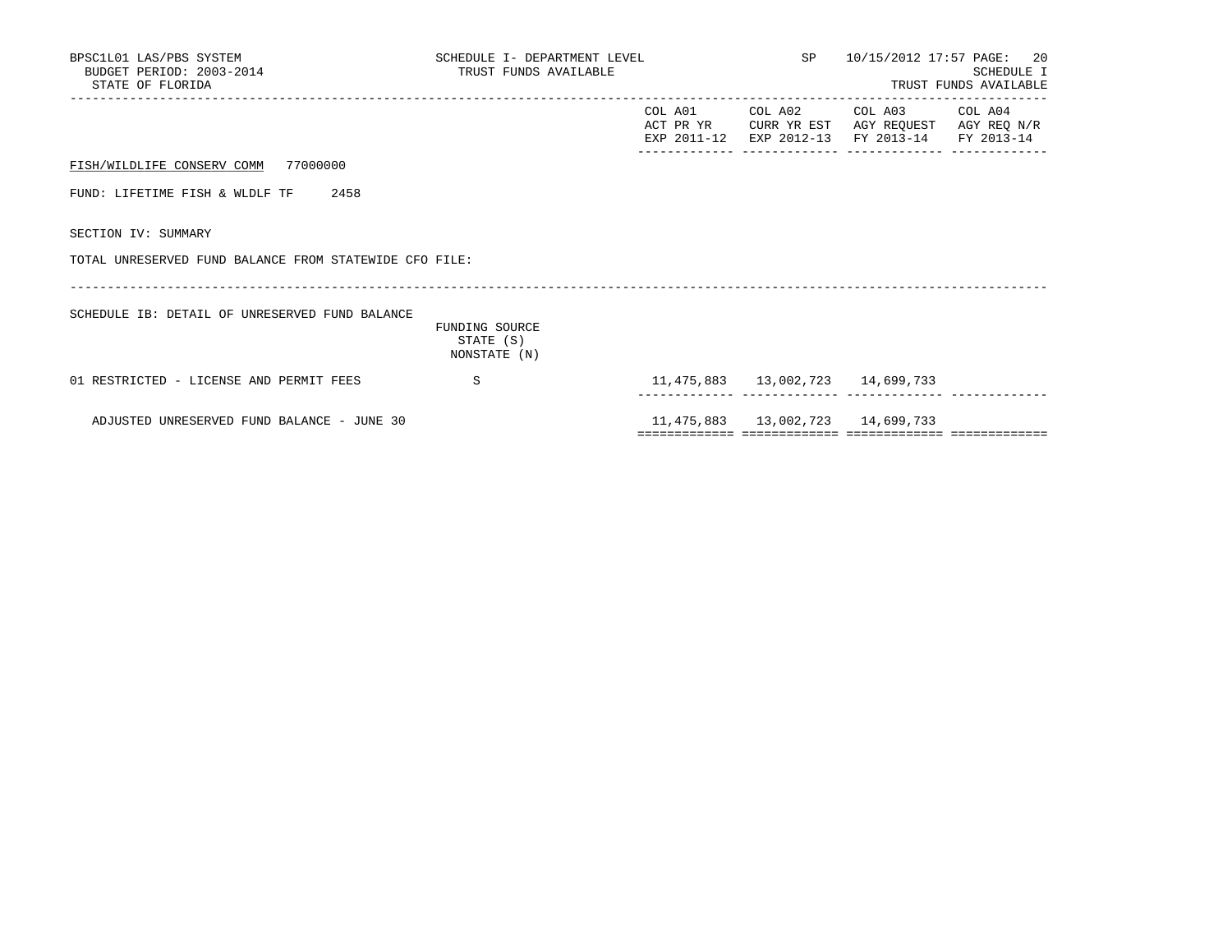| COL A01<br>ACT PR YR | COL A02<br>CURR YR EST            | COL A03<br>AGY REOUEST | COL A04<br>AGY REO N/R |
|----------------------|-----------------------------------|------------------------|------------------------|
| EXP 2011-12          | EXP 2012-13 FY 2013-14 FY 2013-14 |                        |                        |

# FUND: MARINE RESOURCES CONSV TF 2467

SECTION I: DETAIL OF REVENUES

|                                                                                                                                                                                                                         | REVENUE CAP SVC<br>CODE |  | AUTH<br>$CHG$ $\approx$ |      | MATCHING %<br>ST I/C LOC I/C | CFDA<br>NO. |                                                  |         |                         |  |
|-------------------------------------------------------------------------------------------------------------------------------------------------------------------------------------------------------------------------|-------------------------|--|-------------------------|------|------------------------------|-------------|--------------------------------------------------|---------|-------------------------|--|
| A2 TRANS FROM LIFETIME TF                                                                                                                                                                                               | 001500 NO 0.0           |  | 379.207 0.00            |      |                              |             |                                                  |         |                         |  |
| A4 WHOLESALE LICENSE                                                                                                                                                                                                    | 000200 YES 8.0          |  | 379.362 0.00            |      |                              |             |                                                  |         |                         |  |
| A7 BLUE CRAB ENDORSEMENTS                                                                                                                                                                                               | 000200 YES 8.0          |  | 379.368 0.00            |      |                              |             |                                                  |         |                         |  |
| A9 SALE SURPLUS PROP-VEHIC 002900 NO 8.0                                                                                                                                                                                |                         |  | 273.055 0.00            |      |                              |             |                                                  |         |                         |  |
| B2 OIL SPILL REIMB-DEM                                                                                                                                                                                                  | 001600 NO 0.0           |  | 379.208 0.00            |      |                              |             |                                                  |         |                         |  |
| CC 5 YEAR TRANSF FROM DLTF 001500 NO 0.0                                                                                                                                                                                |                         |  | 379.203 0.00            |      |                              |             |                                                  |         |                         |  |
|                                                                                                                                                                                                                         | 001500 NO 0.0           |  | 379.208 0.00            |      |                              |             |                                                  |         |                         |  |
| DD TRAN FROM FGTF<br>01 LICENSES & PERMITS<br>02 LOBSTER LIC & PERMITS                                                                                                                                                  | 000200 YES 8.0          |  | 379.354 0.00            |      |                              |             |                                                  |         |                         |  |
|                                                                                                                                                                                                                         | 000200 YES 8.0          |  | 379.367 0.00            |      |                              |             |                                                  |         |                         |  |
| 03 SALTWATER PRODUCTS LICE 000200 YES 8.0                                                                                                                                                                               |                         |  | 379.361 0.00            |      |                              |             |                                                  |         |                         |  |
| 04 STONECRAB ENDORSEMENTS                                                                                                                                                                                               | 000200 YES 8.0          |  | 379.365 0.00            |      |                              |             |                                                  |         |                         |  |
| 05 SALTWATER REC FISHING                                                                                                                                                                                                | 000200 YES 0.0          |  | 379.352 0.00            |      |                              |             |                                                  |         |                         |  |
| 08 MARINE TURTLE STICKERS                                                                                                                                                                                               | 000100 YES 8.0          |  | 328.72                  | 0.00 |                              |             |                                                  |         |                         |  |
| 09 VESSEL REG/TURTLE TRANS 001600 NO 8.0                                                                                                                                                                                |                         |  | 328.76                  | 0.00 |                              |             |                                                  |         |                         |  |
| 10 TURTLE LICENSE PLATES                                                                                                                                                                                                | 001500 NO 8.0           |  | 320.080 0.00            |      |                              |             |                                                  |         |                         |  |
| 11 INTEREST                                                                                                                                                                                                             | 000502 NO 0.0           |  | 17.61                   | 0.00 |                              |             |                                                  |         |                         |  |
| 14 CONTR FWRI NON-FED DIR                                                                                                                                                                                               | 000100 YES 8.0          |  | 379.208 0.00            |      |                              |             |                                                  |         |                         |  |
| 15 CONT FWRI NON-FED INDIR 000100 YES 8.0                                                                                                                                                                               |                         |  | 379.208 0.00            |      |                              |             |                                                  |         |                         |  |
|                                                                                                                                                                                                                         | 001200 NO 8.0           |  | 327,328                 | 0.00 |                              |             |                                                  |         |                         |  |
| 16 FINES, FOREFEITURES<br>17 WHOLESALE LICENSE                                                                                                                                                                          | 000200 YES 8.0          |  | 379.362                 | 0.00 |                              |             |                                                  |         |                         |  |
| 18 VESSEL FUEL TAX                                                                                                                                                                                                      | 001600 NO 0.0           |  | 206.606                 | 0.00 |                              |             |                                                  |         |                         |  |
| 21 LAW CONT NON FED DIRECT 000100 YES 8.0                                                                                                                                                                               |                         |  | 379.208 0.00            |      |                              |             |                                                  |         |                         |  |
| 24 OTHER CONT NONFED DIREC 000100 YES 8.0                                                                                                                                                                               |                         |  | 379.208 0.00            |      |                              |             |                                                  |         |                         |  |
| 94 VESSEL REG FEES                                                                                                                                                                                                      | 001600 NO 8.0           |  | 328.72                  | 0.00 |                              |             |                                                  |         |                         |  |
| 95 TRAN DEP COASTAL PROT 001600 NO 0.0                                                                                                                                                                                  |                         |  | 376.11 0.00             |      |                              |             |                                                  |         |                         |  |
| 97 FEES/CHARGES BOAT SAFET 000100 YES 8.0                                                                                                                                                                               |                         |  | 327.395 0.00            |      |                              |             |                                                  |         |                         |  |
| 98 FEES & CHARGES - OTHER                                                                                                                                                                                               | 000100 YES 8.0          |  | 379,368 0.00            |      |                              |             |                                                  |         |                         |  |
|                                                                                                                                                                                                                         |                         |  |                         |      |                              |             |                                                  |         |                         |  |
| TOTAL TO LINE B IN SECTION IV                                                                                                                                                                                           |                         |  |                         |      |                              |             | 72,093,615 79,786,693 80,062,662                 |         |                         |  |
| SECTION II: DETAIL OF NONOPERATING EXPENDITURES                                                                                                                                                                         |                         |  |                         |      |                              |             |                                                  |         |                         |  |
|                                                                                                                                                                                                                         |                         |  |                         |      | OBJECT TRANSFER              | <b>CFDA</b> |                                                  |         |                         |  |
|                                                                                                                                                                                                                         |                         |  |                         | CODE | TO BE                        | NO.         |                                                  |         |                         |  |
| SW TRANSFER TO GR - S.215.32(2)(B)4.A., FS<br>01 SERVICE CHARGE TO GENERAL REVENUE<br>02 TRANSFER TO GR - SWCAP<br>03 TRANSFER ADMINISTRATIVE OVERHEAD<br>04 TRANSFER TO DEPT AGRICULTURE<br>05 5% RESERVE<br>05 999000 |                         |  |                         |      | 77100700                     |             | $1,000,000$<br>$613,576$ $1,657,574$ $1,634,772$ |         |                         |  |
|                                                                                                                                                                                                                         |                         |  |                         |      |                              |             | $613,576$<br>77100700<br>7,328                   |         |                         |  |
|                                                                                                                                                                                                                         |                         |  |                         |      |                              |             |                                                  |         |                         |  |
|                                                                                                                                                                                                                         |                         |  |                         |      |                              |             |                                                  |         | 5, 115, 784 5, 448, 670 |  |
|                                                                                                                                                                                                                         |                         |  |                         |      |                              |             |                                                  | 323,505 | 335,585                 |  |
|                                                                                                                                                                                                                         |                         |  |                         |      |                              |             |                                                  |         | 1,923,312               |  |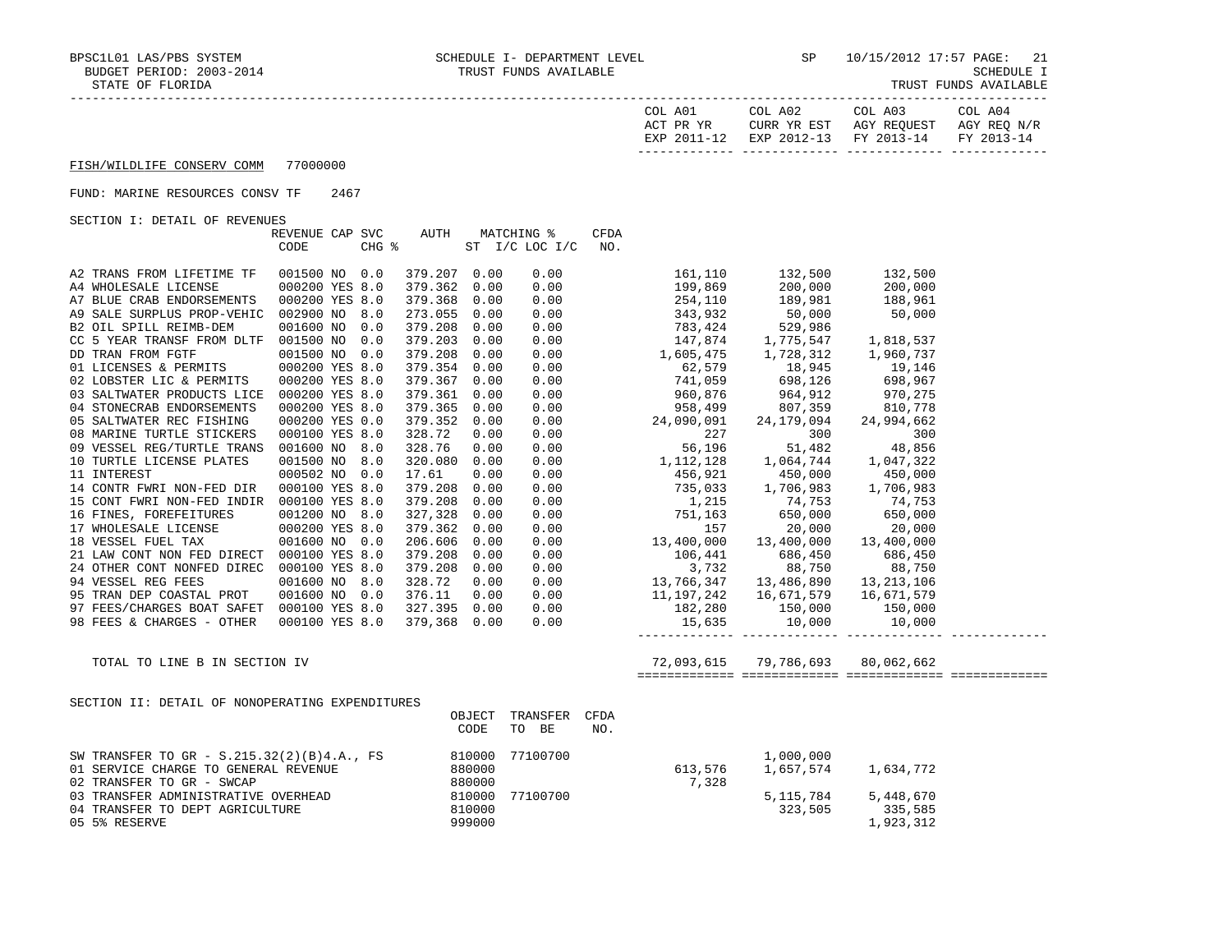| BPSC1L01 LAS/PBS SYSTEM<br>BUDGET PERIOD: 2003-2014<br>STATE OF FLORIDA                                                                                                                                                                                                                                                                                                        |                                                                              | SCHEDULE I- DEPARTMENT LEVEL<br>TRUST FUNDS AVAILABLE |     |                                                                                                          | <b>SP</b>                                                                                                                     | 10/15/2012 17:57 PAGE:                                                                                        | 22<br>SCHEDULE I<br>TRUST FUNDS AVAILABLE |
|--------------------------------------------------------------------------------------------------------------------------------------------------------------------------------------------------------------------------------------------------------------------------------------------------------------------------------------------------------------------------------|------------------------------------------------------------------------------|-------------------------------------------------------|-----|----------------------------------------------------------------------------------------------------------|-------------------------------------------------------------------------------------------------------------------------------|---------------------------------------------------------------------------------------------------------------|-------------------------------------------|
|                                                                                                                                                                                                                                                                                                                                                                                |                                                                              |                                                       |     |                                                                                                          |                                                                                                                               | EXP 2011-12 EXP 2012-13 FY 2013-14 FY 2013-14                                                                 |                                           |
| FISH/WILDLIFE CONSERV COMM 77000000                                                                                                                                                                                                                                                                                                                                            |                                                                              |                                                       |     |                                                                                                          |                                                                                                                               |                                                                                                               |                                           |
| FUND: MARINE RESOURCES CONSV TF<br>2467                                                                                                                                                                                                                                                                                                                                        |                                                                              |                                                       |     |                                                                                                          |                                                                                                                               |                                                                                                               |                                           |
| SECTION II: DETAIL OF NONOPERATING EXPENDITURES                                                                                                                                                                                                                                                                                                                                | CODE                                                                         | OBJECT TRANSFER CFDA<br>TO BE                         | NO. |                                                                                                          |                                                                                                                               |                                                                                                               |                                           |
| 06 DEEPWATER HORIZON OIL SPILL BA<br>10 FUND SHIFT BA EOG #B0081                                                                                                                                                                                                                                                                                                               | 991000<br>810000                                                             |                                                       |     |                                                                                                          | 704,351<br>254,259                                                                                                            |                                                                                                               |                                           |
| TOTAL TO LINE E IN SECTION IV                                                                                                                                                                                                                                                                                                                                                  |                                                                              |                                                       |     |                                                                                                          |                                                                                                                               | 620,904 9,055,473 9,342,339                                                                                   |                                           |
| SECTION III: ADJUSTMENTS                                                                                                                                                                                                                                                                                                                                                       | OBJECT<br>CODE                                                               |                                                       |     |                                                                                                          |                                                                                                                               |                                                                                                               |                                           |
| 01 SWFS ADJUSTMENT<br>02 PRIOR YEAR COMPENSATED ABSENCES<br>03 PRIOR YEAR PAYABLES NOT CERT FWD PAID CY<br>04 ADJUSTING ENTRIES<br>05 FCO REVERSIONS<br>09 SEPTEMBER 30 REVERSIONS<br>11 PRIOR YEAR FCO EXPENDITURES<br>13 CY CERT FWD ENCUMBRANCES/FCO                                                                                                                        | 991000<br>991000<br>991000<br>991000<br>991000<br>991000<br>991000<br>991000 |                                                       |     | 2,207,335<br>268,230<br>997,130<br>311,321-<br>179,579<br>$3,536,627-$<br>$3,453,651-$                   | 142                                                                                                                           |                                                                                                               |                                           |
| TOTAL TO LINE H IN SECTION IV                                                                                                                                                                                                                                                                                                                                                  |                                                                              |                                                       |     |                                                                                                          | $3,649,325-142$                                                                                                               |                                                                                                               |                                           |
| SECTION IV: SUMMARY                                                                                                                                                                                                                                                                                                                                                            |                                                                              |                                                       |     |                                                                                                          |                                                                                                                               |                                                                                                               |                                           |
| UNRESERVED FUND BALANCE - JULY 1<br>ADD: REVENUES (FROM SECTION I)<br>TOTAL FUNDS AVAILABLE (LINE A + LINE B)<br>LESS: OPERATING EXPENDITURES<br>LESS: NONOPERATING EXPENDITURES (SECTION II)<br>LESS: FIXED CAPITAL OUTLAY (TOTAL ONLY)<br>UNRESERVED FUND BALANCE - JUNE 30 - BEFORE ADJ<br>NET ADJUSTMENTS (FROM SECTION III)<br>ADJUSTED UNRESERVED FUND BALANCE - JUNE 30 | (A)<br>(B)<br>(C)<br>(D)<br>( E )<br>(F)<br>(G)<br>(H)<br>(I)                |                                                       |     | 14,991,397<br>72,093,615<br>87,085,012<br>60,700,193<br>620,904<br>1,485,200<br>24,278,715<br>20,629,390 | 20,629,390<br>79,786,693<br>100,416,083<br>69,320,857<br>9,055,473<br>892,600<br>21, 147, 153<br>3,649,325- 142<br>21,147,295 | 21, 147, 295<br>80,062,662<br>101,209,957<br>71,760,462<br>9,342,339<br>3,485,865<br>16,621,291<br>16,621,291 | 1,353,080<br>3,485,865                    |
| TOTAL UNRESERVED FUND BALANCE FROM STATEWIDE CFO FILE:                                                                                                                                                                                                                                                                                                                         |                                                                              |                                                       |     | 14,991,397                                                                                               |                                                                                                                               |                                                                                                               |                                           |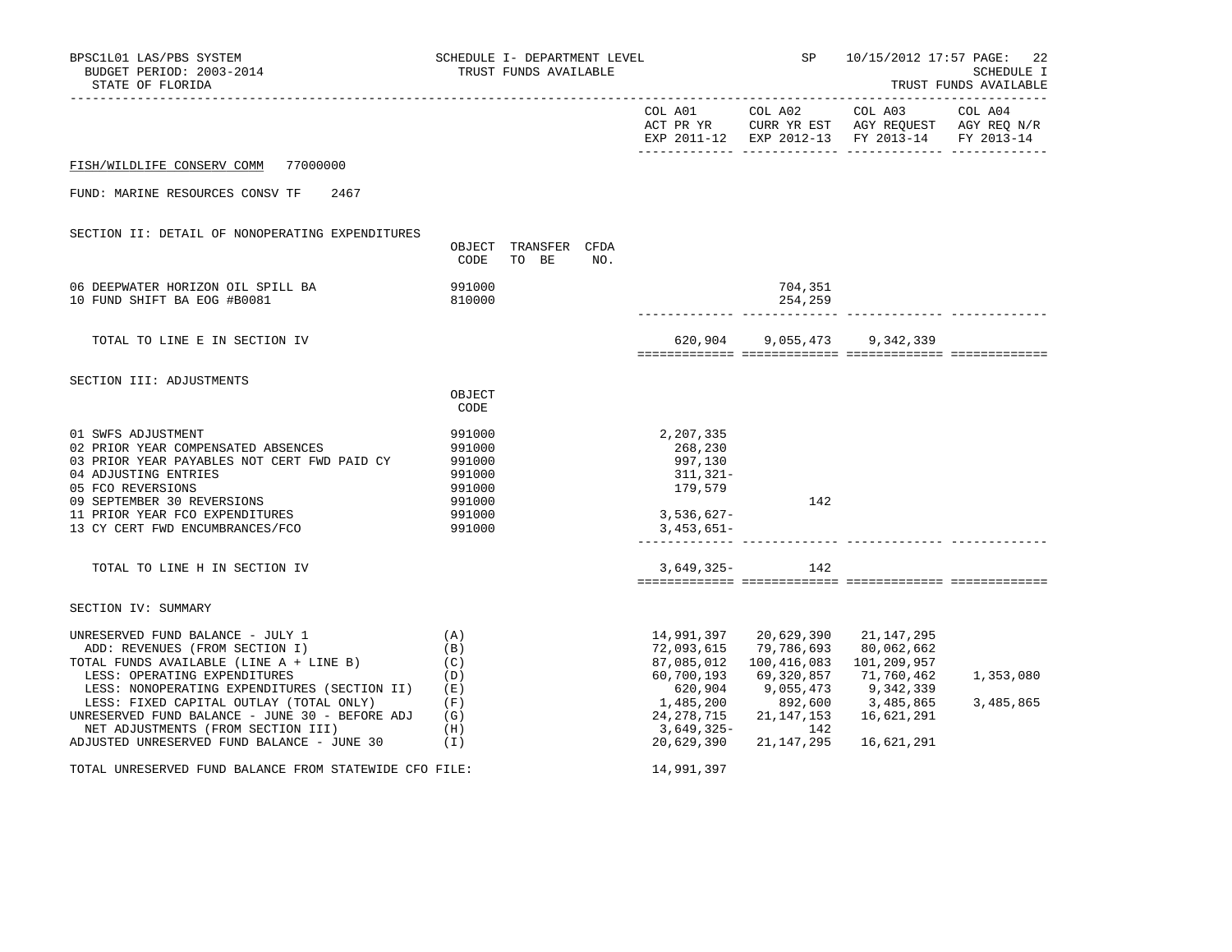| BPSC1L01 LAS/PBS SYSTEM<br>BUDGET PERIOD: 2003-2014<br>STATE OF FLORIDA                                                                                                                                                                      | TRUST FUNDS AVAILABLE                        | SCHEDULE I- DEPARTMENT LEVEL |                                                                                                                                               | 10/15/2012 17:57 PAGE: 23<br>SCHEDULE I<br>TRUST FUNDS AVAILABLE                                                |  |  |
|----------------------------------------------------------------------------------------------------------------------------------------------------------------------------------------------------------------------------------------------|----------------------------------------------|------------------------------|-----------------------------------------------------------------------------------------------------------------------------------------------|-----------------------------------------------------------------------------------------------------------------|--|--|
|                                                                                                                                                                                                                                              |                                              | COL A01<br>ACT PR YR         |                                                                                                                                               | COL A02 COL A03 COL A04<br>CURR YR EST AGY REOUEST AGY REO N/R<br>EXP 2011-12 EXP 2012-13 FY 2013-14 FY 2013-14 |  |  |
| FISH/WILDLIFE CONSERV COMM 77000000                                                                                                                                                                                                          |                                              |                              |                                                                                                                                               |                                                                                                                 |  |  |
| FUND: MARINE RESOURCES CONSV TF 2467                                                                                                                                                                                                         |                                              |                              |                                                                                                                                               |                                                                                                                 |  |  |
| SCHEDULE IB: DETAIL OF UNRESERVED FUND BALANCE                                                                                                                                                                                               | FUNDING SOURCE<br>STATE (S)<br>NONSTATE (N)  |                              |                                                                                                                                               |                                                                                                                 |  |  |
| 01 RECREATIONAL LICENSE/PERMIT FEES-RESTRICT<br>02 COMMERCIAL LICENSE/PERMIT FEES-NOT RESTRC<br>03 SEA TURTLE SPEC LIC PLATE FEES-NOT RESTRC<br>04 VESSEL REG FEES-BOAT INFRA-NOT RESTRICTED<br>05 VESSEL REG FEES/TRANS FROM DEP-NOT RESTRC | S<br>$\, \mathbb{S} \,$<br>$\rm S$<br>S<br>S |                              | 14,512,531 14,999,654 9,398,769<br>523,166 365,630 211,327<br>1,555,775 1,563,186 1,554,457<br>18, 347 18, 347 18, 347<br>4,019,571 4,200,478 | 5,438,391                                                                                                       |  |  |
| ADJUSTED UNRESERVED FUND BALANCE - JUNE 30                                                                                                                                                                                                   |                                              |                              | 20,629,390 21,147,295 16,621,291                                                                                                              |                                                                                                                 |  |  |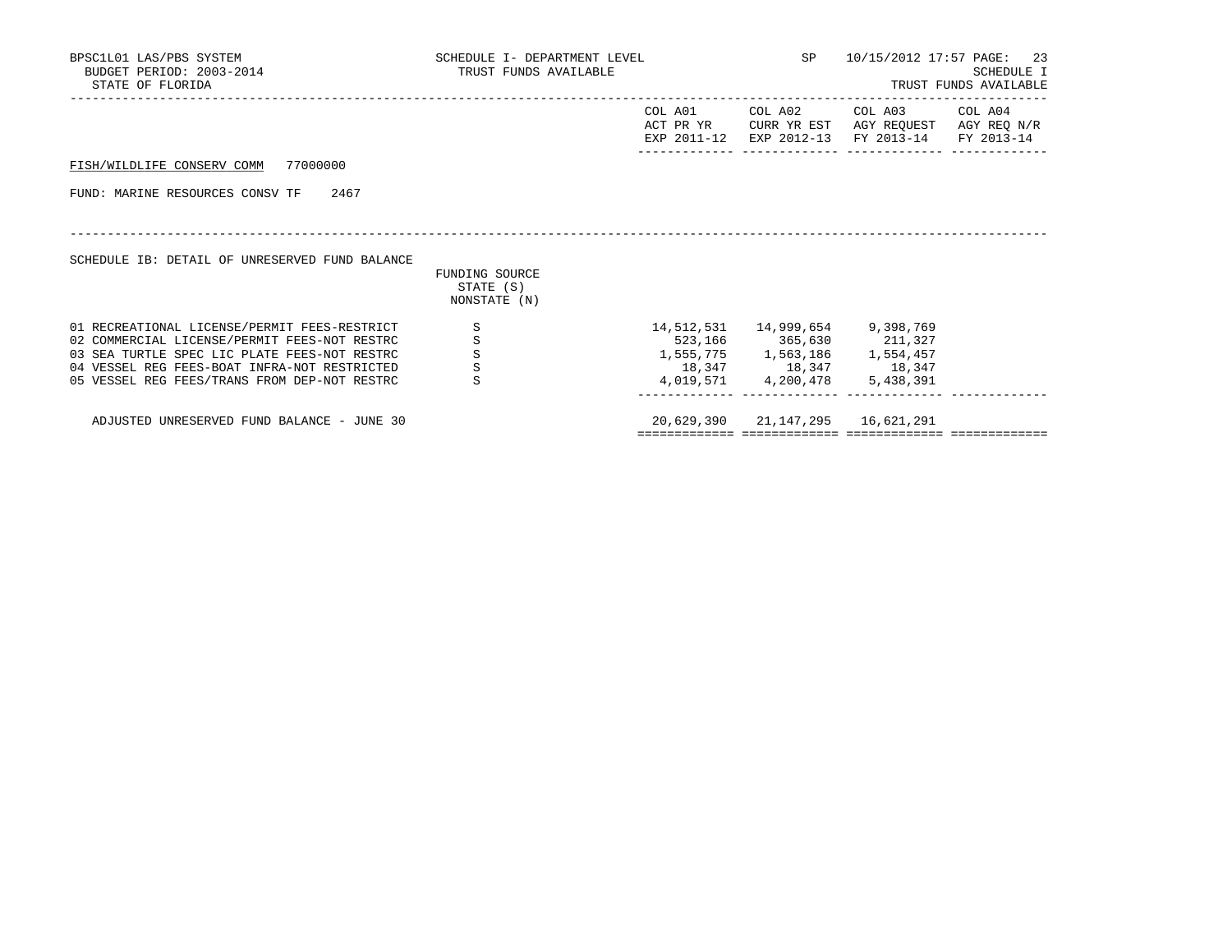| IRUSI FUNDS AVAILABL |  |
|----------------------|--|
|----------------------|--|

|                                                                                                                                                                                                |          |                                                                                                                                                                                             |                                |                                                                                  | EXP 2011-12 EXP 2012-13 FY 2013-14                                                        |         | FY 2013-14 |
|------------------------------------------------------------------------------------------------------------------------------------------------------------------------------------------------|----------|---------------------------------------------------------------------------------------------------------------------------------------------------------------------------------------------|--------------------------------|----------------------------------------------------------------------------------|-------------------------------------------------------------------------------------------|---------|------------|
| FISH/WILDLIFE CONSERV COMM                                                                                                                                                                     | 77000000 |                                                                                                                                                                                             |                                |                                                                                  |                                                                                           |         |            |
| FUND: NON-GAME WILDLIFE TF                                                                                                                                                                     | 2504     |                                                                                                                                                                                             |                                |                                                                                  |                                                                                           |         |            |
| SECTION I: DETAIL OF REVENUES                                                                                                                                                                  | CODE     | REVENUE CAP SVC AUTH MATCHING %<br>CHG % ST I/C LOC I/C                                                                                                                                     | <b>CFDA</b><br>NO <sub>z</sub> |                                                                                  |                                                                                           |         |            |
| 01 TITLE REGISTRATIONS 001620 NO 8.0<br>09 MISCELLANEOUS RECEIPTS 000400 YES 8.0<br>24 FINES, FORFEITURES, JUD 001200 NO 8.0 379 0.00<br>25 INTEREST TRAN FROM GDTF 001500 NO 0.0 379.209 0.00 |          | 319.32 0.00<br>0.00<br>320.02 0.00<br>0.00<br>17.61<br>0.00<br>0.00<br>273.055 0.00<br>0.00<br>379.209 0.00<br>0.00<br>379.209 0.00<br>0.00<br>379.209 0.00<br>0.00<br>0.00<br>0.00<br>0.00 |                                | $194-$<br>2,925<br>25,000 25,000<br>54,684 91,652 91,652<br>13,182 10,000 10,000 | 5,662,919 5,710,198 5,892,353<br>$56,550$ $55,000$ $55,000$<br>99,831 $100,000$ $100,000$ |         |            |
| TOTAL TO LINE B IN SECTION IV                                                                                                                                                                  |          |                                                                                                                                                                                             |                                |                                                                                  | 7,609,986 7,656,870 7,783,570                                                             |         |            |
| SECTION II: DETAIL OF NONOPERATING EXPENDITURES                                                                                                                                                |          | OBJECT TRANSFER CFDA<br>CODE<br>TO BE                                                                                                                                                       | NO.                            |                                                                                  |                                                                                           |         |            |
| 01 TRANSFER ADMINISTRATIVE OVERHEAD<br>03 SERVICE CHARGE TO GENERAL REVENUE<br>04 TRANSFER TO GDTF<br>05 5% RESERVE                                                                            |          | 77100700<br>810000<br>880000<br>810000<br>999000                                                                                                                                            |                                |                                                                                  | 658,648   415,333   525,516<br>464,072   612,550   622,686<br>250,000                     | 306,782 |            |
| TOTAL TO LINE E IN SECTION IV                                                                                                                                                                  |          |                                                                                                                                                                                             |                                |                                                                                  | 1, 122, 720 1, 277, 883 1, 454, 984                                                       |         |            |
| SECTION III: ADJUSTMENTS                                                                                                                                                                       |          | OBJECT<br>CODE                                                                                                                                                                              |                                |                                                                                  |                                                                                           |         |            |
| 01 PRIOR YR PAYABLES NOT CERT FWRD PAID CY<br>02 POST CLOSING SWFS ADJUSTING ENTRIES<br>03 COMPENSTATED ABSENCES<br>04 JUNE 30, 2011 ENCUMBRANCES<br>07 ADJUSTING ENTRIES                      |          | 991000<br>991000<br>991000<br>991000<br>991000                                                                                                                                              |                                | 79,240<br>57,093<br>21,736<br>$5,500-$<br>$26, 135 -$                            |                                                                                           |         |            |
| TOTAL TO LINE H IN SECTION IV                                                                                                                                                                  |          |                                                                                                                                                                                             |                                | 126,434                                                                          |                                                                                           |         |            |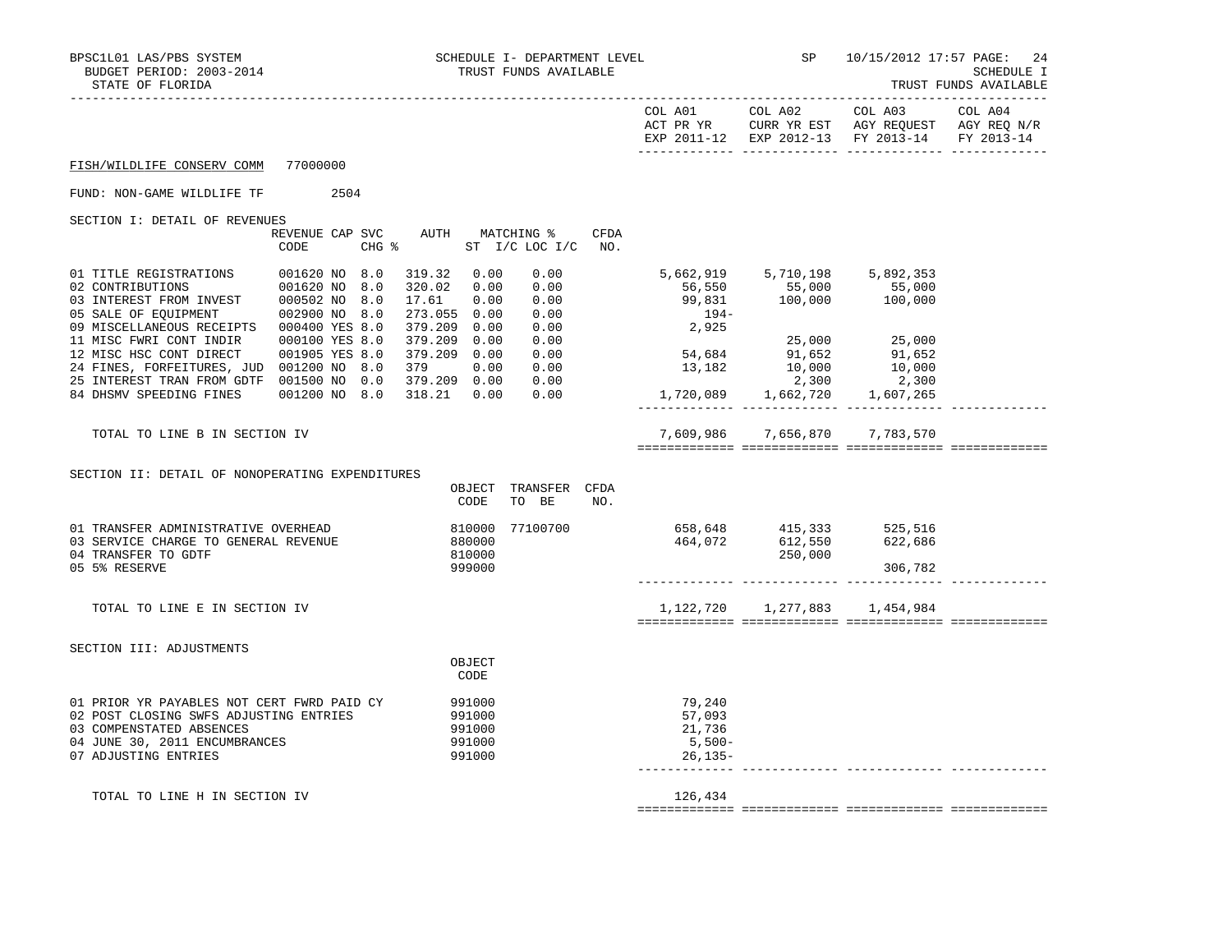| BPSC1L01 LAS/PBS SYSTEM<br>SCHEDULE I- DEPARTMENT LEVEL<br>BUDGET PERIOD: 2003-2014<br>TRUST FUNDS AVAILABLE<br>STATE OF FLORIDA |     | SP                                  | 10/15/2012 17:57 PAGE:                | -25<br>SCHEDULE I<br>TRUST FUNDS AVAILABLE |                                      |
|----------------------------------------------------------------------------------------------------------------------------------|-----|-------------------------------------|---------------------------------------|--------------------------------------------|--------------------------------------|
|                                                                                                                                  |     | COL A01<br>ACT PR YR<br>EXP 2011-12 | COL A02<br>CURR YR EST<br>EXP 2012-13 | COL A03<br>AGY REQUEST<br>FY 2013-14       | COL A04<br>AGY REQ N/R<br>FY 2013-14 |
| 77000000<br>FISH/WILDLIFE CONSERV COMM                                                                                           |     |                                     |                                       |                                            |                                      |
| FUND: NON-GAME WILDLIFE TF<br>2504                                                                                               |     |                                     |                                       |                                            |                                      |
| SECTION IV: SUMMARY                                                                                                              |     |                                     |                                       |                                            |                                      |
| UNRESERVED FUND BALANCE - JULY 1                                                                                                 | (A) | 3,558,879                           | 5,618,648                             | 6,265,829                                  |                                      |
| ADD: REVENUES (FROM SECTION I)                                                                                                   | (B) | 7,609,986                           | 7,656,870                             | 7,783,570                                  |                                      |
| TOTAL FUNDS AVAILABLE (LINE A + LINE B)                                                                                          | (C) | 11,168,865                          | 13,275,518                            | 14,049,399                                 |                                      |
| LESS: OPERATING EXPENDITURES                                                                                                     | (D) |                                     | 4,553,931 5,731,806                   | 6,921,184                                  | 377,778                              |
| LESS: NONOPERATING EXPENDITURES (SECTION II)                                                                                     | (E) | 1,122,720                           | 1,277,883                             | 1,454,984                                  |                                      |
| LESS: FIXED CAPITAL OUTLAY (TOTAL ONLY)                                                                                          | (F) |                                     |                                       |                                            |                                      |
| UNRESERVED FUND BALANCE - JUNE 30 - BEFORE ADJ                                                                                   | (G) | 5,492,214                           | 6,265,829                             | 5,673,231                                  |                                      |
| NET ADJUSTMENTS (FROM SECTION III)                                                                                               | (H) | 126,434                             |                                       |                                            |                                      |
| ADJUSTED UNRESERVED FUND BALANCE - JUNE 30                                                                                       | (I) | 5,618,648                           | 6,265,829                             | 5,673,231                                  |                                      |

TOTAL UNRESERVED FUND BALANCE FROM STATEWIDE CFO FILE: 3,558,879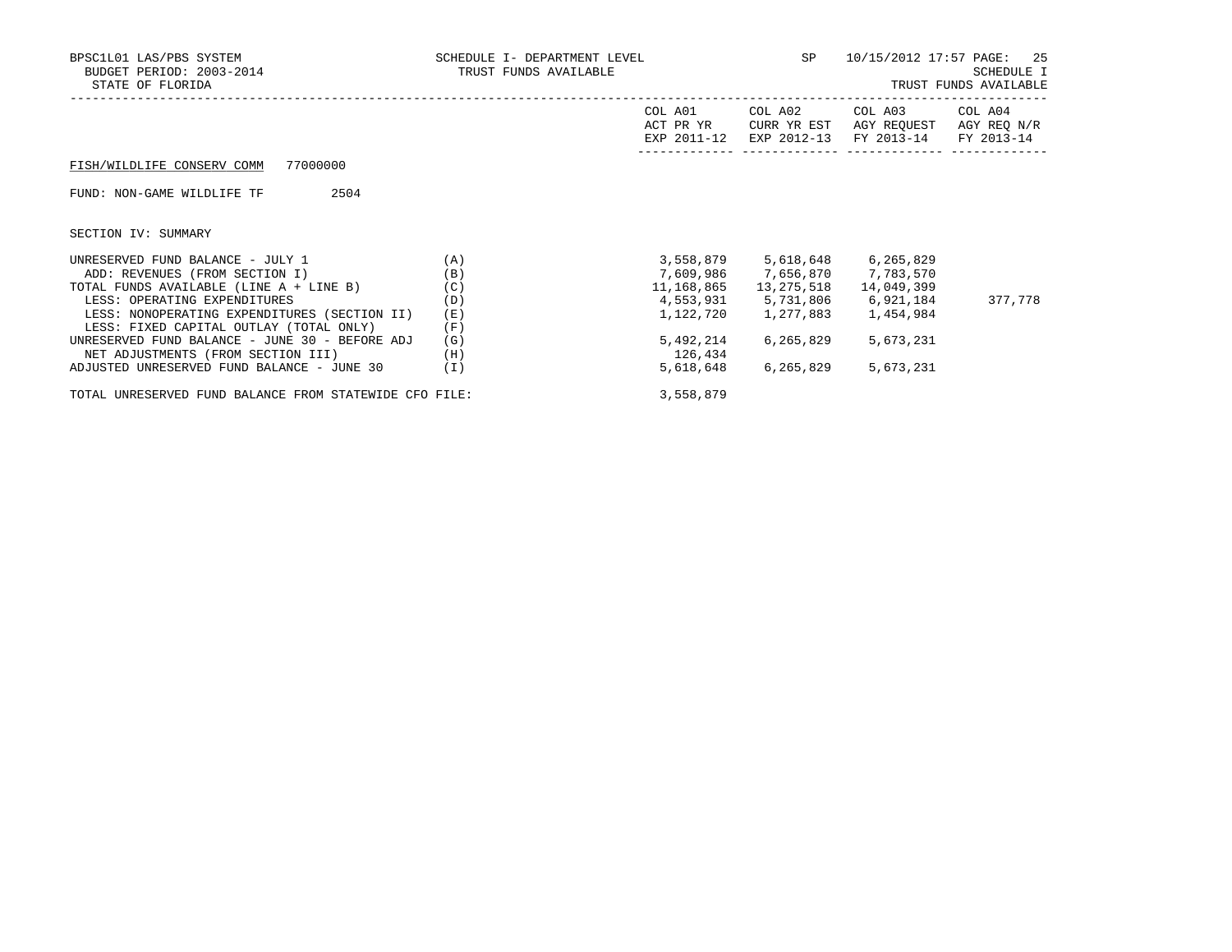| BPSC1L01 LAS/PBS SYSTEM<br>BUDGET PERIOD: 2003-2014<br>STATE OF FLORIDA                                                                                                                                             | SCHEDULE I- DEPARTMENT LEVEL<br>TRUST FUNDS AVAILABLE                |                                                                  | SP                            |                                                                                                               | 10/15/2012 17:57 PAGE: 26<br>SCHEDULE I<br>TRUST FUNDS AVAILABLE<br>----------- |
|---------------------------------------------------------------------------------------------------------------------------------------------------------------------------------------------------------------------|----------------------------------------------------------------------|------------------------------------------------------------------|-------------------------------|---------------------------------------------------------------------------------------------------------------|---------------------------------------------------------------------------------|
|                                                                                                                                                                                                                     |                                                                      | COL A01                                                          | COL A02                       | COL A03<br>ACT PR YR CURR YR EST AGY REQUEST AGY REQ N/R<br>EXP 2011-12 EXP 2012-13 FY 2013-14                | COL A04<br>FY 2013-14                                                           |
| FISH/WILDLIFE CONSERV COMM<br>77000000                                                                                                                                                                              |                                                                      |                                                                  |                               |                                                                                                               |                                                                                 |
| FUND: SAVE THE MANATEE TF<br>2611                                                                                                                                                                                   |                                                                      |                                                                  |                               |                                                                                                               |                                                                                 |
| SECTION I: DETAIL OF REVENUES<br>REVENUE CAP SVC<br>CODE                                                                                                                                                            | AUTH MATCHING %<br>CFDA<br>$CHG$ $\frac{1}{6}$<br>ST I/C LOC I/C NO. |                                                                  |                               |                                                                                                               |                                                                                 |
| 01 VESSEL REGISTRATION 001600 NO 8.0                                                                                                                                                                                | 328.76 0.00<br>0.00                                                  | $34,269$<br>$1,338,336$<br>$1,233,142$<br>$1,218,449$            | 2,412,843 2,455,719 2,513,289 | $\begin{array}{cccc} 2,112,16 \\ 3,762 \\ 61,388 \\ 34,269 \end{array}$ 58,523 59,284<br>34,000 34,000 34,000 |                                                                                 |
| TOTAL TO LINE B IN SECTION IV                                                                                                                                                                                       |                                                                      |                                                                  |                               | 3,850,598 3,781,384 3,825,022                                                                                 |                                                                                 |
| SECTION II: DETAIL OF NONOPERATING EXPENDITURES                                                                                                                                                                     | OBJECT TRANSFER CFDA<br>CODE<br>TO BE<br>NO.                         |                                                                  |                               |                                                                                                               |                                                                                 |
| 01 TRANSFER ADMINISTRATIVE OVERHEAD<br>03 SERVICE CHARGE TO GENERAL REVENUE<br>04 5% RESERVE                                                                                                                        | 77100700<br>810000<br>880000<br>999000                               |                                                                  |                               | 293,305 249,663 271,933<br>586,276 302,511 306,002<br>158,958                                                 |                                                                                 |
| TOTAL TO LINE E IN SECTION IV                                                                                                                                                                                       |                                                                      |                                                                  |                               | 879,581 552,174 736,893                                                                                       |                                                                                 |
| SECTION III: ADJUSTMENTS                                                                                                                                                                                            | OBJECT<br>CODE                                                       |                                                                  |                               |                                                                                                               |                                                                                 |
| 01 PRIOR YEAR PAYABLES NOT CERTIFIED PAID CY<br>02 COMPENSATED ABSENCES PRIOR YEAR<br>03 POST CLOSING SWFS ADJUSTING ENTRIES<br>04 ADJUSTING ENTRIES<br>05 06/30/12 CF ENCUMBRANCES<br>06 ROUNDING<br>07 REVERSIONS | 991000<br>991000<br>991000<br>991000<br>998000<br>991000<br>991000   | 49,708<br>10,504<br>$38,679-$<br>21,394<br>$29,062-$<br>$\sim$ 1 | $1 -$<br>23                   |                                                                                                               |                                                                                 |
| TOTAL TO LINE H IN SECTION IV                                                                                                                                                                                       |                                                                      | 13,866                                                           | 22                            |                                                                                                               |                                                                                 |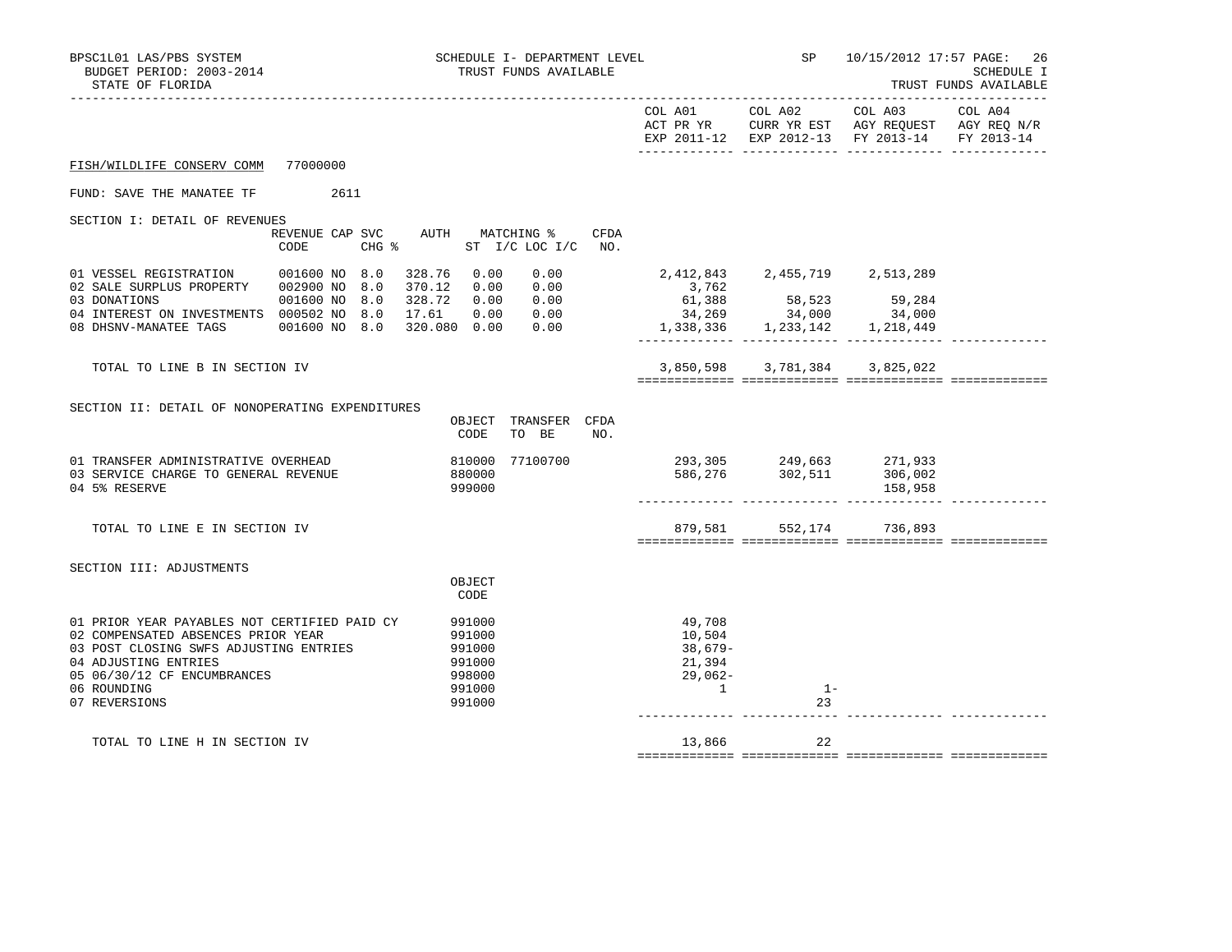| BPSC1L01 LAS/PBS SYSTEM<br>BUDGET PERIOD: 2003-2014<br>STATE OF FLORIDA | SCHEDULE I- DEPARTMENT LEVEL<br>TRUST FUNDS AVAILABLE |                                     | SP                                    | 10/15/2012 17:57 PAGE:<br>-27<br>SCHEDULE I<br>TRUST FUNDS AVAILABLE |                                      |
|-------------------------------------------------------------------------|-------------------------------------------------------|-------------------------------------|---------------------------------------|----------------------------------------------------------------------|--------------------------------------|
|                                                                         |                                                       | COL A01<br>ACT PR YR<br>EXP 2011-12 | COL A02<br>CURR YR EST<br>EXP 2012-13 | COL A03<br>AGY REOUEST<br>FY 2013-14                                 | COL A04<br>AGY REQ N/R<br>FY 2013-14 |
| 77000000<br>FISH/WILDLIFE CONSERV COMM                                  |                                                       |                                     |                                       |                                                                      |                                      |
| 2611<br>FUND: SAVE THE MANATEE TF                                       |                                                       |                                     |                                       |                                                                      |                                      |
| SECTION IV: SUMMARY                                                     |                                                       |                                     |                                       |                                                                      |                                      |
| UNRESERVED FUND BALANCE - JULY 1                                        | (A)                                                   | 1,260,290                           |                                       | 1,083,670 835,313                                                    |                                      |
| ADD: REVENUES (FROM SECTION I)                                          | (B)                                                   | 3,850,598                           | 3,781,384                             | 3,825,022                                                            |                                      |
| TOTAL FUNDS AVAILABLE (LINE A + LINE B)                                 | (C)                                                   |                                     | 5,110,888 4,865,054                   | 4,660,335                                                            |                                      |
| LESS: OPERATING EXPENDITURES                                            | (D)                                                   |                                     |                                       | 3, 161, 503 3, 477, 589 3, 581, 430                                  | 84,776                               |
| LESS: NONOPERATING EXPENDITURES (SECTION II)                            | (E)                                                   | 879,581                             | 552,174                               | 736,893                                                              |                                      |
| LESS: FIXED CAPITAL OUTLAY (TOTAL ONLY)                                 | (F)                                                   |                                     |                                       |                                                                      |                                      |
| UNRESERVED FUND BALANCE - JUNE 30 - BEFORE ADJ                          | (G)                                                   | 1,069,804                           | 835,291                               | 342,012                                                              |                                      |
| NET ADJUSTMENTS (FROM SECTION III)                                      | (H)                                                   | 13,866                              | 22                                    |                                                                      |                                      |
| ADJUSTED UNRESERVED FUND BALANCE - JUNE 30                              | (I)                                                   | 1,083,670                           | 835,313                               | 342,012                                                              |                                      |
|                                                                         |                                                       |                                     |                                       |                                                                      |                                      |

TOTAL UNRESERVED FUND BALANCE FROM STATEWIDE CFO FILE: 1,260,290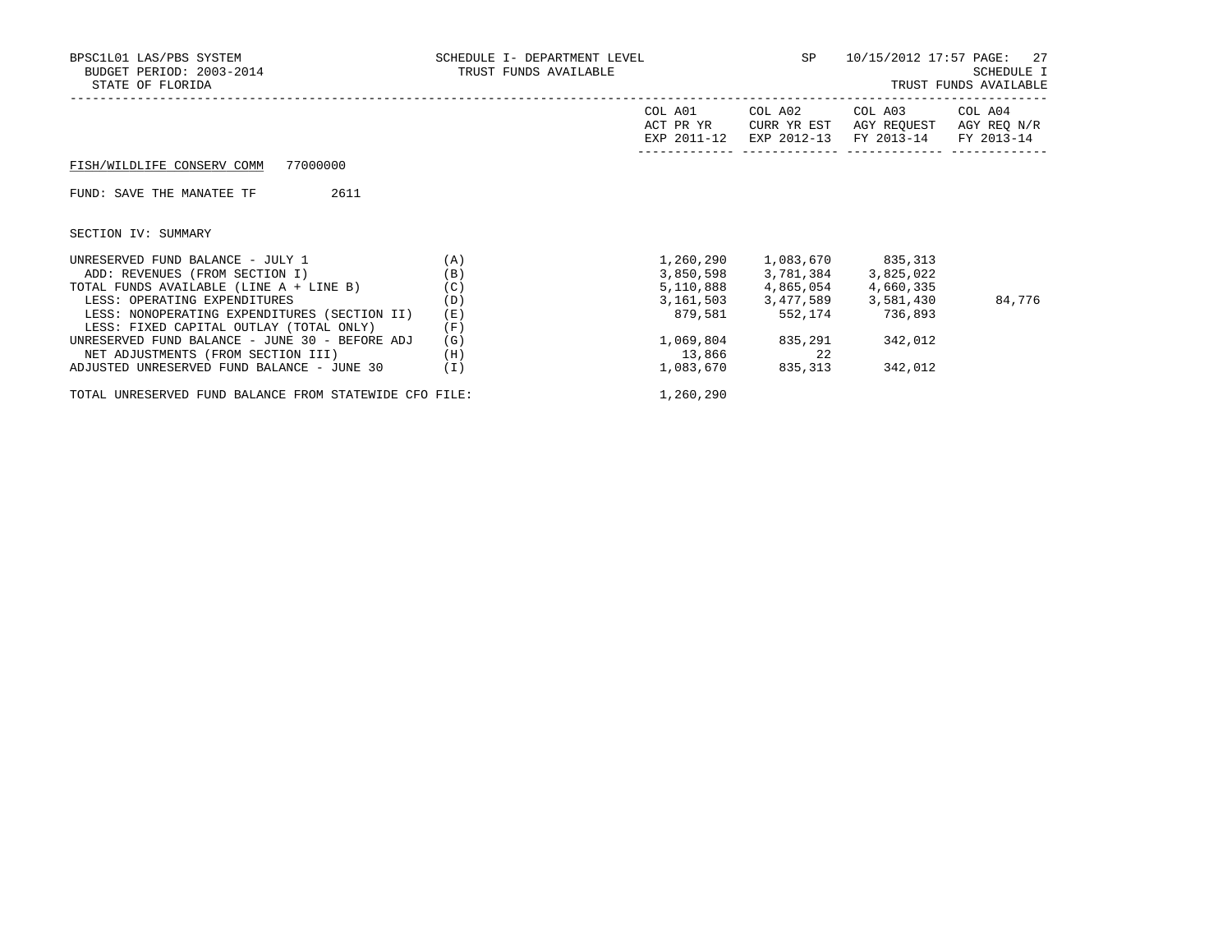| COL A01<br>ACT PR YR | COL A02<br>CURR YR EST            | COL A03<br>AGY REOUEST | COL A04<br>AGY REO N/R |
|----------------------|-----------------------------------|------------------------|------------------------|
| EXP 2011-12          | EXP 2012-13 FY 2013-14 FY 2013-14 |                        |                        |

# FUND: STATE GAME TRUST FUND 2672

|                                           | REVENUE CAP SVC  | AUTH         | MATCHING %     |      | <b>CFDA</b> |            |            |            |  |
|-------------------------------------------|------------------|--------------|----------------|------|-------------|------------|------------|------------|--|
|                                           | CODE             | CHG %        | ST I/C LOC I/C |      | NO.         |            |            |            |  |
|                                           |                  |              |                |      |             |            |            |            |  |
| 01 RECREATIONAL LICENSES                  | 000200 YES 0.0   | 379.352      | 0.00           | 0.00 |             | 15,471,706 | 15,015,077 | 14,977,821 |  |
| 03 COMMERCIAL LICENSES                    | 000200 YES 0.0   | 379.362      | 0.00           | 0.00 |             | 557,143    | 588,630    | 578,911    |  |
| 04 ALLIGATOR PROGRAM                      | 000200 YES 0.0   | 379.375      | 0.00           | 0.00 |             | 2,184,867  | 2,301,070  | 2,343,981  |  |
| 13 DOR MOTOR FUEL TAX                     | 001600 NO<br>0.0 | 206.606      | 0.00           | 0.00 |             | 2,500,000  | 2,500,000  | 2,500,000  |  |
| 16 DOC STAMPS - LAND MGT                  | 001600 NO<br>0.0 | 201.15       | 0.00           | 0.00 |             | 4,527,386  | 5,062,000  | 5,385,000  |  |
| 17 DOC STAMPS - LAKE REST                 | 001600 NO 0.0    | 201.15       | 0.00           | 0.00 |             | 5,767,664  | 6,400,000  | 6,900,000  |  |
| 20 YOUTH CAMP                             | 000100 YES 0.0   | 379.352      | 0.00           | 0.00 |             | 49         | 30,000     | 30,000     |  |
| 23 BASS TAG RECEIPTS                      | 001600 NO 0.0    | 320.080      | 0.00           | 0.00 |             | 305,252    | 288,912    | 273,446    |  |
| 24 FISH TAGS                              | 000100 YES 0.0   | 379.354      | 0.00           | 0.00 |             | 30,250     | 30,000     | 30,000     |  |
| 25 DAY USE FEES                           | 000100 YES 0.0   | 379.354      | 0.00           | 0.00 |             | 42,754     | 37,500     | 37,500     |  |
| 26 RECREATIONAL USER ADMIN 000100 YES 0.0 |                  | 379.354      | 0.00           | 0.00 |             | 70,411     | 37,750     | 37,750     |  |
| 27 SPECIAL OP HUNT APP FEE 000100 YES 0.0 |                  | 379.354      | 0.00           | 0.00 |             | 246,780    | 139,117    | 140,572    |  |
| 33 GRAZING LEASES                         | 000100 YES 0.0   | 379.354      | 0.00           | 0.00 |             | 430,218    | 100,750    | 100,750    |  |
| 34 PALM BEACH LEASE                       | 002101 NO 0.0    | 379.354      | 0.00           | 0.00 |             | 10,000     | 10,000     | 10,000     |  |
| 36 CITRUS HARVEST CONTRACT 000100 YES 0.0 |                  | 379.354      | 0.00           | 0.00 |             | 183,914    | 38,500     | 38,500     |  |
| 38 LAND MANAGEMENT INCOME                 | 000100 YES 0.0   | 379.354      | 0.00           | 0.00 |             | 11,713     | 355,976    | 355,976    |  |
| 40 INTEREST                               | 000502 NO 0.0    | 17.61        | 0.00           | 0.00 |             | 465,383    | 460,000    | 460,000    |  |
| 41 TRANS FROM LIFETIME TF                 | 001500 NO<br>0.0 | 379.207      | 0.00           | 0.00 |             | 190,334    | 117,500    | 117,500    |  |
| 44 CONTRACTS HSC-DIRECT                   | 001905 YES 0.0   | 379.211      | 0.00           | 0.00 |             | 306,795    | 165,201    | 165,201    |  |
| 45 LICENSE ISSUANCE FEES                  | 000100 YES 0.0   | 379.352      | 0.00           | 0.00 |             | 1,801,299  | 1,750,000  | 1,750,000  |  |
| 47 TRANS FROM DEDICATED TF 001500 NO      | 0.0              | 379.203      | 0.00           | 0.00 |             | 2,064,582  | 466,312    | 461,162    |  |
| 48 TRANS FROM GDTF                        | 001500 NO<br>0.0 | 379.211      | 0.00           | 0.00 |             | 5,175      |            |            |  |
| 50 MISCELLANEOUS RECEIPTS                 | 002102 NO 0.0    | 379.373      | 0.00           | 0.00 |             | 6,571      |            |            |  |
| 51 SALE OF SURPLUS EQUIP                  | 002900 NO 0.0    | 273.055      | 0.00           | 0.00 |             | 126,823    | 50,000     | 50,000     |  |
| 54 PERQUISITES                            | 001905 YES 0.0   | 379.211      | 0.00           | 0.00 |             | 10,755     | 3,000      | 3,000      |  |
| 55 CONTRACTS FWRI-DIRECT                  | 001905 YES 0.0   | 379.106      | 0.00           | 0.00 |             | 167,655    | 475,000    | 475,000    |  |
| 56 CONTRACTS FWRI-INDIRECT 001903 NO      | 0.0              | 379.106      | 0.00           | 0.00 |             | 5,215      |            |            |  |
| 57 FINES, FORFEITURES, JUDGE 001200 NO    | 0.0              | 379,403      | 0.00           | 0.00 |             | 7,490      | 18,000     | 18,000     |  |
| 58 CONTRACTS LAW-DIRECT                   | 001905 YES 0.0   | 379.106      | 0.00           | 0.00 |             | 926,514    | 1,208,746  | 1,208,746  |  |
| 60 HGM CONTRACTS-DIRECT                   | 001905 YES 0.0   | 379.106      | 0.00           | 0.00 |             |            | 30,000     | 30,000     |  |
| 61 MISC CONT NON FED INDIR 000100 YES 0.0 |                  | 379.354      | 0.00           | 0.00 |             | 77,763     |            |            |  |
| 65 CONTRIBUTIONS                          | 001101 NO 0.0    | 379.352      | 0.00           | 0.00 |             | 151,588    | 150,000    | 150,000    |  |
| 85 REC USER PERM FLOW THRU 000100 YES 0.0 |                  | 379.352      | 0.00           | 0.00 |             | 491,961    | 638,266    | 638,266    |  |
| 88 LICENSE FEE TRANSFER                   | 000106 YES 0.0   | 379.352      | 0.00           | 0.00 |             | 460,773    | 500,000    | 500,000    |  |
| 89 TRFR-DACS WILDFIRES                    | 001500 NO 0.0    | 379.211      | 0.00           | 0.00 |             | 181,993    |            |            |  |
| 90 TRFR-DEP FOR LE CONSOL                 | 001600 NO 0.0    | 379.211      | 0.00           | 0.00 |             |            | 7,360,639  | 7,360,639  |  |
| 91 NON-FWC LIC COLLECTIONS                | 000200 YES 0.0   | 379.211      | 0.00           | 0.00 |             |            | 200,000    | 200,000    |  |
| 92 APIARY CONTRACTS                       | 000100 YES 0.0   | 379.354      | 0.00           | 0.00 |             | 650        | 464        | 464        |  |
| 93 BILLBOARD LEASES                       | 002100 NO 0.0    | 379.354      | 0.00           | 0.00 |             | 4,051      | 4,749      | 4,750      |  |
| 94 TRANSFER FROM FGTF                     | 001500 NO<br>0.0 | 379.211      | 0.00           | 0.00 |             | 115,478    | 87,500     | 87,500     |  |
| 99 TIMBER SALES                           | 000900 NO<br>0.0 | 379.354 0.00 |                | 0.00 |             | 787,891    | 397,500    | 397,500    |  |
|                                           |                  |              |                |      |             |            |            |            |  |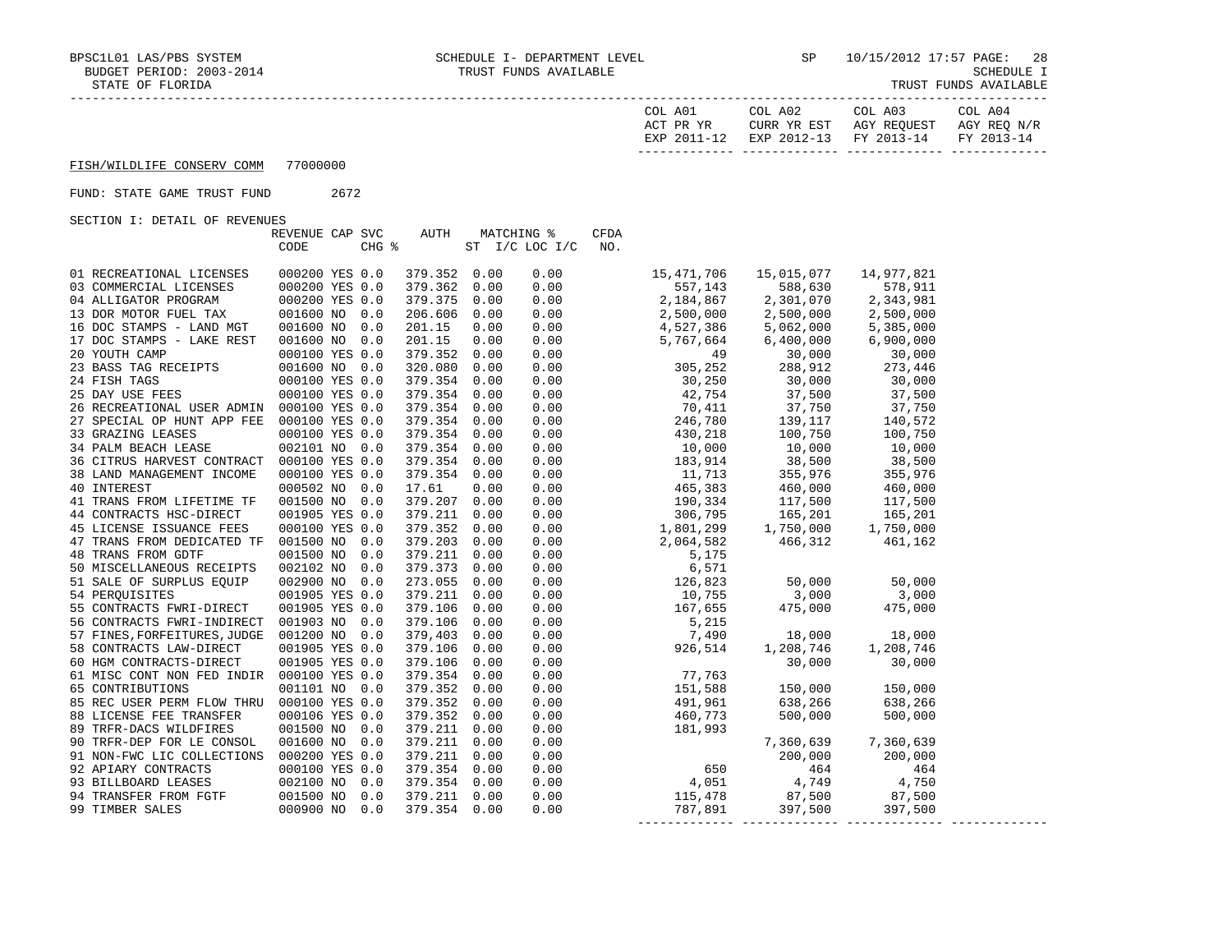| BPSC1L01 LAS/PBS SYSTEM<br>BUDGET PERIOD: 2003-2014<br>STATE OF FLORIDA                                                                                                                                                                                   | SCHEDULE I- DEPARTMENT LEVEL<br>TRUST FUNDS AVAILABLE                        |                               |      | <b>SP</b> SP                                                                                    | 10/15/2012 17:57 PAGE: 29<br>SCHEDULE I<br>TRUST FUNDS AVAILABLE<br>___________________ |                                                                                                                                   |  |
|-----------------------------------------------------------------------------------------------------------------------------------------------------------------------------------------------------------------------------------------------------------|------------------------------------------------------------------------------|-------------------------------|------|-------------------------------------------------------------------------------------------------|-----------------------------------------------------------------------------------------|-----------------------------------------------------------------------------------------------------------------------------------|--|
|                                                                                                                                                                                                                                                           |                                                                              |                               |      |                                                                                                 |                                                                                         | COL A01 COL A02 COL A03 COL A04<br>ACT PR YR CURR YR EST AGY REQUEST AGY REQ N/R<br>EXP 2011-12 EXP 2012-13 FY 2013-14 FY 2013-14 |  |
| FISH/WILDLIFE CONSERV COMM 77000000                                                                                                                                                                                                                       |                                                                              |                               |      |                                                                                                 |                                                                                         |                                                                                                                                   |  |
| FUND: STATE GAME TRUST FUND<br>2672                                                                                                                                                                                                                       |                                                                              |                               |      |                                                                                                 |                                                                                         |                                                                                                                                   |  |
| SECTION I: DETAIL OF REVENUES<br>REVENUE CAP SVC AUTH MATCHING %<br>CODE<br>CHG % ST I/C LOC I/C NO.                                                                                                                                                      |                                                                              |                               | CFDA |                                                                                                 |                                                                                         |                                                                                                                                   |  |
| TOTAL TO LINE B IN SECTION IV                                                                                                                                                                                                                             |                                                                              |                               |      |                                                                                                 |                                                                                         | 40,696,846 47,018,159 47,817,935                                                                                                  |  |
| SECTION II: DETAIL OF NONOPERATING EXPENDITURES                                                                                                                                                                                                           | CODE                                                                         | OBJECT TRANSFER CFDA<br>TO BE | NO.  |                                                                                                 |                                                                                         |                                                                                                                                   |  |
| 01 TRANSFER ADMINISTRATIVE OVERHEAD<br>04 5% RESERVE<br>08 TRANSFER TO TAX COLLECTOR<br>09 TRANSFER OF NON-FWC LICENSES FEE<br>16 TS DEBBY BA - EOG #B0083                                                                                                | 810000<br>999000<br>810000<br>810000<br>991000                               | 77100700                      |      | 3, 347, 017 3, 283, 534 3, 418, 706                                                             | 597,426                                                                                 | 828,573<br>028,575<br>100,000 500,000 500,000<br>200,000 200,000 200,000                                                          |  |
| TOTAL TO LINE E IN SECTION IV                                                                                                                                                                                                                             |                                                                              |                               |      |                                                                                                 | 4,063,857 4,580,960 4,947,279                                                           |                                                                                                                                   |  |
| SECTION III: ADJUSTMENTS                                                                                                                                                                                                                                  | OBJECT<br>CODE                                                               |                               |      |                                                                                                 |                                                                                         |                                                                                                                                   |  |
| 01 PRIOR YR PAYABLES NOT CERT FWRD PAIDCY<br>02 PRIOR YEARS FCO EXPENDITURES<br>03 POST CLOSING SWFS ADJUSTING ENTRIES<br>04 FCO REVERSIONS<br>05 CY CF ENCUMBRANCES/FCO<br>06 COMPENSATED ABSENCES<br>07 ADJUSTING ENTRIES<br>09 SEPTEMBER 30 REVERSIONS | 991000<br>991000<br>991000<br>991000<br>991000<br>991000<br>991000<br>991000 |                               |      | 370,751<br>4,430,928-<br>1,843,397-<br>198,692<br>$8,351,135-$<br>96,213<br>2,683,554<br>10,832 | 15,991                                                                                  |                                                                                                                                   |  |
| TOTAL TO LINE H IN SECTION IV                                                                                                                                                                                                                             |                                                                              |                               |      |                                                                                                 | 11, 265, 418 - 15, 991                                                                  |                                                                                                                                   |  |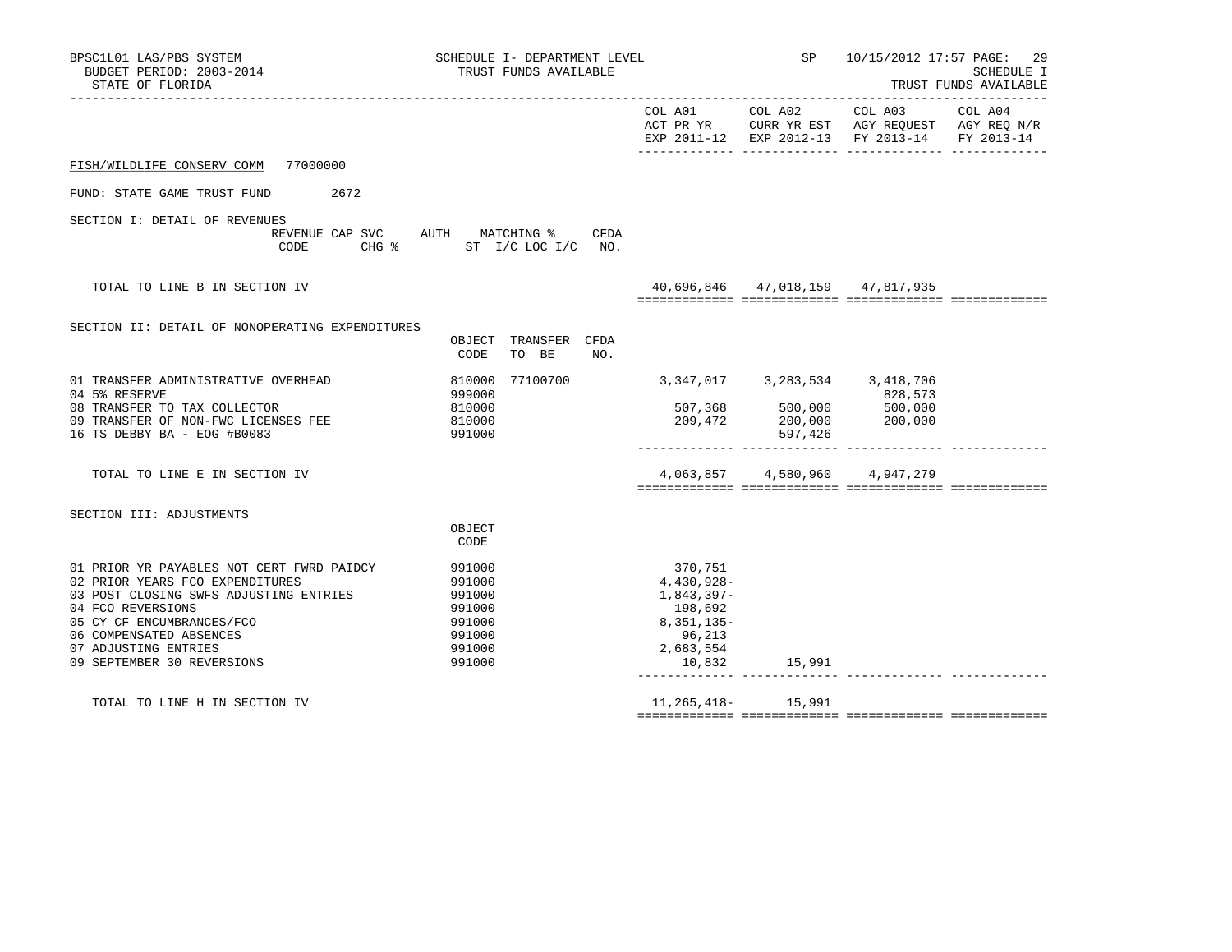| BPSC1L01 LAS/PBS SYSTEM<br>BUDGET PERIOD: 2003-2014<br>STATE OF FLORIDA                                                                                                       | SCHEDULE I- DEPARTMENT LEVEL<br>TRUST FUNDS AVAILABLE |                                                                | SP <sub>3</sub>                        | 10/15/2012 17:57 PAGE: 30<br>SCHEDULE I<br>TRUST FUNDS AVAILABLE                                                  |           |  |
|-------------------------------------------------------------------------------------------------------------------------------------------------------------------------------|-------------------------------------------------------|----------------------------------------------------------------|----------------------------------------|-------------------------------------------------------------------------------------------------------------------|-----------|--|
|                                                                                                                                                                               |                                                       |                                                                | COL A01 COL A02                        | COL A03 COL A04<br>ACT PR YR CURR YR EST AGY REQUEST AGY REQ N/R<br>EXP 2011-12 EXP 2012-13 FY 2013-14 FY 2013-14 |           |  |
| FISH/WILDLIFE CONSERV COMM<br>77000000                                                                                                                                        |                                                       |                                                                |                                        |                                                                                                                   |           |  |
| FUND: STATE GAME TRUST FUND<br>2672                                                                                                                                           |                                                       |                                                                |                                        |                                                                                                                   |           |  |
| SECTION IV: SUMMARY                                                                                                                                                           |                                                       |                                                                |                                        |                                                                                                                   |           |  |
| UNRESERVED FUND BALANCE - JULY 1<br>ADD: REVENUES (FROM SECTION I)<br>TOTAL FUNDS AVAILABLE (LINE A + LINE B)                                                                 | (A)<br>(B)<br>(C)                                     | 22,775,744<br>40,696,846<br>63,472,590                         | 14,780,903<br>47,018,159<br>61,799,062 | 11,675,063<br>47,817,935<br>59,492,998                                                                            |           |  |
| LESS: OPERATING EXPENDITURES<br>LESS: NONOPERATING EXPENDITURES (SECTION II)                                                                                                  | (D)<br>(E)                                            | 30,112,412<br>4,063,857 4,580,960                              | 42,819,030                             | 45,025,288<br>4,947,279                                                                                           | 431,507   |  |
| LESS: FIXED CAPITAL OUTLAY (TOTAL ONLY)<br>UNRESERVED FUND BALANCE - JUNE 30 - BEFORE ADJ<br>NET ADJUSTMENTS (FROM SECTION III)<br>ADJUSTED UNRESERVED FUND BALANCE - JUNE 30 | (F)<br>(G)<br>(H)<br>(I)                              | 3,250,000 2,740,000<br>26,046,321<br>11,265,418–<br>14,780,903 | 11,659,072<br>15,991<br>11,675,063     | 2,249,500<br>7,270,931<br>7,270,931                                                                               | 2,249,500 |  |
| TOTAL UNRESERVED FUND BALANCE FROM STATEWIDE CFO FILE:                                                                                                                        |                                                       | 22,775,744                                                     |                                        |                                                                                                                   |           |  |
| SCHEDULE IB: DETAIL OF UNRESERVED FUND BALANCE                                                                                                                                | FUNDING SOURCE<br>STATE (S)<br>NONSTATE (N)           |                                                                |                                        |                                                                                                                   |           |  |
| 01 RESTRICTED-REC LICENSE & PERMIT FEES<br>02 NOT RESTRICTED-DOC STAMP REVENUES                                                                                               | S<br>S                                                | 10,962,256 7,207,805 3,545,686                                 | 3,818,647 4,467,258 3,725,245          |                                                                                                                   |           |  |
| ADJUSTED UNRESERVED FUND BALANCE - JUNE 30                                                                                                                                    |                                                       |                                                                | 14,780,903   11,675,063   7,270,931    |                                                                                                                   |           |  |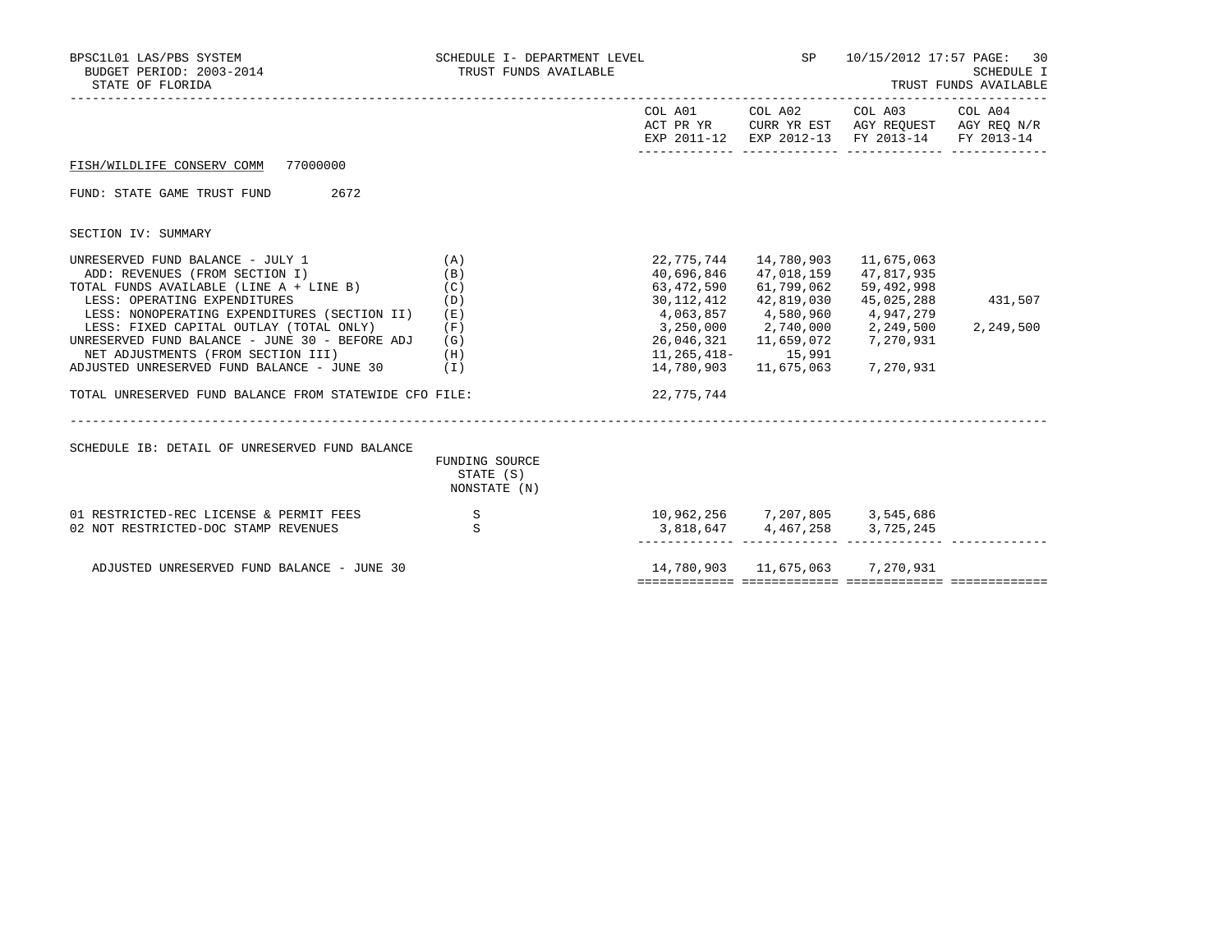| BPSC1L01 LAS/PBS SYSTEM<br>BUDGET PERIOD: 2003-2014<br>STATE OF FLORIDA                                                                      |                                                                                  | SCHEDULE I- DEPARTMENT LEVEL<br>TRUST FUNDS AVAILABLE                        |                                      | SP<br>_____________________________                                | 10/15/2012 17:57 PAGE:                                                                           | 31<br>SCHEDULE I<br>TRUST FUNDS AVAILABLE |
|----------------------------------------------------------------------------------------------------------------------------------------------|----------------------------------------------------------------------------------|------------------------------------------------------------------------------|--------------------------------------|--------------------------------------------------------------------|--------------------------------------------------------------------------------------------------|-------------------------------------------|
|                                                                                                                                              |                                                                                  |                                                                              |                                      |                                                                    | EXP 2011-12 EXP 2012-13 FY 2013-14 FY 2013-14                                                    |                                           |
| FISH/WILDLIFE CONSERV COMM 77000000                                                                                                          |                                                                                  |                                                                              |                                      |                                                                    |                                                                                                  |                                           |
| FUND: CONS/REC LANDS PROGRAM TF                                                                                                              | 2931                                                                             |                                                                              |                                      |                                                                    |                                                                                                  |                                           |
| SECTION I: DETAIL OF REVENUES<br>CODE                                                                                                        |                                                                                  | REVENUE CAP SVC AUTH MATCHING % CFDA<br>CHG $\frac{1}{2}$ ST I/C LOC I/C NO. |                                      |                                                                    |                                                                                                  |                                           |
| 01 TRANS/DEP/CARL MGT<br>03 INTEREST<br>04 PY REFUNDS                                                                                        | 001500 NO 0.0 379.202 0.00<br>000502 NO 8.0 17.61 0.00<br>002900 NO 0.0 215 0.00 | 0.00<br>0.00<br>0.00                                                         | 13                                   | 12, 362, 672   12, 362, 672   13, 014, 024<br>44,746 44,000 44,000 |                                                                                                  |                                           |
| 07 TR DEP/LE CONSOLIDATION 001500 NO 0.0 379.202 0.00                                                                                        |                                                                                  | 0.00                                                                         |                                      | 929,703 929,703                                                    |                                                                                                  |                                           |
| TOTAL TO LINE B IN SECTION IV                                                                                                                |                                                                                  |                                                                              |                                      | 12,407,431 13,336,375 13,987,727                                   |                                                                                                  |                                           |
| SECTION II: DETAIL OF NONOPERATING EXPENDITURES                                                                                              |                                                                                  | OBJECT TRANSFER CFDA<br>CODE TO BE<br>NO.                                    |                                      |                                                                    |                                                                                                  |                                           |
| 01 TRANSFER ADMINISTRATIVE OVERHEAD<br>03 SERVICE CHARGE TO GENERAL REVENUE<br>04 JUNE REVERSION<br>05 5% RESERVE                            |                                                                                  | 810000 77100700 1,174,249 969,614 951,721<br>880000<br>810000<br>999000      | 4,976                                |                                                                    | $3,520$ $3,520$<br>$800,000 1,850,000-$<br>607,104                                               |                                           |
| TOTAL TO LINE E IN SECTION IV                                                                                                                |                                                                                  |                                                                              |                                      |                                                                    | 1, 179, 225 173, 134 287, 655-<br><u> accordorecto concerdorecto concerdorecto concerdorecto</u> |                                           |
| SECTION III: ADJUSTMENTS                                                                                                                     |                                                                                  | OBJECT<br>CODE                                                               |                                      |                                                                    |                                                                                                  |                                           |
| 01 PRIOR YEAR PAYABLES NOT CERT FWRD PD CY<br>02 COMPENSATED ABSENCES PRIOR YEAR<br>03 POST-CLOSING SWFS ADJUSTMENTS<br>05 ADJUSTING ENTRIES |                                                                                  | 991000<br>991000<br>991000<br>991000                                         | 290,237<br>53,496<br>1,396<br>2,896- |                                                                    |                                                                                                  |                                           |
| TOTAL TO LINE H IN SECTION IV                                                                                                                |                                                                                  |                                                                              | 342,233                              |                                                                    |                                                                                                  |                                           |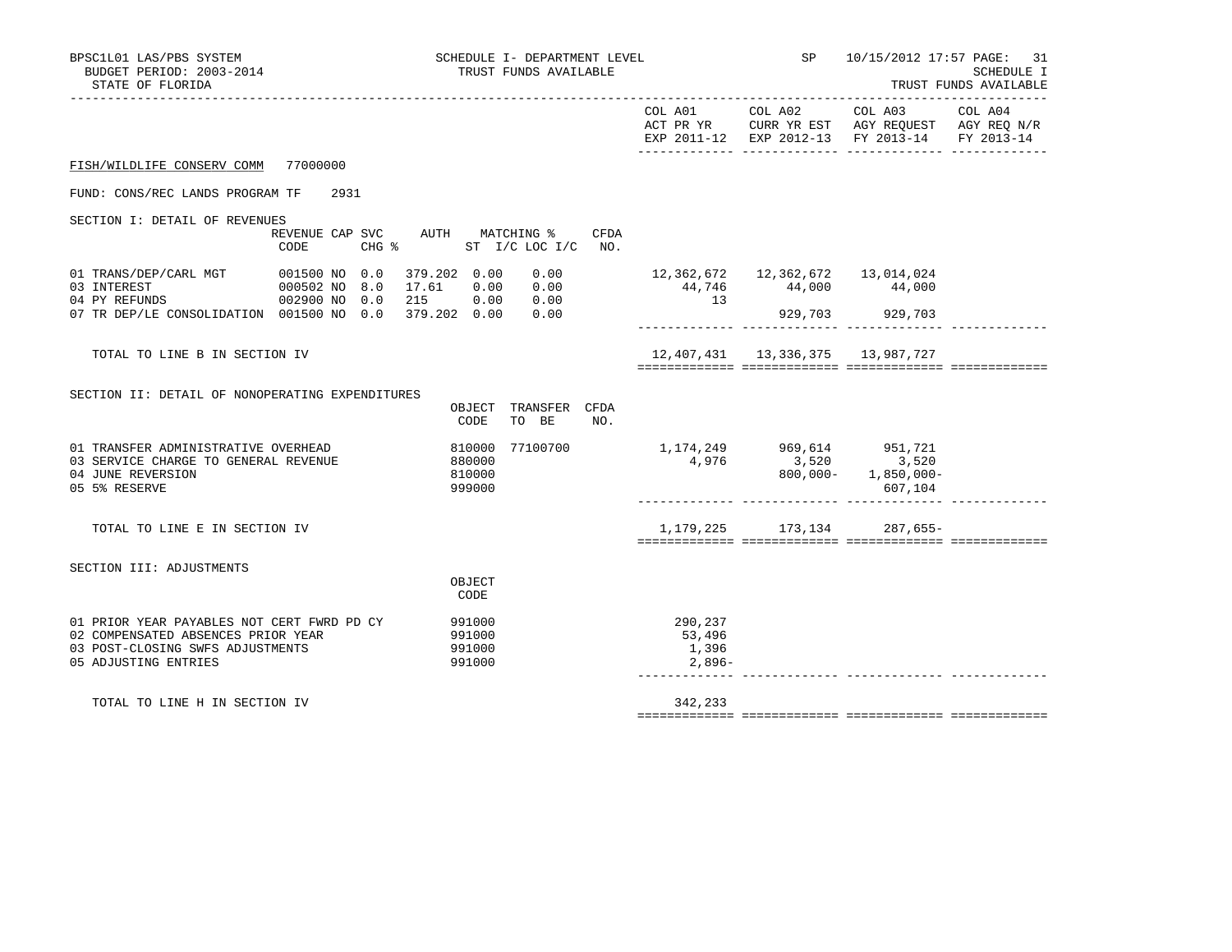| BPSC1L01 LAS/PBS SYSTEM<br>BUDGET PERIOD: 2003-2014<br>STATE OF FLORIDA | SCHEDULE I- DEPARTMENT LEVEL<br>TRUST FUNDS AVAILABLE |                                     | SP                                    | 10/15/2012 17:57 PAGE: 32<br>SCHEDULE I<br>TRUST FUNDS AVAILABLE |            |  |
|-------------------------------------------------------------------------|-------------------------------------------------------|-------------------------------------|---------------------------------------|------------------------------------------------------------------|------------|--|
|                                                                         |                                                       | COL A01<br>ACT PR YR<br>EXP 2011-12 | COL A02<br>CURR YR EST<br>EXP 2012-13 | COL A03 COL A04<br>AGY REOUEST AGY REO N/R<br>FY 2013-14         | FY 2013-14 |  |
| FISH/WILDLIFE CONSERV COMM 77000000                                     |                                                       |                                     |                                       |                                                                  |            |  |
| FUND: CONS/REC LANDS PROGRAM TF<br>2931                                 |                                                       |                                     |                                       |                                                                  |            |  |
| SECTION IV: SUMMARY                                                     |                                                       |                                     |                                       |                                                                  |            |  |
| UNRESERVED FUND BALANCE - JULY 1                                        | (A)                                                   |                                     | 2,364,040 1,629,387 507,979           |                                                                  |            |  |
| ADD: REVENUES (FROM SECTION I)                                          | (B)                                                   | 12,407,431                          | 13,336,375                            | 13,987,727                                                       |            |  |
| TOTAL FUNDS AVAILABLE (LINE A + LINE B)                                 | (C)                                                   | 14,771,471                          | 14,965,762                            | 14,495,706                                                       |            |  |
| LESS: OPERATING EXPENDITURES                                            | (D)                                                   | 12,305,092                          | 14,284,649                            | 14,384,424                                                       |            |  |
| LESS: NONOPERATING EXPENDITURES (SECTION II)                            | (E)                                                   |                                     |                                       | 1, 179, 225 173, 134 287, 655-                                   |            |  |
| LESS: FIXED CAPITAL OUTLAY (TOTAL ONLY)                                 | (F)                                                   |                                     |                                       |                                                                  |            |  |
| UNRESERVED FUND BALANCE - JUNE 30 - BEFORE ADJ                          | (G)                                                   | 1,287,154                           | 507,979                               | 398,937                                                          |            |  |
| NET ADJUSTMENTS (FROM SECTION III)                                      | (H)                                                   | 342,233                             |                                       |                                                                  |            |  |
| ADJUSTED UNRESERVED FUND BALANCE - JUNE 30                              | (I)                                                   | 1,629,387                           | 507,979                               | 398,937                                                          |            |  |

TOTAL UNRESERVED FUND BALANCE FROM STATEWIDE CFO FILE: 2,364,040